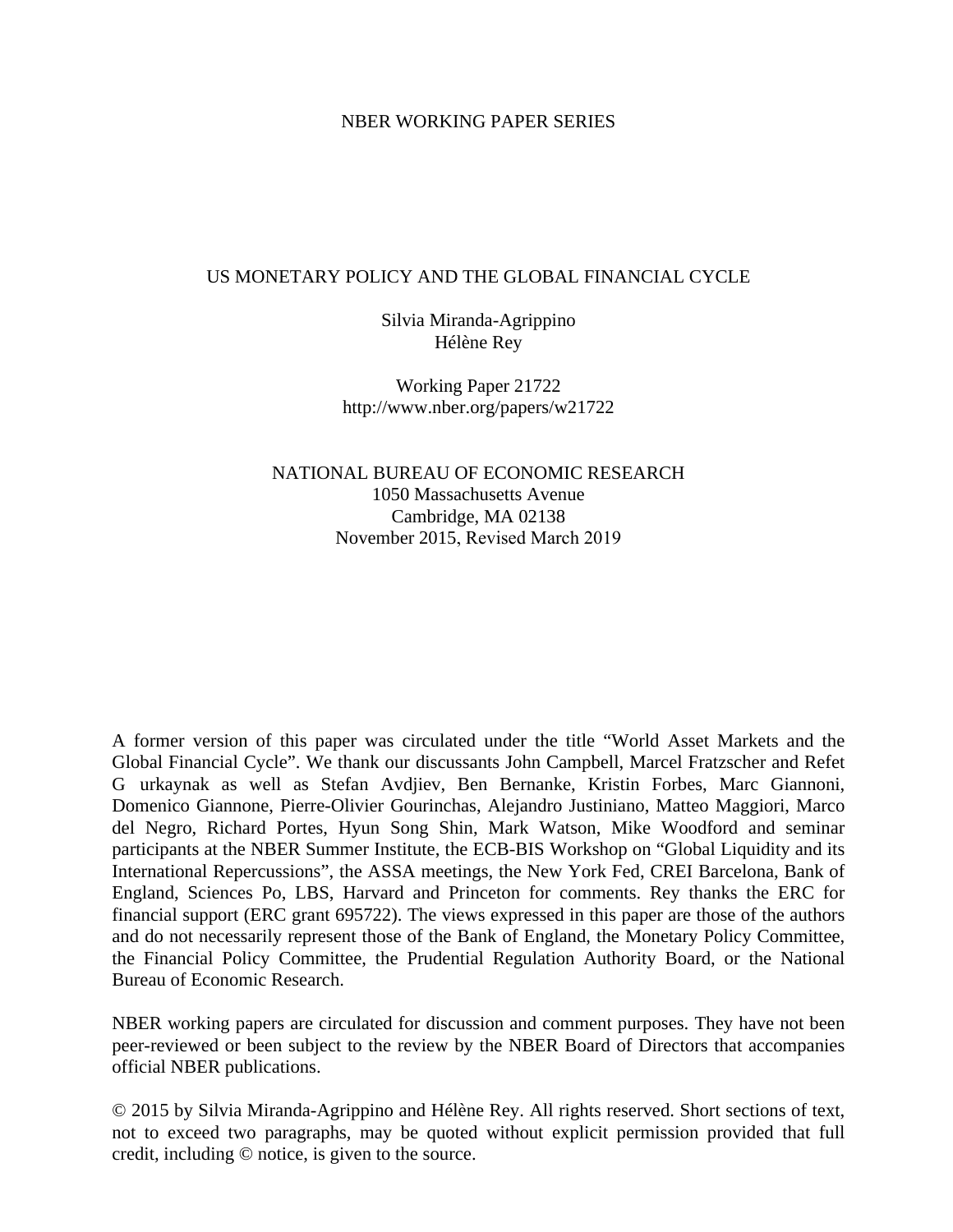US Monetary Policy and the Global Financial Cycle Silvia Miranda-Agrippino and Hélène Rey NBER Working Paper No. 21722 November 2015, Revised March 2019 JEL No. E44,E58,F33,F42,G15

#### **ABSTRACT**

US monetary policy shocks induce comovements in the international financial variables that characterize the "Global Financial Cycle." One global factor explaining an important share of the variation of risky asset prices around the world decreases significantly after a US monetary contraction. Monetary tightening in the US leads to significant deleveraging of global financial intermediaries, a decline in the provision of domestic credit globally, strong retrenchments of international credit flows, and tightening of foreign financial conditions. Countries with floating exchange rate regimes are subject to similar financial spillovers.

Silvia Miranda-Agrippino Northwestern University Department of Economics 2211 Campus Drive Evanston, Illi 60208-0898 United States silvia.miranda.agrippino@gmail.com

Hélène Rey London Business School Regents Park London NW1 4SA UNITED KINGDOM and NBER hrey@london.edu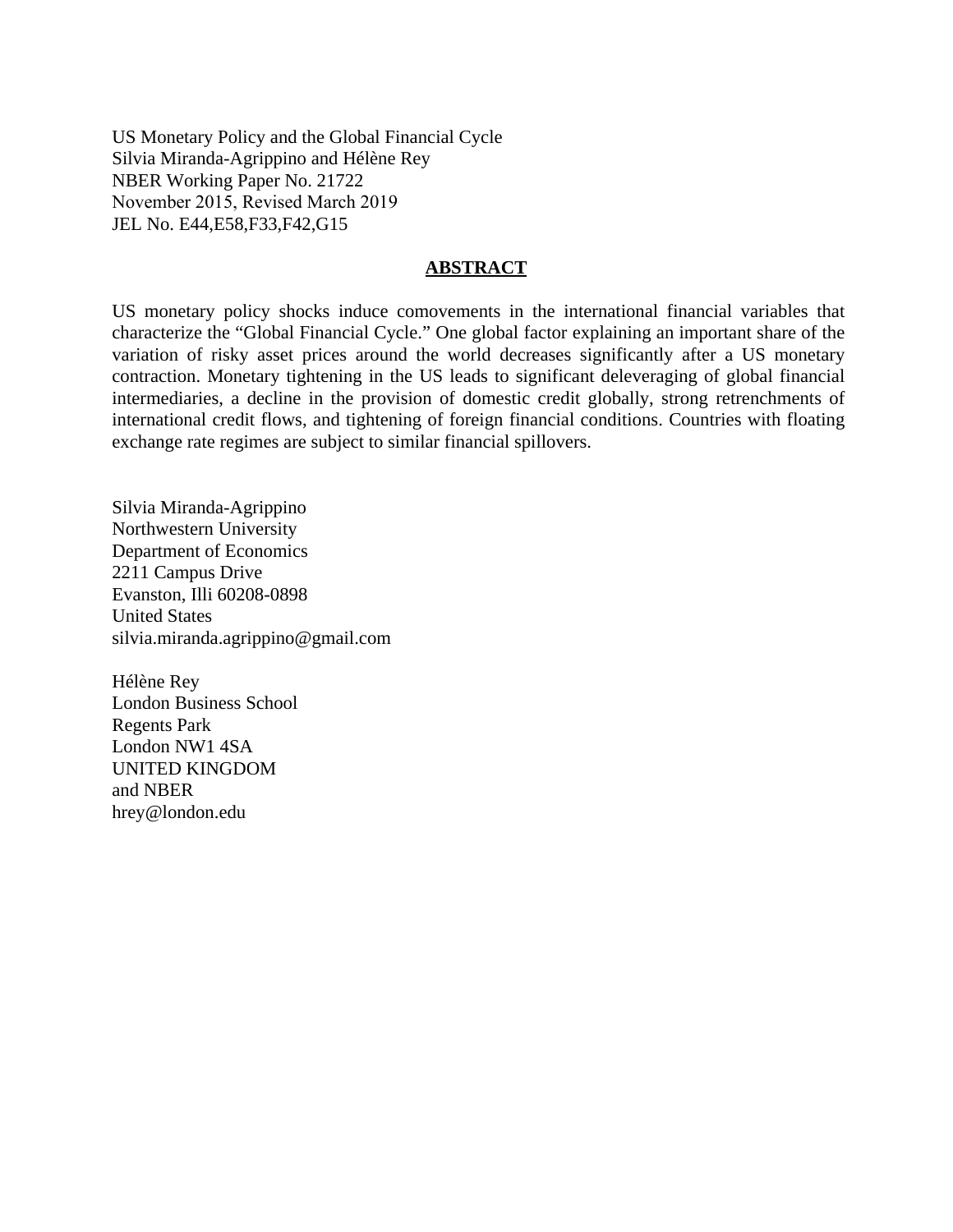## 1 Introduction

Observers of balance of payment statistics and international investment positions all agree: the international financial landscape has undergone massive transformations since the 1990s. Financial globalization is upon us in a historically unprecedented way, and we have probably surpassed the pre-WWI era of financial integration celebrated by Keynes in "The Economic Consequences of the Peace." The role of the United States as the hegemon of the international monetary system is however largely unchanged, and has long outlived the end of Bretton Woods, as emphasized in [Farhi and Maggiori](#page-32-0) [\(2017\)](#page-32-0) and [Gourinchas](#page-33-0) [and Rey](#page-33-0) [\(2017\)](#page-33-0). The rising importance of cross-border financial flows and holdings has been documented in the literature;<sup>[1](#page-2-0)</sup> what has not been explored as much, however, are the consequences of financial globalization for the workings of national financial markets, and for the transmission of US monetary policy beyond the national borders. How do international flows of money affect the international transmission of monetary policy? What are the effects of global banking on fluctuations in risky asset prices, and on credit growth and leverage in different economies? Using monthly data covering the past three decades, this paper's main contributions are to describe the global financial cycle in risky asset prices, and to estimate the global financial spillovers of the monetary policy of the United States, the current hegemon of the international monetary system.

There are multiple channels of transmission of monetary policy. In a standard Keynesian or neo-Keynesian world, output is demand determined in the short-run, and monetary policy stimulates aggregate consumption and investment (see [Woodford,](#page-35-0) [2003](#page-35-0) and [Gali,](#page-32-1) [2008](#page-32-1) for classic discussions). In models with frictions in capital markets, expansionary monetary policy leads to an increase in the net worth of borrowers, be they financial intermediaries or firms, which in turn leads to an increase in lending. This is the credit channel of monetary policy [\(Bernanke and Gertler,](#page-31-0) [1995\)](#page-31-0). Other papers have analyzed the risk-taking channel of monetary policy [\(Borio and Zhu,](#page-31-1) [2012;](#page-31-1) [Bruno and Shin,](#page-31-2) [2015a;](#page-31-2) [Coimbra and Rey,](#page-32-2) [2017\)](#page-32-2), where the risk profile of financial intermediaries plays a key role, and loose monetary policy relaxes leverage constraints. These channels are complementary. In this paper, we explore empirically the international transmission of monetary

<span id="page-2-0"></span><sup>&</sup>lt;sup>1</sup>See e.g. [Lane and Milesi-Ferretti,](#page-34-0) [2007](#page-34-0) and, for a recent survey, [Gourinchas and Rey](#page-33-1) [\(2014\)](#page-33-1).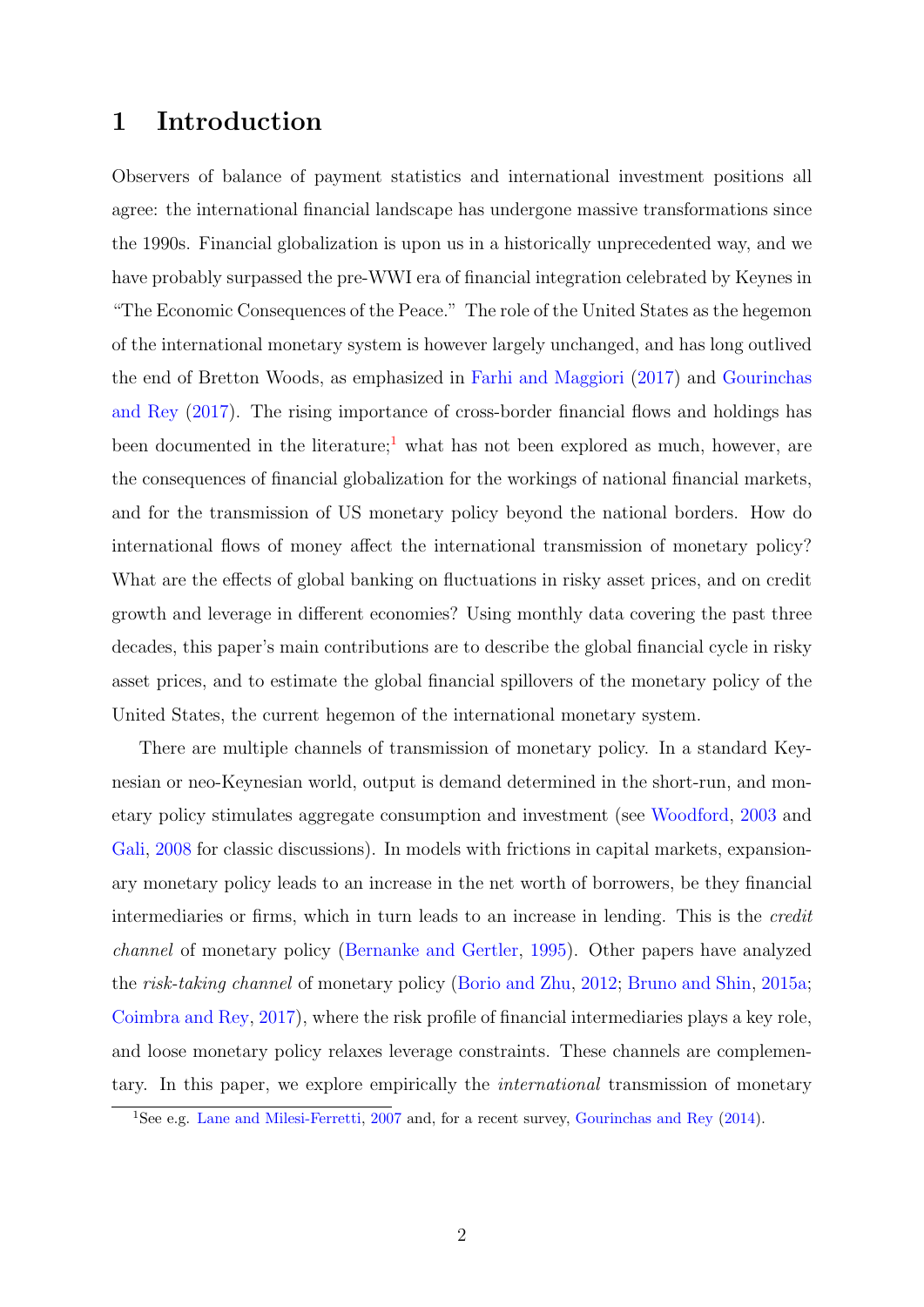policy that occurs through financial intermediation and global asset prices, an area that has been largely neglected by the literature.<sup>[2](#page-3-0)</sup>

Using a dynamic factor model, we document the existence of a unique global factor in international risky asset prices which explains about 20% of the variance in the data. With a global Bayesian VAR, we then study the international transmission of US monetary policy mediated through the reaction of risky asset prices, global credit creation and capital inflows, and the leverage of financial intermediaries; these are the variables that characterize the 'Global Financial Cycle' [\(Rey,](#page-34-1) [2013\)](#page-34-1). This is motivated by the dollar being an important funding currency for intermediaries, and by the fact that a large por-tion of portfolios worldwide are denominated in dollars.<sup>[3](#page-3-1)</sup> We identify US monetary policy shocks using an external instrument constructed with high-frequency price adjustments in the federal funds futures market around FOMC announcements, following the lead of Gürkaynak et al. [\(2005\)](#page-33-2) and [Gertler and Karadi](#page-33-3) [\(2015\)](#page-33-3). At the same time, the use of a rich-information VAR ensures that we control for a wealth of other shocks, both domestic and international, to which the Fed endogenously reacts, above and beyond what is anticipated by market participants.[4](#page-3-2)

We find evidence of powerful financial spillovers of US monetary policy to the rest of the world. When the US Federal Reserve tightens, domestic demand contracts, as do prices. The domestic financial transmission is visible through the rise of corporate spreads, the contraction of lending, and the sharp falls in the price of financial assets, such as housing and the stock market. But, importantly, we also document significant variations in the Global Financial Cycle, that is, the shock induces significant fluctuations in financial activity on a global scale. Risky asset prices, summarized by the single global factor contract very significantly. This is accompanied by strong deleveraging of global banks both in the US and Europe, and a surge in a measure of aggregate risk aversion in global asset markets. The supply of global credit contracts, and there is an important retrenchment of international credit flows that is particularly pronounced for the bank-

<span id="page-3-1"></span><span id="page-3-0"></span><sup>&</sup>lt;sup>2</sup>See [Rey](#page-34-2) [\(2016\)](#page-34-2), [Bernanke](#page-31-3) [\(2017\)](#page-31-3) and [Jorda et al.](#page-33-4) [\(2018\)](#page-33-4) for longer discussions.

<sup>&</sup>lt;sup>3</sup>For a recent study of the international reserve currency role of the dollar see [Farhi and Maggiori](#page-32-0) [\(2017\)](#page-32-0). [Gopinath](#page-33-5) [\(2016\)](#page-33-5) analyzes the disproportionate role of the dollar in trade invoicing, and [Gopinath](#page-33-6) [and Stein](#page-33-6) [\(2017\)](#page-33-6) the synergies between some of those roles.

<span id="page-3-2"></span><sup>4</sup>For more detailed discussions see [Miranda-Agrippino](#page-34-3) [\(2016\)](#page-34-3) and [Miranda-Agrippino and Ricco](#page-34-4) [\(2018\)](#page-34-4).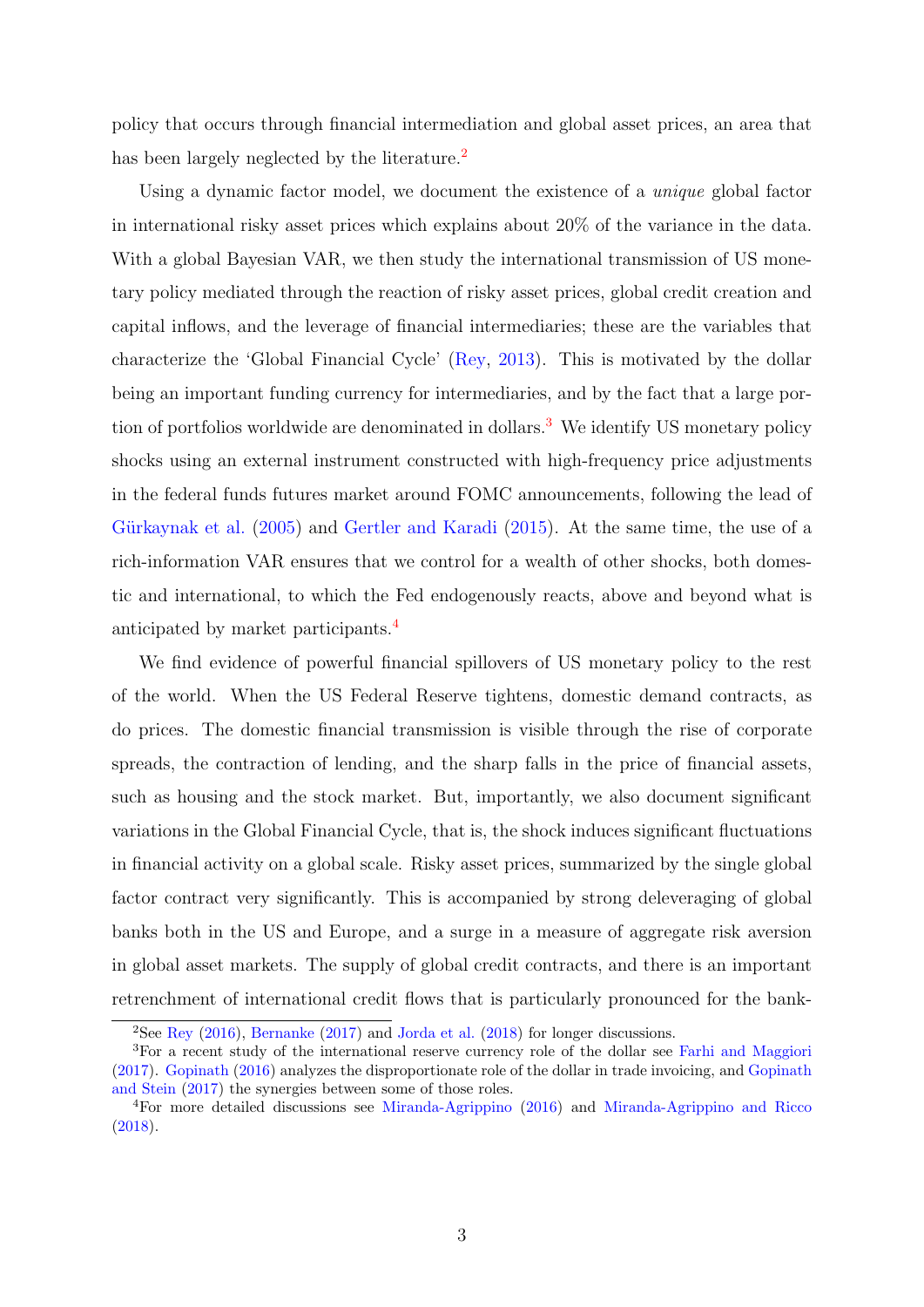ing sector. International corporate bond spreads also rise on impact, and significantly so. These results are consistent with a powerful transmission channel of US monetary policy across borders, via financial conditions. The contraction of domestic credit and international liquidity that follows the US monetary policy tightening is confirmed also for the subset of countries that have a floating exchange rate regime.

The importance of international monetary spillovers and of the world interest rate in driving capital flows has been pointed out in the classic work of [Calvo et al.](#page-31-4)  $(1996)$ <sup>[5](#page-4-0)</sup>. Some recent papers have fleshed out the roles of intermediaries in channeling those spillovers.<sup>[6](#page-4-1)</sup> Our empirical results on the transmission mechanism of monetary policy via its impact on risk premia, spreads, and volatility are related to those of [Gertler and Karadi](#page-33-3) [\(2015\)](#page-33-3) and [Bekaert, Hoerova and Duca](#page-31-5) [\(2013\)](#page-31-5) obtained in the domestic US context.[7](#page-4-2) A small number of papers have analyzed the effect of US monetary policy on leverage and on the VIX (see e.g. [Passari and Rey,](#page-34-5) [2015;](#page-34-5) [Bruno and Shin,](#page-31-6) [2015b\)](#page-31-6). But these studies rely on limited-information VARs (four to seven variables) and on Cholesky identification schemes to study the transmission of monetary policy shocks.<sup>[8](#page-4-3)</sup> Instead, using a richinformation Bayesian VAR allows, we believe for the first time, the joint analysis of financial, monetary and real variables, in the US and abroad. Moreover, the use of external instruments for identification allows us to dispense from often implausible timing restrictions in the reaction of the variables of interest.

The paper is organized as follows. In Section [2,](#page-5-0) we estimate a Dynamic Factor Model on world asset prices and show that one global factor explains a large part of the common variation of the data. In Section [3,](#page-10-0) we estimate a Bayesian VAR identified using

<span id="page-4-0"></span><sup>5</sup>A subsequent literature has echoed and extended some of these findings (see [Fratzscher,](#page-32-3) [2012;](#page-32-3) [Forbes](#page-32-4) [and Warnock,](#page-32-4) [2012\)](#page-32-4).

<span id="page-4-1"></span> $6Cetorelli$  and Goldberg [\(2012\)](#page-32-5) use balance sheet data to study the role of global banks in transmitting liquidity conditions across borders. Using firm-bank loan data, [Morais, Peydro and Ruiz](#page-34-6) [\(2015\)](#page-34-6) find that a softening of foreign monetary policy increases the supply of credit of foreign banks to Mexican firms. Using high-quality credit registry data combining firm-bank level loans and interest rates data for Turkey, [Baskaya, di Giovanni, Kalemli-Ozcan and Ulu](#page-31-7) [\(2017\)](#page-31-7) show that increased capital inflows, instrumented by movements in the VIX, lead to a large decline in real borrowing rates, and to a sizeable expansion in credit supply. Interestingly, they find that the increase in credit creation goes mainly through a subset of the biggest banks.

<span id="page-4-2"></span><sup>7</sup>For a discussion on the transmission of unconventional US monetary policy on global risk premia see [Rogers, Scotti and Wright](#page-35-1) [\(2018\)](#page-35-1).

<span id="page-4-3"></span><sup>&</sup>lt;sup>8</sup>It is therefore unclear whether their results survive a more robust identification of monetary policy shocks. The problem of omitted variables is also an important issue in small scale VARs (see [Caldara](#page-31-8) [and Herbst,](#page-31-8) [2019\)](#page-31-8).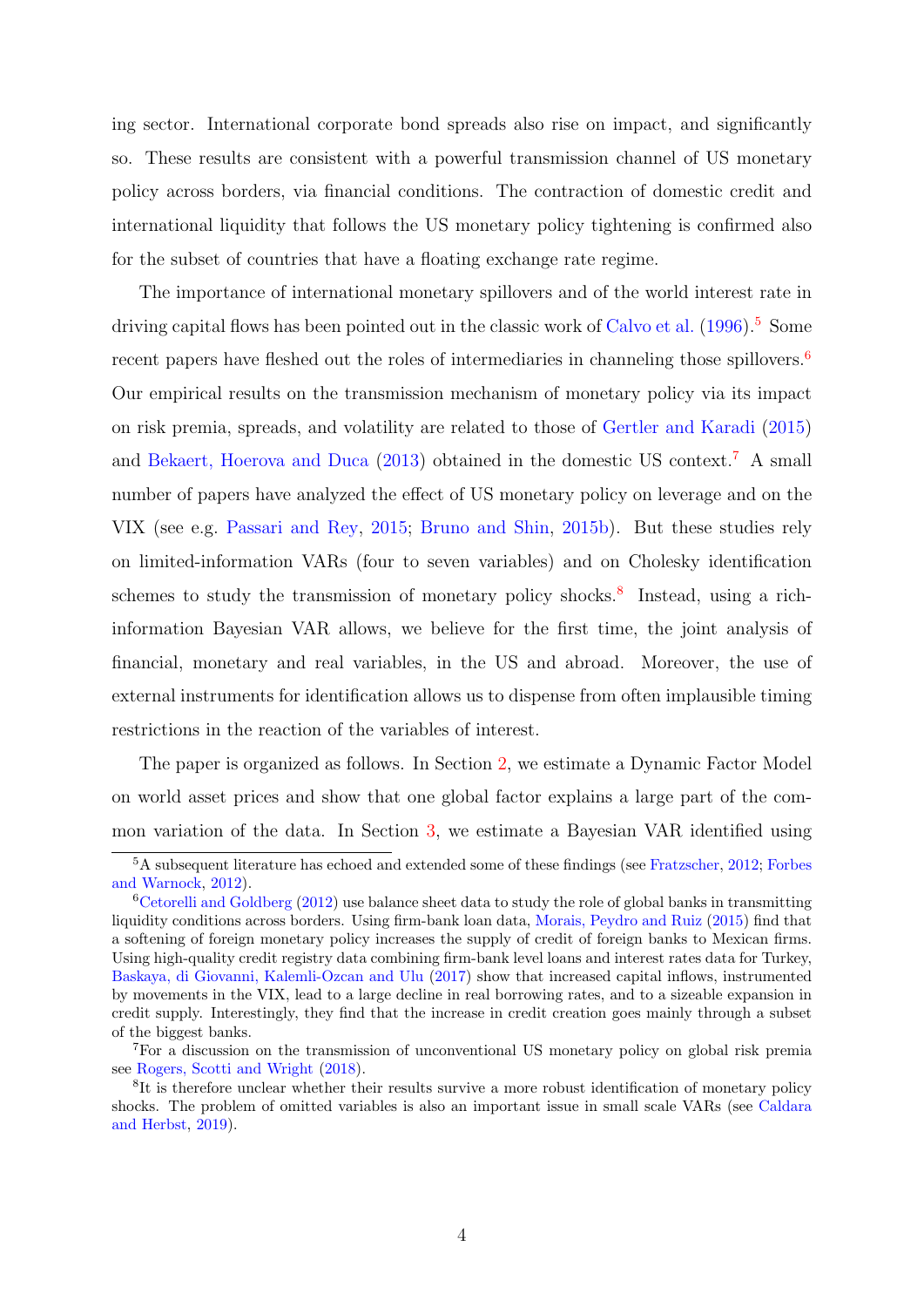high-frequency external instruments to analyze the interaction between US monetary policy and the Global Financial Cycle. Section [4](#page-24-0) presents a simple theoretical framework featuring heterogeneous investors to interpret some of our results (Section [4.1\)](#page-24-1), and microeconomic data on global banks to give evidence of their risk-taking behavior (Section [4.2\)](#page-28-0). Section [5](#page-29-0) concludes. Details on data and procedures, and additional results are in Appendices at the end of the paper.

# <span id="page-5-0"></span>2 One Global Factor in World Risky Asset Prices

In order to summarize fluctuations in global financial markets we specify a Dynamic Factor Model for a large and heterogenous panel of risky asset prices traded around the globe. The econometric specification, fully laid out in Appendix [B,](#page-45-0) is very general, and allows for different global, regional and, in some specifications, sector specific factors.<sup>[9](#page-5-1)</sup> The panel includes asset prices traded on all the major global markets, a collection of corporate bond indices, and commodities price series (excluding precious metals). The geographical areas covered are North America, Latin America, Europe, Asia Pacific, and Australia, and we use monthly data from 1990 to 2012, yielding a total of 858 different prices series.[10](#page-5-2) Despite the heterogeneity of the asset markets considered, we find that the data support the existence of a unique common global factor; moreover, this factor alone accounts for over 20% of the common variation in the price of risky assets from all continents.<sup>[11](#page-5-3)</sup> The factor is plotted in Figure [1,](#page-6-0) solid line.

While in this instance we prefer cross-sectional heterogeneity over time length, we are conscious of the limitations that a short time span may introduce in the VAR analysis we perform in the next section. To allow more flexibility in that respect, we repeat the factor extraction on a smaller set, where only the US, Europe, Japan and commodity

<span id="page-5-1"></span><sup>&</sup>lt;sup>9</sup>A similar specification has been adopted by [Kose et al.](#page-33-8) [\(2003\)](#page-33-7) and Kose et al. [\(2012\)](#page-33-8) for real variables; they test the hypothesis of the existence of a world business cycle and discuss the relative importance of world, region and country specific factors in determining domestic business cycle fluctuations.

<span id="page-5-2"></span><sup>10</sup>All the details on the construction and composition of the panels, shares of explained variance, and test and criteria used to inform the parametrization of the model (Table [B.2\)](#page-48-0) are reported in Appendix [B.](#page-45-0) We fit to the data a Dynamic Factor Model [\(Stock and Watson,](#page-35-2) [2002a,](#page-35-2)[b;](#page-35-3) [Bai and Ng,](#page-31-9) [2002;](#page-31-9) [Forni](#page-32-6) [et al.,](#page-32-6) [2000,](#page-32-6) among others) where each price series is modelled as the sum of a global, a regional, and an asset-specific component. All price series are taken at monthly frequency using end of month figures.

<span id="page-5-3"></span><sup>&</sup>lt;sup>11</sup>We formally test for the numbers of factors in our large panel of asset prices and find that the data support one common global factor. Results are reported in Table [B.2](#page-48-0) in the Appendix.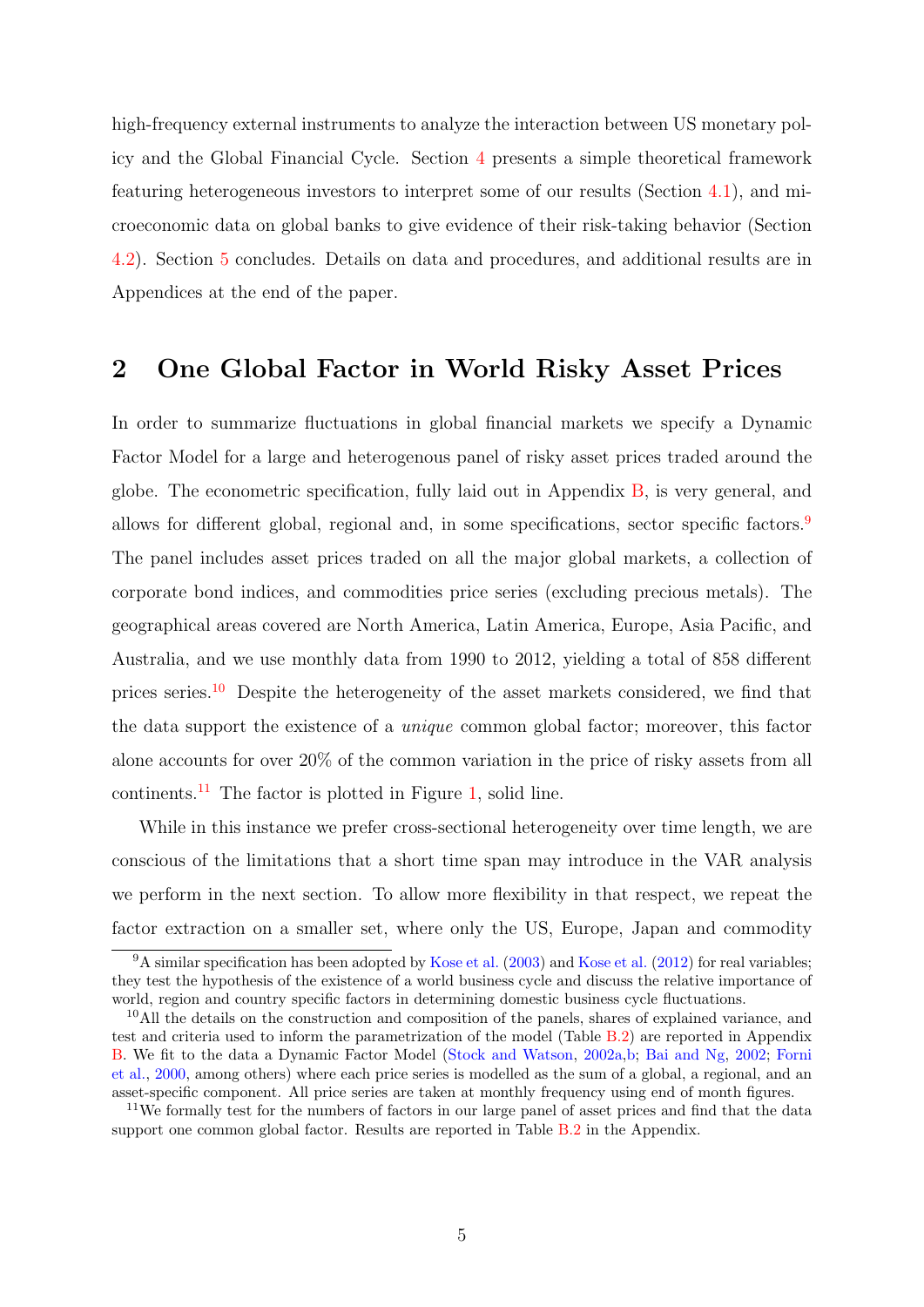<span id="page-6-0"></span>

Figure 1: global factor in risky asset prices

Note: The Figure plots the estimates of the global factor for the 1975:2010 sample (dotted line) together with the estimates on the wider, shorter sample 1990:2012 (solid line). Shaded areas denote NBER recession dates.

prices are included, but the time series go back to 1975. In this case the sample counts 303 series. The estimated global factor for the longer sample is the dashed line in Figure [1.](#page-6-0) Similar to the benchmark case, for this narrower panel too we find evidence of one global factor. In this case, however, the factor accounts for about 60% of the common variation in the data (see Table [B.2\)](#page-48-0). For both samples, factors are obtained via cumulation of those estimated on the stationary, first-differenced (log) price series, and are therefore consistently estimated only up to a scale and an initial value (see [Bai and Ng,](#page-31-10) [2004,](#page-31-10) and Appendix  $B$ ).<sup>[12](#page-6-1)</sup> As a way of normalization, we rotate the factor such that it correlates positively with the major stock market indices in our sample, i.e. an increase in the index is interpreted as an increase in global asset prices.

Figure [1](#page-6-0) shows that movements in the factor are consistent with both the US recession periods as identified by the NBER (shaded areas), and with major worldwide events. The index declines with all the recession episodes but remains relatively stable until the beginning of the nineties, when a sharp and sustained increase is recorded. The increase

<span id="page-6-1"></span><sup>&</sup>lt;sup>12</sup>This implies that positive and negative values displayed in the chart do not convey any specific information per se. Rather, it is the overall shape and the turning points that are of interest and deserve attention.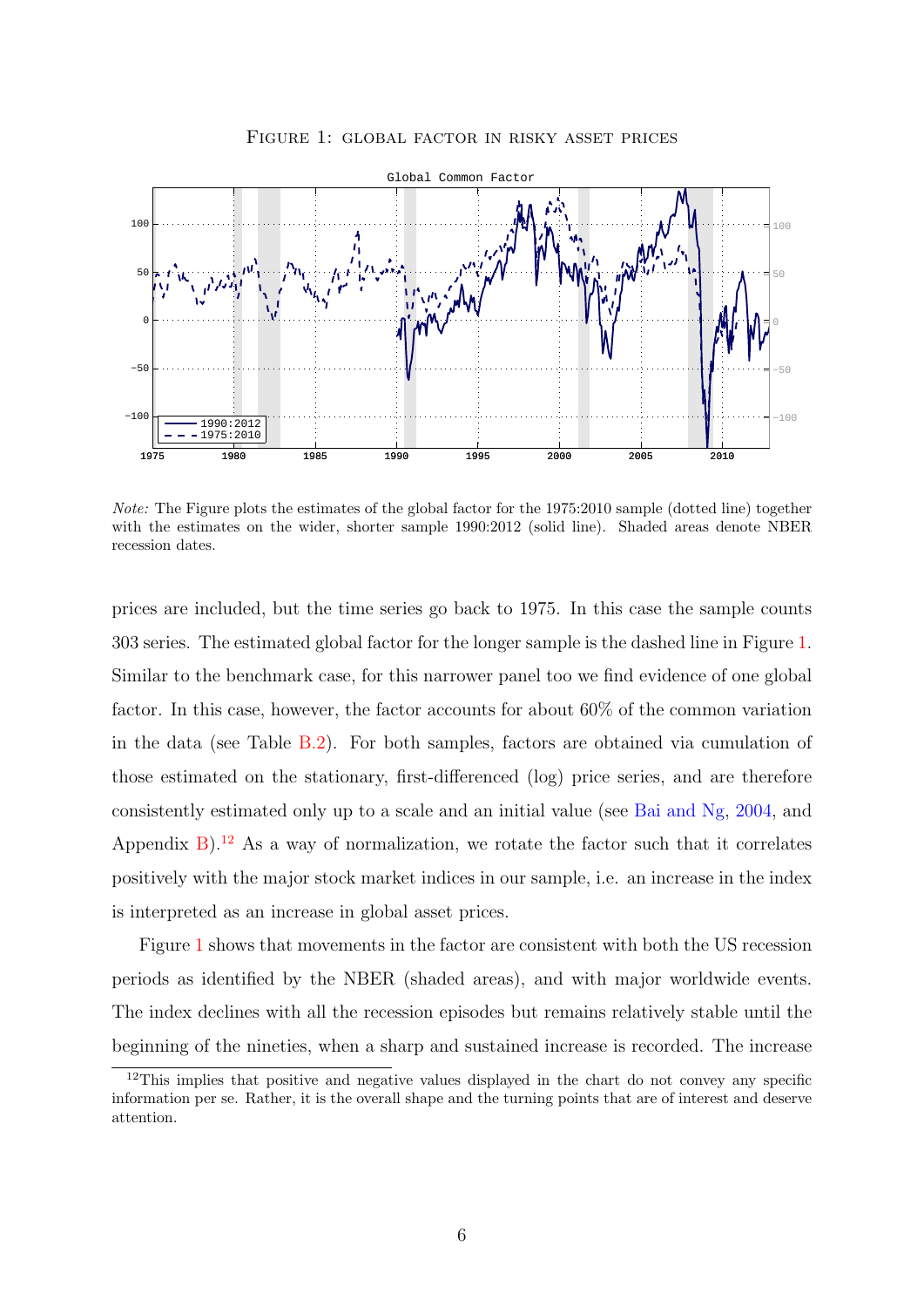<span id="page-7-0"></span>

Figure 2: global factor and volatility indices

Note: Clockwise from top-left panel, the global factor (solid line) together with major volatility indices (dotted lines): VIX (US), VSTOXX (EU), VNKY (JP) and VFTSE (UK). Shaded grey areas highlight NBER recession times.

lasts until 1997-1998 when major global events like the Russian default, the LTCM bailout and the East Asian Crisis reverse the increasing path associated with the build up of the dot-com bubble. Starting from the beginning of 2003 the index increases again until the beginning of the third quarter of 2007. At that point, with the collapse of the subprime market, the first signals of increased vulnerability in financial markets become visible. This led to an unprecedented plunge.

In order to provide some interpretation for our estimated global factor, we note that in a large class of asset pricing models, including in the stylized framework that we present in Section [4,](#page-24-0) the common component of risky asset prices reflects aggregate volatility scaled by the aggregate degree of effective risk aversion in the market. In Figure [2](#page-7-0) we highlight the comovement of our factor with a series of implied volatility indices for the markets included in our sample. Specifically, the VIX for the US, the VSTOXX and VFTSE for Europe and the UK respectively, and the VNKY for Japan. These indices capture both the price and quantity of risk, and hence reflect both expectations about future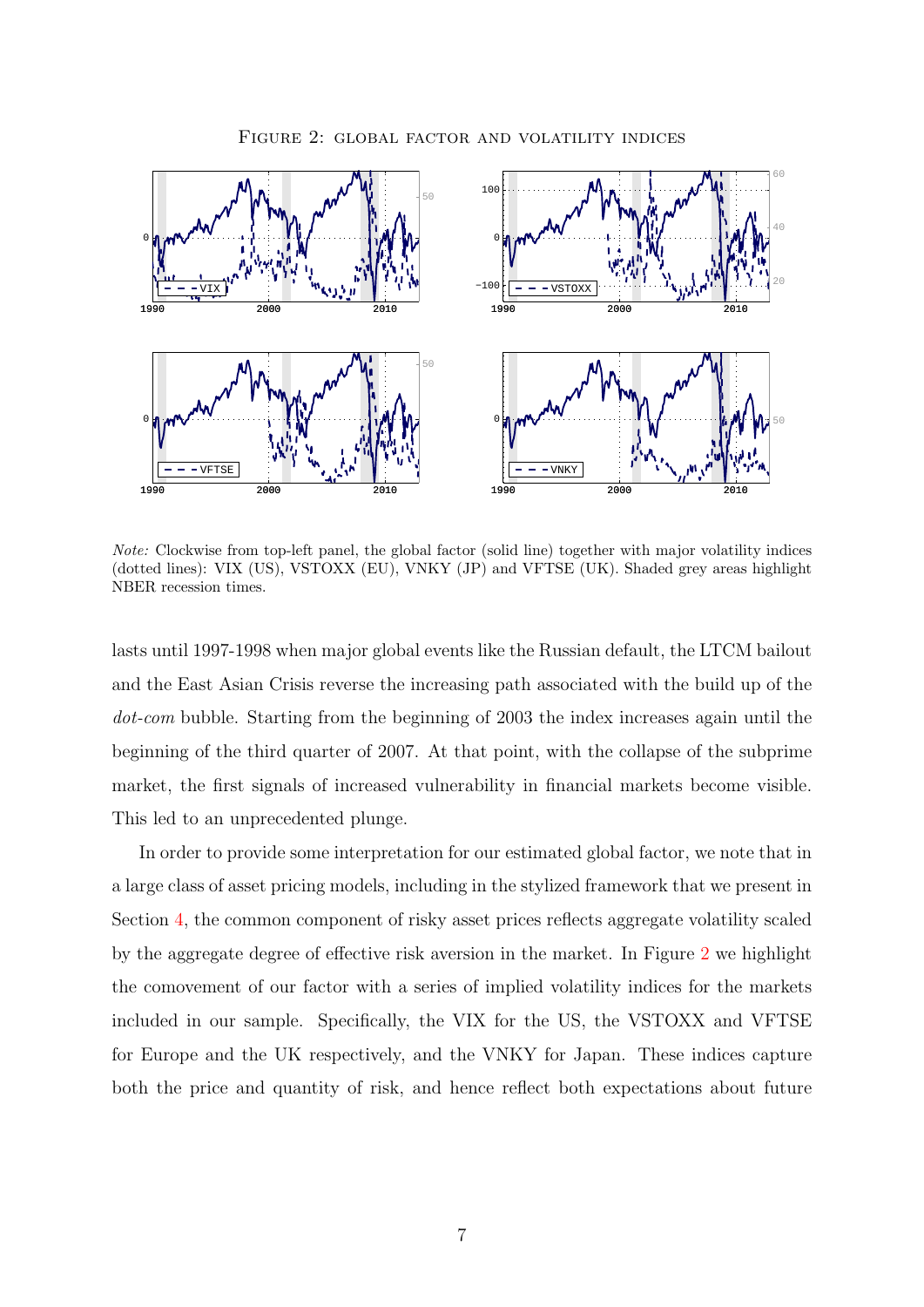<span id="page-8-3"></span>

Figure 3: global factor decomposition

Note: [top panel] Monthly global realized variance measured using daily returns of the MSCI Index. The  $y$  axis is trimmed to enhance readability, during the credit crunch episode the index reached a maximum of 434.70. [BOTTOM PANEL] Index of aggregate risk aversion calculated as (the inverse of) the residual of the projection of the global factor onto the realized variance. Shaded grey areas highlight NBER recession times. Source: Global Financial Data and authors calculations.

realized volatility, and risk aversion. $13$  Because of our chosen normalization, we expect our factor to correlate negatively with the implied volatility indices. Indeed, this is clearly visible in the charts of Figure [2.](#page-7-0) The factor and the implied volatility indices display a remarkable common behaviour and peaks consistently coincide within the overlapping samples. While the comparison with the VIX is somehow facilitated by the length of the CBOE index, the same considerations extend to all other indices analyzed.<sup>[14](#page-8-1)</sup>

Lastly, we separate the aggregate risk aversion and volatility components in our fac-tor.<sup>[15](#page-8-2)</sup> The construction of our proxy for aggregate risk aversion is modelled along the lines of e.g. [Bekaert et al.](#page-31-5) [\(2013\)](#page-31-5), that estimate variance risk premia as the difference between

<span id="page-8-0"></span><sup>&</sup>lt;sup>13</sup>These indices are typically regarded as instruments to assess the degree of strain and risk in financial markets.

<span id="page-8-1"></span><sup>&</sup>lt;sup>14</sup>Comparison with other 'risk indices' such as the GZ-spread of Gilchrist and Zakrajšek  $(2012)$  and the Baa-Aaa corporate bond spread (not reported) show that these indices also display some commonalities, even if the synchronicity is slightly less obvious than the one we find with respect to the implied volatilities.

<span id="page-8-2"></span><sup>&</sup>lt;sup>15</sup>Section [4](#page-24-0) presents a simple model of international asset pricing that justifies this decomposition in our context.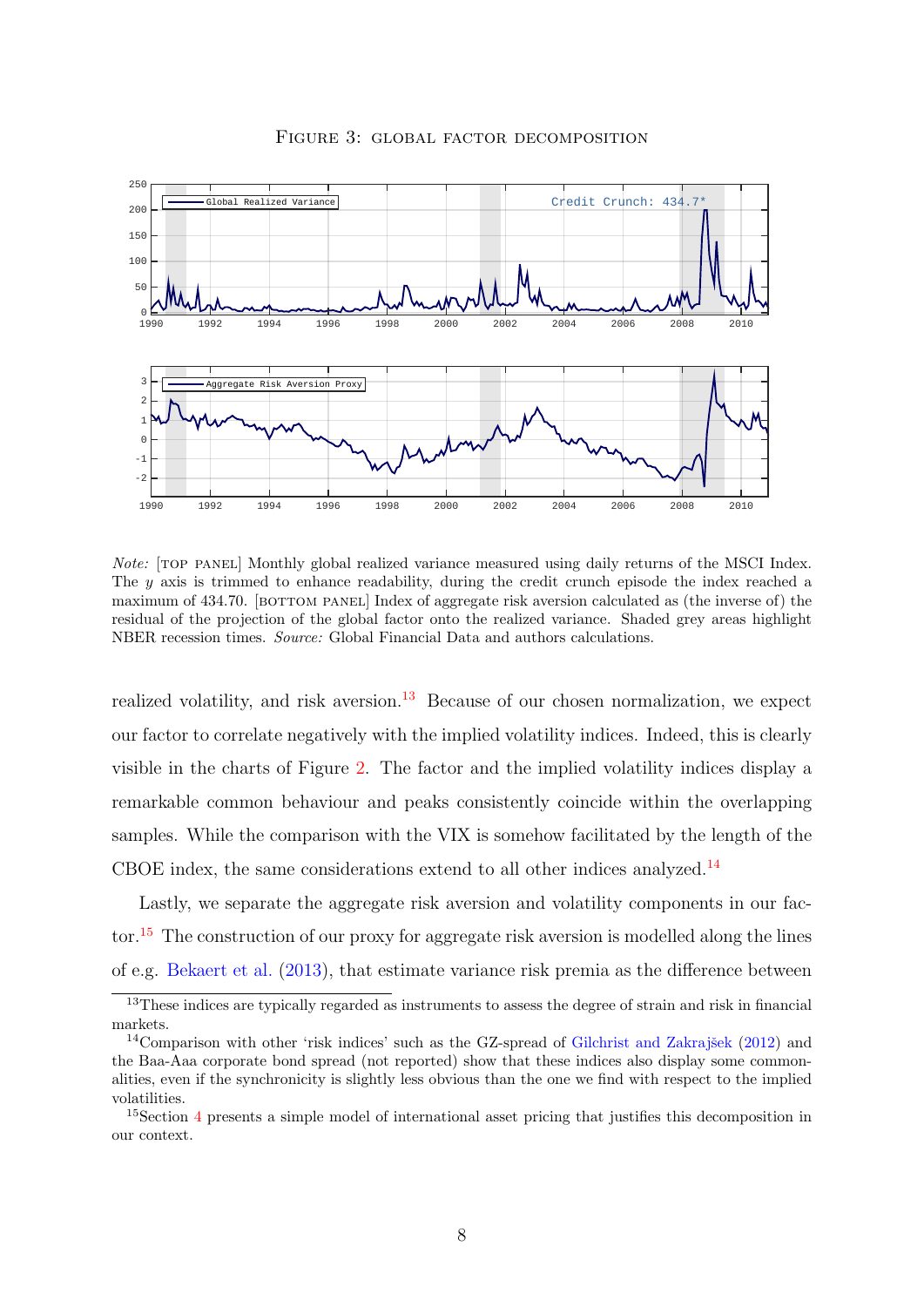<span id="page-9-2"></span>

Figure 4: aggregate capital flows

Note: Global flows as a percentage of world GDP. Annual moving averages. Source: IFS Statistics.

a measure of the implied variance (the squared VIX) and an estimated physical expected variance, which is primarily a function of realized volatilities. Specifically, we first obtain an estimate of realized monthly global volatility using daily returns of the global MSCI Index.[16](#page-9-0) Second, we calculate a proxy for aggregate risk aversion as the inverse of the centred residuals of the projection of the global factor on the realized variance. The results of this exercise are summarized in Figure [3.](#page-8-3) Our monthly measure of global realized variance is in the top panel, while the implied index of aggregate risk aversion is in the bottom panel. Interestingly, the degree of market risk aversion that we recover from this simple decomposition is in continuous decline between 2003 and the beginning of 2007, and it decreases to very low levels, at a time where volatility was uniformly low, global banks were prevalent, and may have been the 'marginal buyers' in international financial markets.<sup>[17](#page-9-1)</sup> Indeed, [Shin](#page-35-4)  $(2012)$  documents the large and increasing share of banking flows in aggregate capital flows over that period and until 2008; subsequently, both as a consequence of the crisis and of the changes in regulation, their relative impor-

<span id="page-9-0"></span><sup>&</sup>lt;sup>16</sup>We work under the assumption that monthly realized variances calculated summing over daily returns provide a sufficiently accurate proxy of realized variance at monthly frequency.

<span id="page-9-1"></span><sup>&</sup>lt;sup>17</sup>Our empirical proxy for aggregate risk aversion could reflect also other factors such as expected cash flow growth or risk free rates. In the empirical analysis of Section [3](#page-10-0) of the next section, these other factors are however controlled for by the information contained in our VARs, which include interest rates and industrial production.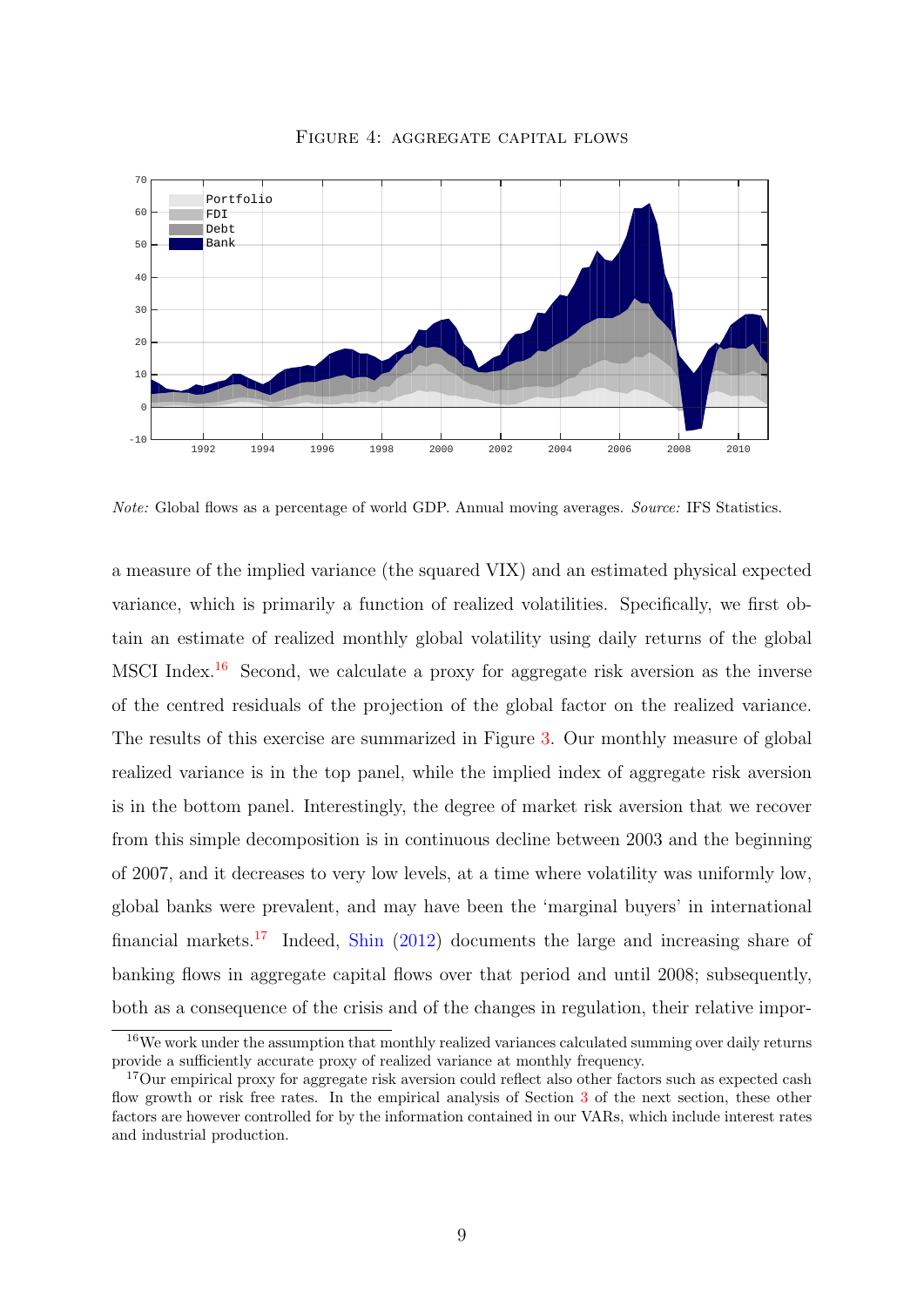tance has declined. For illustrative purposes, we report data relative to aggregate capital flows as a percentage of world GDP in Figure [4.](#page-9-2) Interestingly, the timing of the surge of banking flows coincides with the decline in global risk aversion in 2003. Estimated aggregate risk aversion starts increasing during 2007 then jumps up during the financial crisis with the bankruptcy of Lehman Brothers, and remains persistently at high levels, as the importance of global banks declines. We further explore the connection between the sharp increase in banking flows and the decline in global risk aversion in Section [4.](#page-24-0) In the next section we estimate the effects of US monetary policy on the global factor, on global risk aversion, and on other variables that characterize the Global Financial Cycle.

# <span id="page-10-0"></span>3 US Monetary Policy and the Global Financial Cycle

With the US dollar being the currency of global banking, monetary actions in the US may directly influence the Global Financial Cycle by altering the cost of funding for major global banks, and hence their leverage decisions. US monetary policy also affects the pricing of dollar assets, both in the US and abroad, through a direct discount channel and/or by changing the type of marginal investors in international asset markets.<sup>[18](#page-10-1)</sup> Furthermore, monetary conditions of the centre country can be transmitted through cross-border capital flows, or through the internal pricing of global banks, and influence the provision of credit outside US borders (see the corroborative evidence in [Morais et al.,](#page-34-6) [2015](#page-34-6) for Mexico, and in [Baskaya et al.,](#page-31-7) [2017](#page-31-7) for Turkey).

To study the effects of US monetary policy on the Global Financial Cycle (GFC), we use rich-information VARs with both domestic and international variables that provide us with a unique framework to analyze the transmission of monetary policy beyond national borders.[19](#page-10-2) There are a number of advantages that come with this choice. Most obviously, relying on a unique specification permits addressing the effects of US monetary policy on the GFC against the background of the response of the domestic business

<span id="page-10-1"></span><sup>18</sup>Security-level evidence provided by [Schreger et al.](#page-35-5) [\(2017\)](#page-35-5) shows that firms who finance themselves in dollars are by and large the only ones able to attract a worldwide investors base. For a model where low funding costs lower aggregate effective risk aversion and increase leverage see [Coimbra and Rey](#page-32-2) [\(2017\)](#page-32-2).

<span id="page-10-2"></span><sup>&</sup>lt;sup>19</sup>Technical details on priors and estimation of the Bayesian VAR are reported in the Appendix.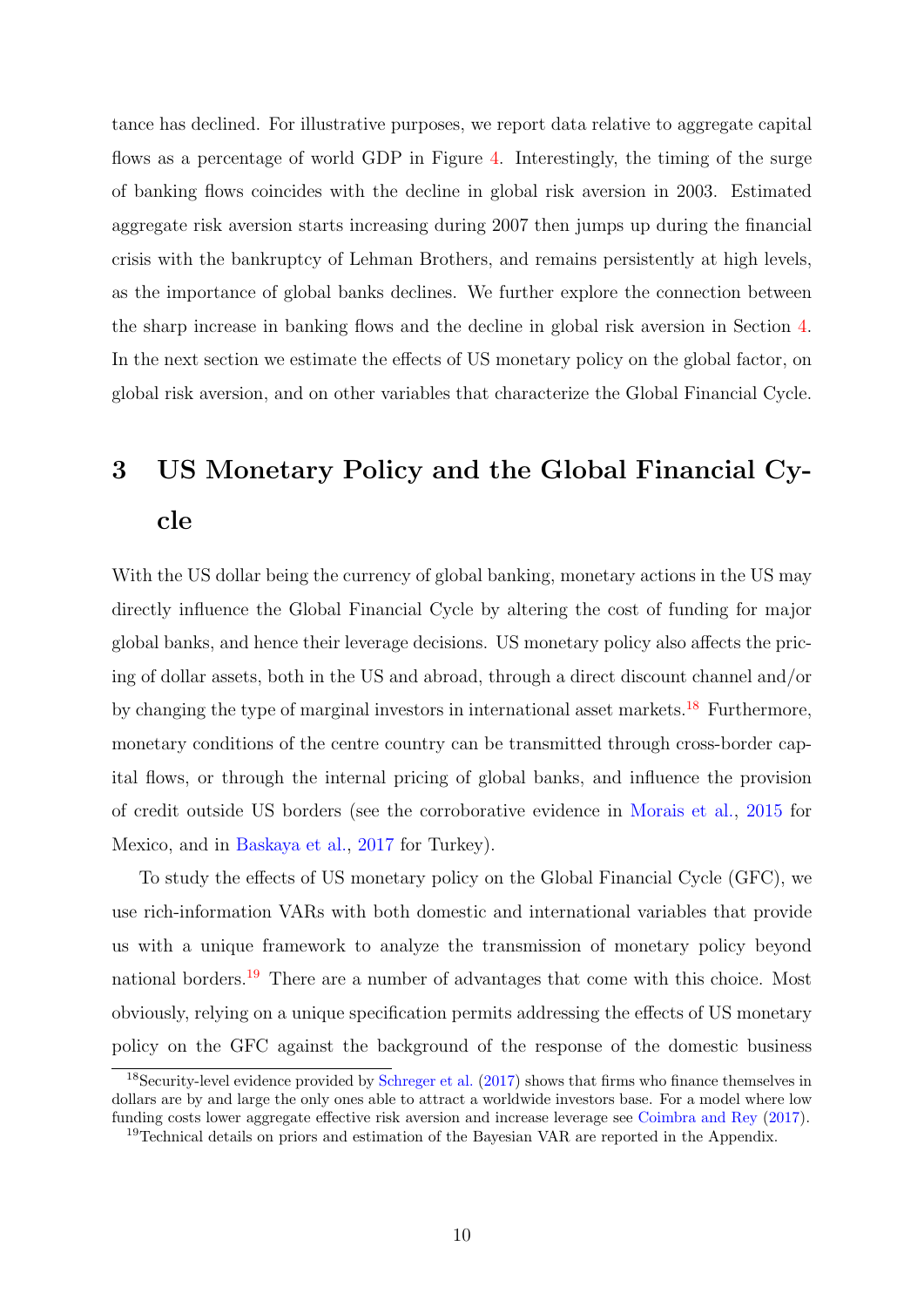cycle. This acts both as a complement to the analysis, and as a disciplining device to ensure that the identified shock is in fact inducing responses that do not deviate from the standard channels of domestic monetary transmission. Moreover, the dimensionality and composition of the set of variables included in the VAR greatly reduce the problem of omitted variables that generally plagues smaller systems and is likely to invalidate the identification of the structural shocks.<sup>[20](#page-11-0)</sup>

We start by looking at how US monetary policy affects domestic real and financial conditions in a 'closed economy VAR'. Then, we augment a small set of core domestic variables with those that characterize the GFC; namely, global credit and capital inflows, global factor in asset prices and risk aversion, and the leverage of US and European banks. In this first version of our empirical framework, global variables are world aggregates, and bundle together countries with different exchange rate regimes. To evaluate to what extent a floating exchange rate can provide some insulation against foreign shocks, we then repeat the analysis by specifically focusing only on the subset of 'floaters', following the IMF's de-facto classification.

#### 3.1 Identification of US Monetary Policy Shocks

We identify US monetary policy shocks using an external instrument [\(Stock and Wat](#page-35-6)[son,](#page-35-6) [2012,](#page-35-6) [2018;](#page-35-7) [Mertens and Ravn,](#page-34-7) [2013\)](#page-34-7). The intuition behind this approach is that the mapping between the VAR innovations and the structural shock of interest can be estimated using only moments of observables, provided that a valid instrument for such shock exists. The contemporaneous transmission coefficients are a function of the regression coefficients of the VAR residuals onto the instrument, up to a normalization. Hence, given the instrument, this method ensures that we can isolate the causal effects of a US monetary policy shock on the dynamics of our large set of variables without imposing any timing restrictions on the responses. Intuitively, if the instrument correlates with the VAR innovations only via the contemporaneous monetary policy shocks, a projection

<span id="page-11-0"></span> $^{20}$ Ban´bura et al. [\(2010\)](#page-31-11) show that a medium-scale VAR of comparable size and composition to the one used in this paper is able to correctly recover the shocks and reproduce responses that match theoretical ones. Intuitively, the large degree of comovement among macroeconomic variables makes it possible for VARs of such size to effectively summarize the information contained in large VARs typically counting over hundred variables.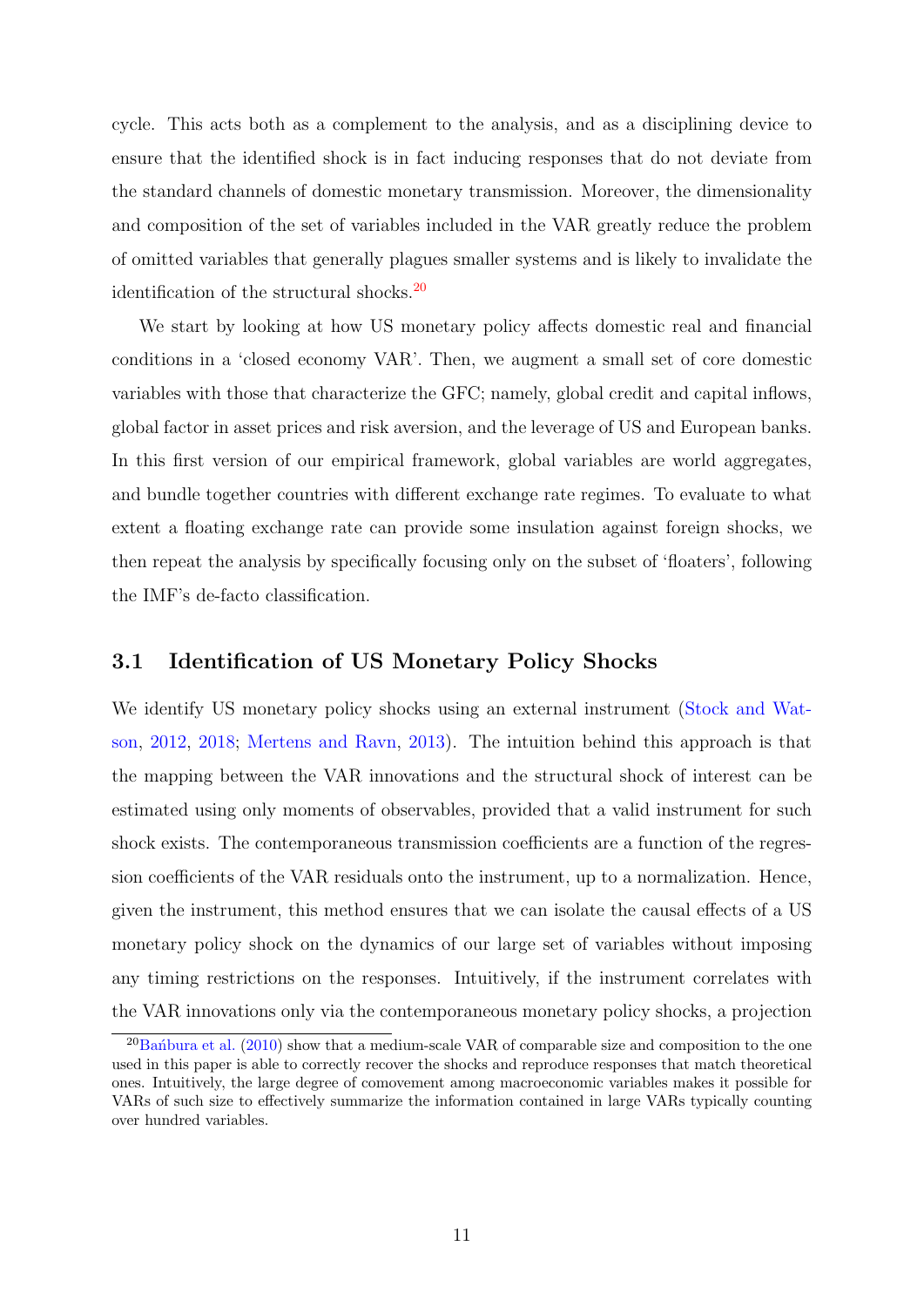of the VAR innovations on the instrument isolates variations in the variables which are solely due to the shock [\(Miranda-Agrippino and Ricco,](#page-34-4) [2018\)](#page-34-4).

The crucial step of this identification strategy is, naturally, the choice of the instrument. We rely on high-frequency movements in federal funds futures markets around FOMC announcements to identify the monetary policy shocks, following the lead of Gürkaynak et al. [\(2005\)](#page-33-2) and [Gertler and Karadi](#page-33-3) [\(2015\)](#page-33-3). Specifically, we use 30-minutes price revisions (or surprises) around FOMC announcements in the fourth federal funds futures contracts (FF4), and we construct a monthly instrument by summing up the high-frequency surprises within each month. Because these futures have an average maturity of three months, the price revision that surrounds the FOMC monetary policy announcements captures revisions in market participants expectations about the future monetary policy stance up to a quarter ahead. As observed in [Miranda-Agrippino](#page-34-3) [\(2016\)](#page-34-3) and [Miranda-Agrippino and Ricco](#page-34-8) [\(2017\)](#page-34-8), market-based monetary surprises such as the ones we use map into the shocks only under the assumption that market participants can correctly and immediately disentangle the systematic component of policy from any observable policy action. In the presence of information asymmetries, the high-frequency surprises are also a function of the information about economic fundamentals that the central bank implicitly discloses at the time of the policy announcements.<sup>[21](#page-12-0)</sup> Failure to account for this effect hinders the correct identification of the shocks, resulting in severe price and real activity puzzles particularly in small VARs. Here we address this issue by relying on the rich information in our VARs. The information sets in our VARs controls for a wealth of other shocks, both domestic and international, to which the Fed endogenously reacts, and allows identification of monetary policy shocks above and beyond what is expected by market participants.

In Table [1,](#page-13-0) we report first stage IV statistics of the projection of the VAR innovation for the policy interest rate (1 year rate in our case) on our instrument (FF4). For comparison, we also include first-stage statistics obtained with the narrative instrument of [Romer and Romer](#page-35-8) [\(2004\)](#page-35-8), that we have extended up to the end of 2007 (MPN). A

<span id="page-12-0"></span><sup>&</sup>lt;sup>21</sup>This implicit disclosure of information is referred to as the Fed information effect in [Nakamura and](#page-34-9) [Steinsson](#page-34-9) [\(2017\)](#page-34-9), and the signalling channel of monetary policy in [Melosi](#page-34-10) [\(2017\)](#page-34-10). The concept is similar to the Delphic component of forward guidance announcements in [Campbell, Evans, Fisher and Justiniano](#page-32-7) [\(2012\)](#page-32-7).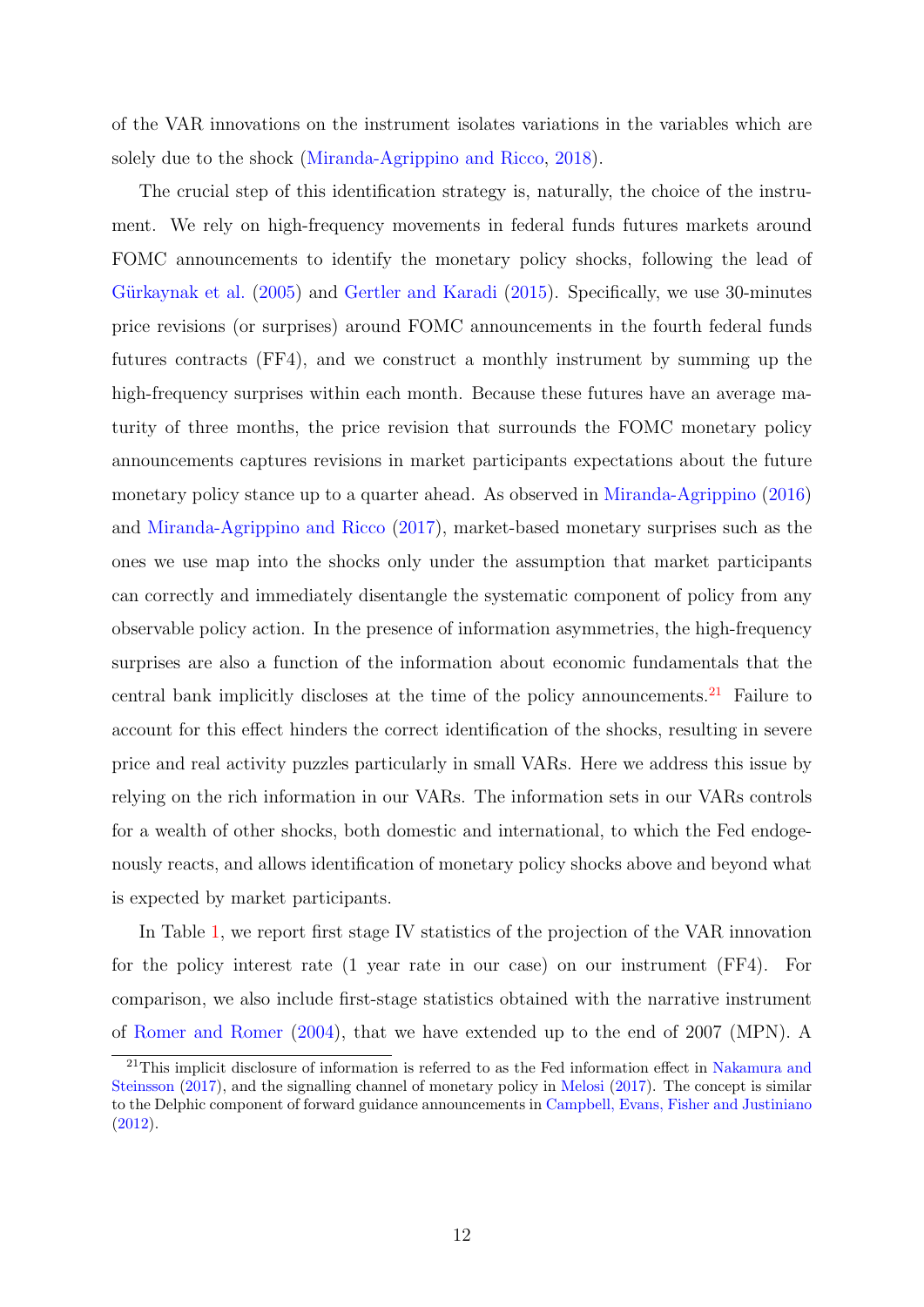<span id="page-13-0"></span>

| DOMESTIC VAR (1)    |            | $F$ -stat | $90\%$ posterior ci  |        | reliability | $90\%$ posterior ci |       |
|---------------------|------------|-----------|----------------------|--------|-------------|---------------------|-------|
|                     | FF4        | 17.930    | [6.675]              | 22.673 | 0.496       | [0.434]             | 0.540 |
|                     | <b>MPN</b> | 10.947    | [4.264]              | 16.246 | 0.187       | [0.132]             | 0.251 |
| $G$ LOBAL VAR $(2)$ |            |           |                      |        |             |                     |       |
|                     | FF4        | 14.788    | 3.239                | 18.010 | 0.530       | [0.470]             | 0.573 |
|                     | <b>MPN</b> | 2.278     | [0.106]              | 5.698  | 0.258       | [0.171]             | 0.317 |
| $G$ LOBAL VAR $(3)$ |            |           |                      |        |             |                     |       |
|                     | FF4        | 14.901    | $\left[3.116\right]$ | 18.631 | 0.529       | [0.476]             | 0.577 |
|                     | <b>MPN</b> | 2.756     | [0.139]              | 6.216  | 0.255       | [0.170]             | 0.312 |

Table 1: Tests for Instruments Relevance

*Note:* First-stage F statistics, statistical reliability and  $90\%$  posterior coverage intervals. Candidate instruments are surprises in the three-months-ahead (FF4) federal fund futures and an extension to the narrative instrument of [Romer and Romer](#page-35-8) [\(2004\)](#page-35-8) up to 2007. VAR innovations are from monthly BVAR(12) estimated from 1980 to 2010. First-stage regressions are run on the overlapping sample between the VAR innovations and each instrument.

first-stage  $F$  statistic below 10 is an indication of potentially weak instruments [\(Stock](#page-35-9) [et al.,](#page-35-9) [2002\)](#page-35-9). The three VARs in the table are (1) a closed economy 13-variable VAR that includes only US variables; (2) a global 15-variable VAR that includes GFC variables as world aggregates; (3) and a global 15-variable VAR that focuses on the subset of countries with floating exchange rates. All VARs are monthly and estimated with 12 lags over the sample 1980-2010 using standard macroeconomic priors. Details on the composition of each VAR are reported in Table [2](#page-14-0) in the next subsection.

Results in Table [1](#page-13-0) show that in a domestic context, and conditional on the richinformation VAR composition of Table [2,](#page-14-0) either instrument attains satisfactory levels of relevance, with first stage F-statistics safely above the weak instrument threshold. As we discuss in the next subsection, in this case the two instruments retrieve relatively similar dynamic responses to a monetary policy shock. The relevance of the narrative series, and the plausibility of the impulse response functions (IRFs) identified with this instrument however, deteriorate dramatically in both open economy global VARs. In contrast, the first stage IV statistics associated to the high-frequency based identification are only marginally altered in the three cases. This confirms the strong informative content of our preferred instrument.[22](#page-13-1)

<span id="page-13-1"></span><sup>&</sup>lt;sup>22</sup>Another paper using high frequency external instruments for the identification of US monetary policy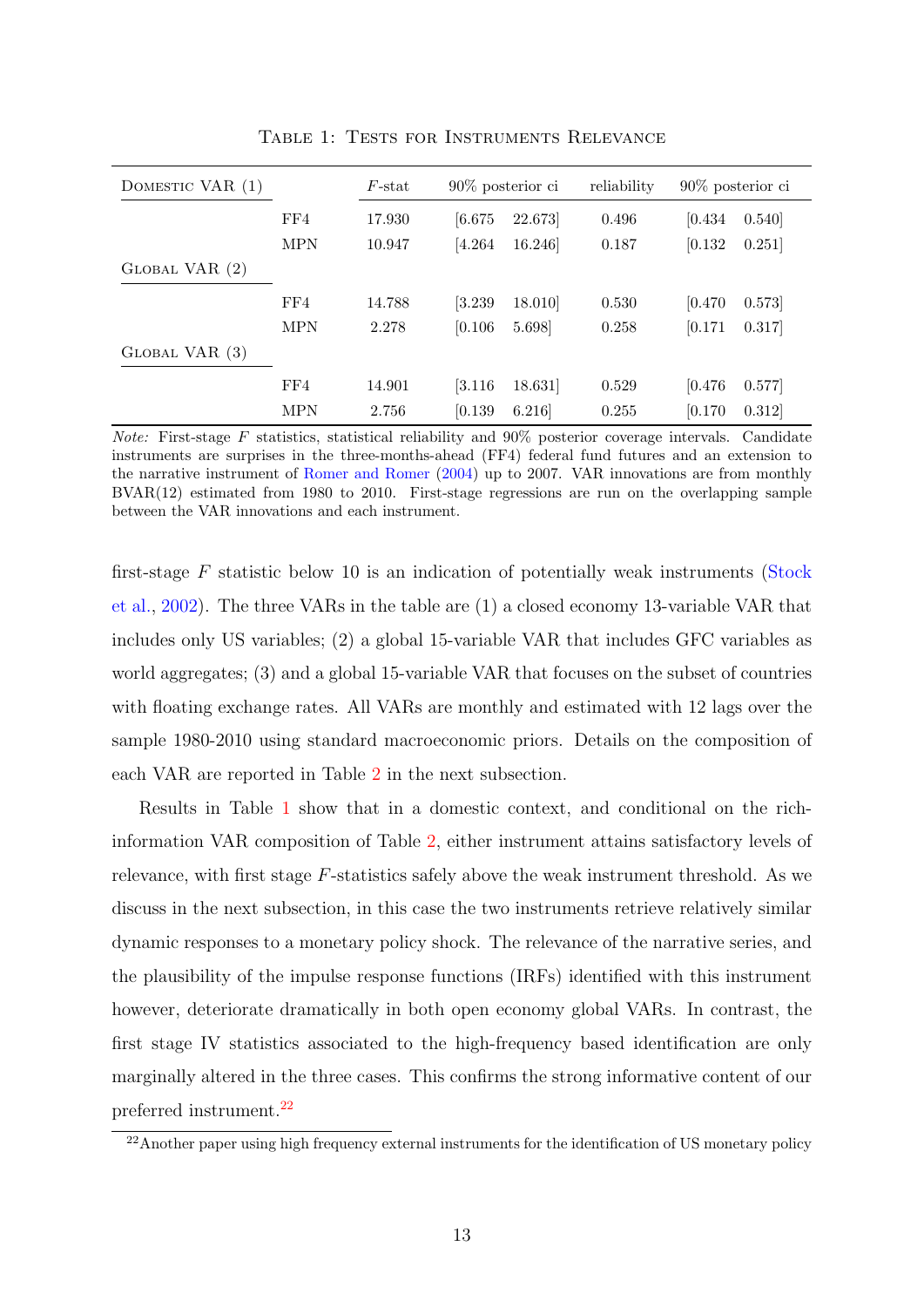<span id="page-14-0"></span>

| Variable Name                       | Source                            |                |                | Model                 |          |     |           |
|-------------------------------------|-----------------------------------|----------------|----------------|-----------------------|----------|-----|-----------|
|                                     |                                   | (1)            | (2)            | (3)                   | (4)      | (5) | (6)       |
| Industrial Production               | FRED-MD                           |                | $\bullet$      | $\bullet$             | ٠        |     |           |
| Capacity Utilization                | FRED-MD                           |                |                |                       |          |     |           |
| Unemployment Rate                   | FRED-MD                           |                |                |                       |          |     |           |
| <b>Housing Starts</b>               | FRED-MD                           |                |                |                       |          |     |           |
| CPI All                             | FRED-MD                           |                |                |                       |          |     |           |
| PCE Deflator                        | FRED-MD                           |                |                |                       |          |     |           |
| 1Y Treasury Rate                    | FRED-MD                           |                |                |                       |          |     |           |
| Term Spread (10Y-1Y)                | FRED-MD                           |                |                |                       |          |     |           |
| <b>BIS Real EER</b>                 | BIS                               |                |                |                       |          |     |           |
| GZ Excess Bond Premium              | Gilchrist and Zakrajšek (2012)    |                |                |                       |          |     |           |
| Mortgage Spread                     | Gertler and Karadi (2015)         |                |                |                       |          |     |           |
| House Price Index                   | Shiller $(2015)$                  |                |                |                       |          |     |           |
| S&P 500                             | FRED-MD                           |                |                |                       |          |     |           |
| Global Factor                       | Datastream & Own Calc.            |                |                |                       |          |     |           |
| Global Risk Aversion                | Own Calculation                   |                |                |                       |          |     |           |
| Global Real Economic Activity Ex US | Hamilton $(2018)$ & Own Calc.     |                |                |                       |          |     |           |
| Global Domestic Credit              | IMF-IFS & Own Calc.               |                |                |                       |          |     |           |
| Global Domestic Credit Ex US        | IMF-IFS & Own Calc.               |                |                |                       |          |     |           |
| US Total Nonrevolving Credit        | FRED-MD                           |                |                |                       |          |     |           |
| Global Inflows All Sectors          | BIS & Own Calc.                   |                |                |                       |          |     |           |
| Global Inflows to Banks             | BIS & Own Calc.                   |                |                |                       |          |     |           |
| Global Inflows to Non-Banks         | BIS & Own Calc.                   |                |                |                       |          |     |           |
| Floaters Domestic Credit            | BIS & Own Calc.                   |                |                |                       |          |     |           |
| Floaters Inflows All Sectors        | BIS & Own Calc.                   |                |                |                       |          |     |           |
| Floaters Inflows to Banks           | BIS & Own Calc.                   |                |                |                       |          |     |           |
| Floaters Inflows to Non-Banks       | BIS & Own Calc.                   |                |                |                       |          |     |           |
| GZ Credit Spread                    | Gilchrist and Zakrajšek (2012)    |                |                |                       |          |     |           |
| Leverage US Brokers & Dealers       | FRB Flow of Funds                 |                |                |                       |          |     |           |
| Leverage EU Global Banks            | Datascope & Own Calc.             |                |                |                       |          |     |           |
| Leverage US Banks                   | Datascope & Own Calc.             |                |                |                       |          |     |           |
| Leverage EU Banks                   | Datascope & Own Calc.             |                |                |                       |          |     |           |
| FTSE All Shares                     | Global Financial Data             |                |                |                       |          |     |           |
| GBP to 1 USD                        | Global Financial Data             |                |                |                       |          |     |           |
| UK Corporate Spread                 | Global Financial Data & Own Calc. |                |                |                       |          |     |           |
| UK Policy Rate                      | Bank of England                   |                |                |                       |          |     |           |
| DAX Index                           | Global Financial Data             |                |                |                       |          |     |           |
| EUR to 1 USD                        | Global Financial Data & Own Calc. |                |                |                       |          |     |           |
| GER Corporate Spread                | Global Financial Data & Own Calc. |                |                |                       |          |     |           |
| ECB Policy Rate                     | Global Financial Data & Own Calc. |                |                |                       |          |     |           |
| Figures                             |                                   | $\overline{5}$ | 678<br>D.1 D.2 | $\overline{7}$<br>D.3 | 9<br>D.4 | D.5 | 10<br>D.7 |

#### Table 2: Variables in VARs

Note: The table lists the variables included in the baseline domestic and global BVARs. Models correspond to (1) domestic VAR; (2)  $\&$  (3) global VARs with world aggregates for GFC; (4)  $\&$  (5) global VAR on subset of countries with a floating exchange rate; (6) global VAR with focus on UK and EA monetary policy and financial conditions. Variables enter the VARs in (log) levels with the exception of interest rates and spreads.

# 3.2 The Transmission of US Monetary Policy through the Global Financial Cycle

We present our results in the form of dynamic responses to a US monetary policy shock that is normalized to increase the policy rate by  $1\%$  on impact. We use the 1-year government bond rate as monetary policy variable; this, coupled with the 3-month horizon embedded in our external instrument implies that we capture standard monetary policy shocks that affect the fed funds rate, but also implicit and explicit Fed communication and actions that affect interest rates at longer maturities. All VARs are estimated using standard macroeconomic priors, with 12 lags at monthly frequency over the sample 1980:1

shocks and their effects on financial markets is [Ha](#page-33-11) [\(2016\)](#page-33-11).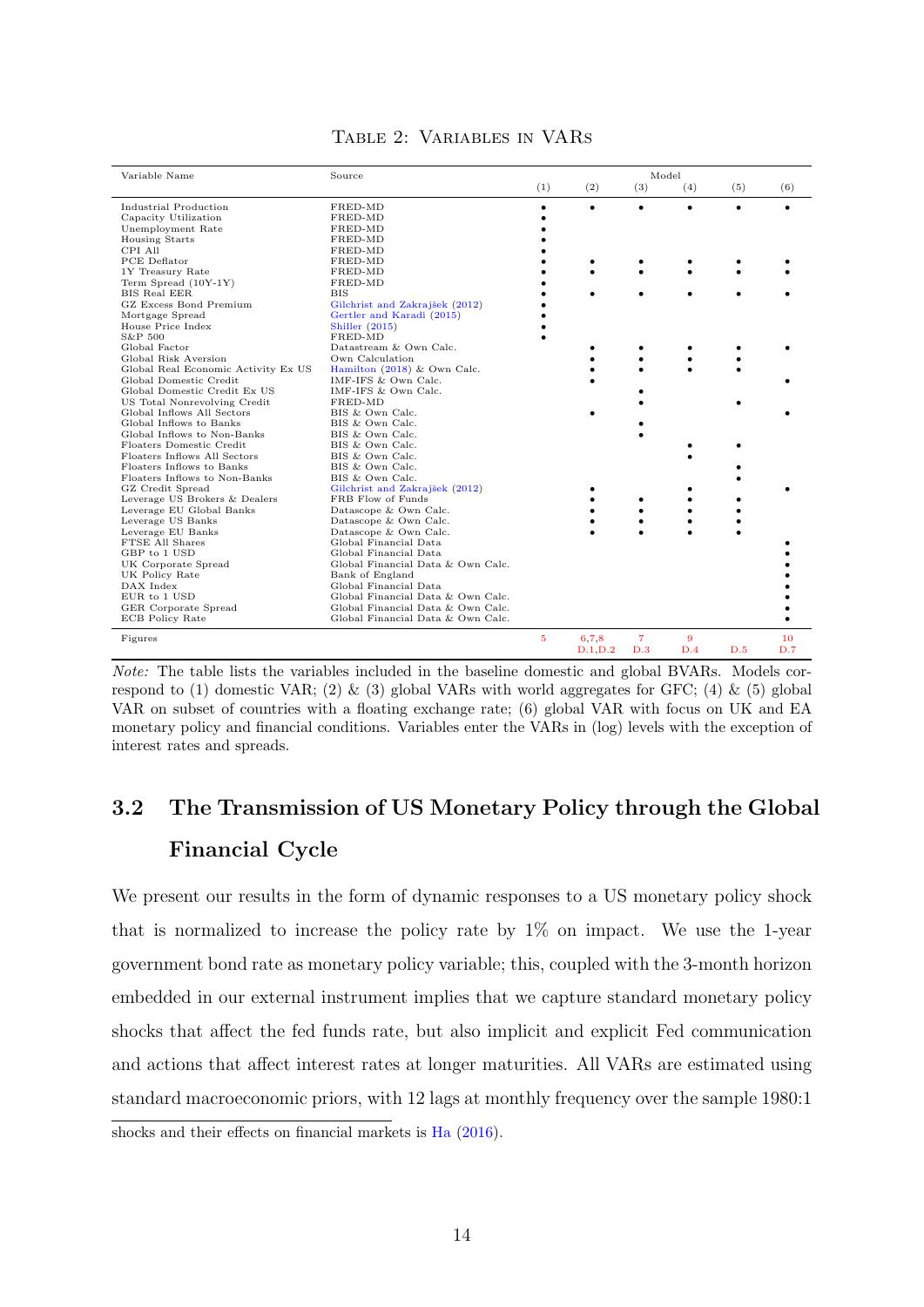- 2010:12. In this section we report and discuss impulse response functions (IRFs) only for the variables of interest; full sets of IRFs are reported in the Appendix. The variables that we include in our baseline VARs are listed in Table [2,](#page-14-0) together with the composition of all the VARs we estimate for the results presented in the remainder of the section. Details on the construction of the data are reported in the Appendix that also collects robustness tests. We report median IRFs together with 68% and 90% posterior coverage bands.

Domestic Responses. We start our empirical exploration by looking at the domestic responses of financial markets and macroeconomic aggregates (Figure [5\)](#page-16-0). To give further motivation for the choice of our instrument, Figure [5](#page-16-0) compares for each variable the IRFs obtained with the high-frequency IV (FF4, solid lines) and the narrative IV (MPN, dashed lines). The VAR is the same in the two cases.

A contractionary monetary policy shock depresses prices and economic activity in line with the standard transmission channels. Production and capacity utilization contract, as do housing investments, while the unemployment rate rises significantly; these effects are not sudden, but build up over the horizons. Similarly, prices adjust downward. We note here that the MPN IV recovers responses that display a pronounced price puzzle. This is in contrast to our preferred identification via high-frequency instruments: following an initial downward revision, prices continue to slide into negative territory, in a manner consistent with the presence of price rigidities. The shock also has important consequences for domestic financial markets. The response of the one year rate dies out very quickly; comparing the responses of the policy rate and the slope of the yield curve we note that the fast rebound of the policy rate is not sufficient to generate the implied 40bps increase in the 10-year rate. Hence, a first effect of the shock is that it decreases the term spread. The heightened levels of perceived risk aversion are confirmed also by the sudden rise in the excess bond premium variable of Gilchrist and Zakrajšek [\(2012\)](#page-33-9) that measures corporate bond spreads net of default considerations. This measure also implies increased costs of funding in the corporate market, and provides evidence of a powerful financial amplification mechanism of monetary policy shocks that operates at the domestic level. Expectations of lower economic activity are immediately priced-in in the stock market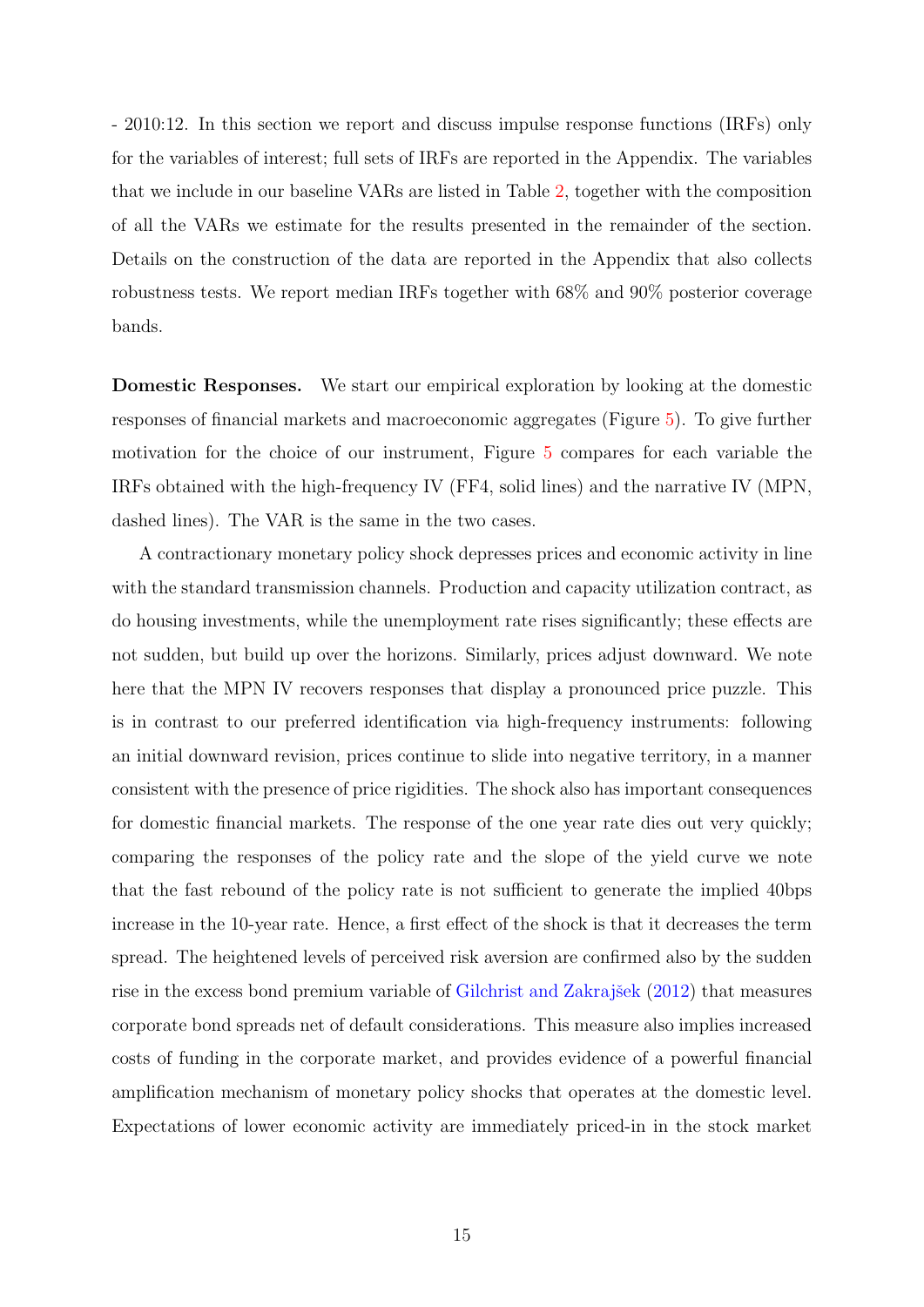<span id="page-16-0"></span>

Note: Closed economy responses to a contractionary US monetary policy shock that induces a  $1\%$ increase in the policy rate. [blue solid lines and grey areas] IV is the surprise in FF4 contracts, 68% & 90% posterior coverage bands. [green dashed lines and yellow areas] IV is an extension of the narrative series of [Romer and Romer](#page-35-8) [\(2004\)](#page-35-8), 68% & 90% posterior coverage bands.

that registers a very strong and very sudden drop. Household finance also deteriorates substantially, with house prices falling and mortgage spreads increasing very significantly.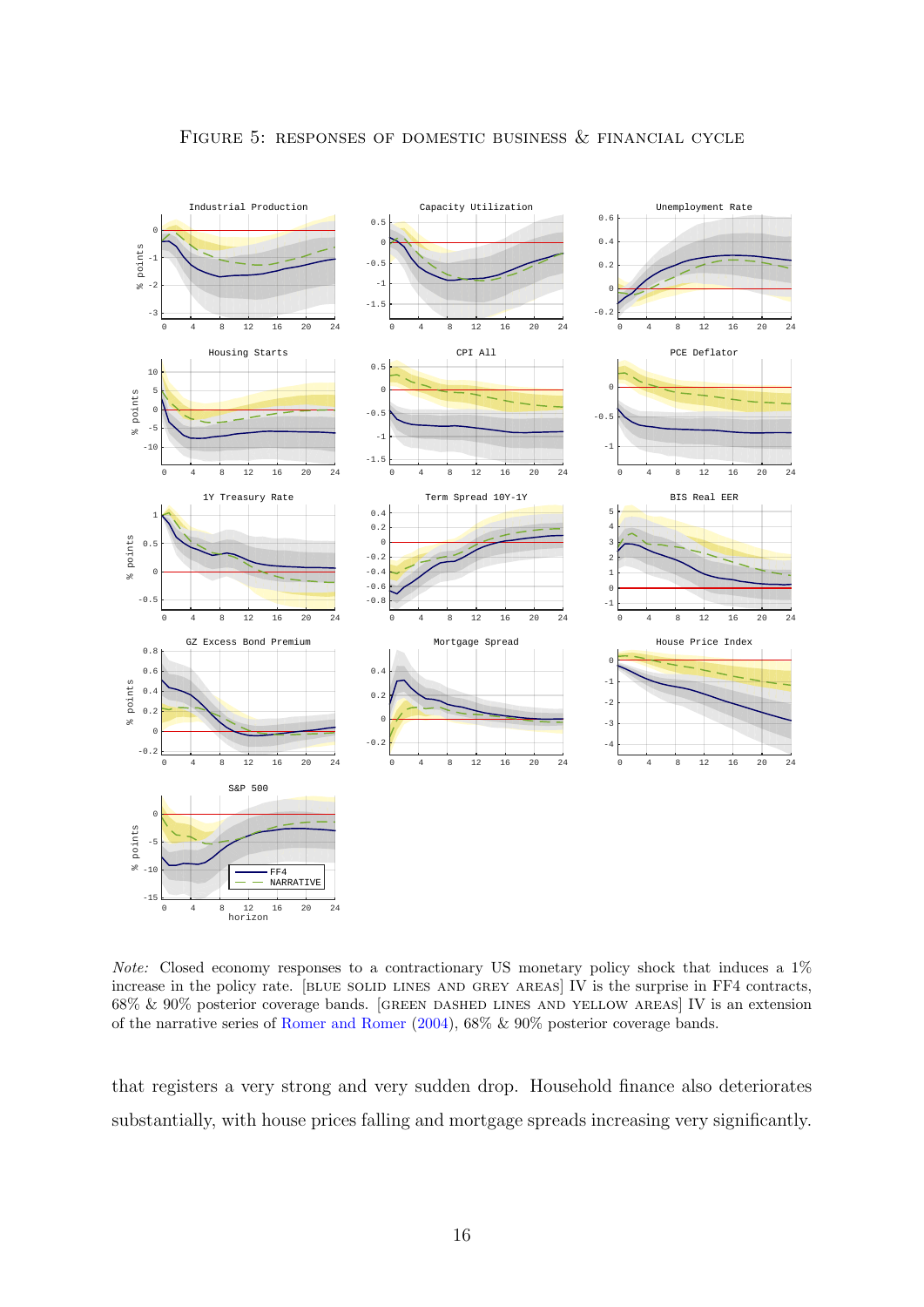Finally, the monetary contraction results in a significant appreciation of the dollar against a basket of foreign currencies.

The system of domestic dynamic responses highlights a powerful transmission of monetary policy shocks through the domestic financial markets. In the remainder of this section we will explore how monetary policy shocks spill over across borders through their effect on global financial conditions.

Global Financial Cycle: World Aggregates. We start by analyzing the responses of global asset markets, as summarized by the global factor in risky asset prices, and the implied degree of aggregate risk aversion in global markets, as estimated in Section [2.](#page-5-0)

Second, we study the responses of global domestic credit and international capital flows. Our global credit variables are world aggregates, and bundle together countries with different exchange rate regimes.<sup>[23](#page-17-0)</sup> We compute global variables as the cross-sectional sum of country-specific equivalents which are in turn constructed following the instructions detailed in Appendix [A.](#page-36-0) Global inflows are direct cross-border credit flows provided by foreign banks to both banks and non-banks in the recipient country (see [Avdjiev et al.,](#page-31-12) [2012\)](#page-31-12).

Finally, we look at banks' leverage. Here we separate brokers/dealers and  $G-SIBs<sup>24</sup>$  $G-SIBs<sup>24</sup>$  $G-SIBs<sup>24</sup>$ from the aggregate banking sector, due to their different risk-taking behavior. Data for credit, international inflows, and leverage are originally available at quarterly frequency. We convert them to monthly frequency by interpolation. Full sets of responses are collected in Figures [D.1](#page-50-0) to [D.3](#page-52-0) in the Appendix. Results are robust to starting the estimation sample in January 1990.

A contractionary US monetary policy shock impacts global asset markets (Figure [6\)](#page-18-0). Upon realization of the monetary contraction, global risky asset prices, as summarized by the global factor, contract abruptly. While the factor has no meaningful measurement

<span id="page-17-0"></span><sup>23</sup>The countries included in our study are Argentina, Australia, Austria, Belarus, Belgium, Bolivia, Brazil, Bulgaria, Canada, Chile, Colombia, Costa Rica, Croatia, Cyprus, Czech Republic, Denmark, Ecuador, Finland, France, Germany, Greece, Hong Kong, Hungary, Iceland, Indonesia, Ireland, Italy, Japan, Latvia, Lithuania, Luxembourg, Malaysia, Malta, Mexico, Netherlands, New Zealand, Norway, Poland, Portugal, Romania, Russia, Serbia, Singapore, Slovakia, Slovenia, South Africa, South Korea, Spain, Sweden, Switzerland, Thailand, Turkey, United Kingdom and the United States.

<span id="page-17-1"></span><sup>24</sup>Globally Systemically Important Banks.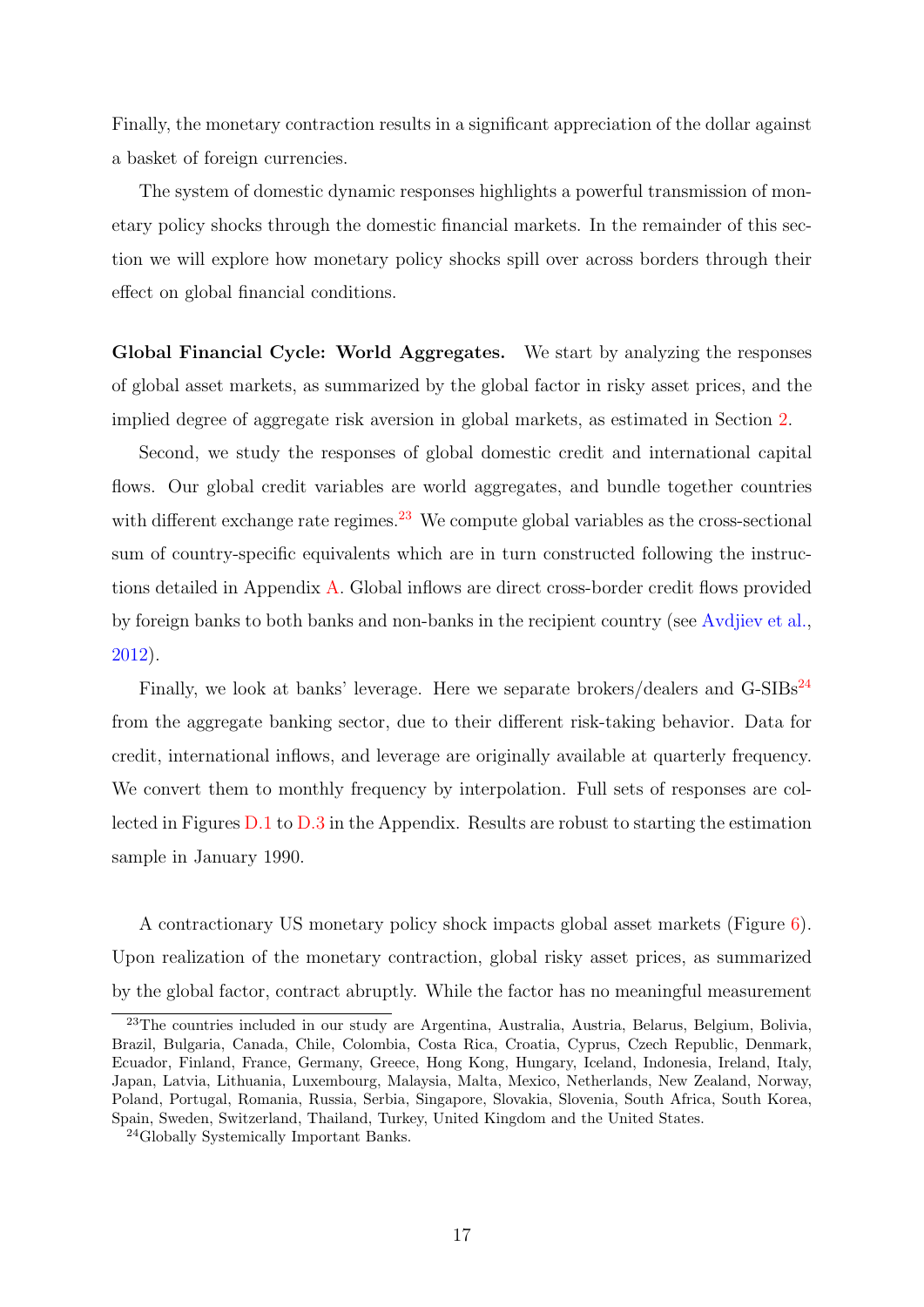Figure 6: Responses of Global Asset Prices & Risk Aversion

<span id="page-18-0"></span>

Note: Responses to a US contractionary monetary policy shock that induces a 1% increase in the policy interest rate. Median IRFs with posterior coverage bands at 68% and 90% levels. The shock is identified using a high-frequency external instrument.

unit, we can quantify the effects on global stock markets by looking at its contribution to the overall fluctuations in the major indices. The factor explains about 20% of the common variation in our panel of international asset prices. If we assume that all asset prices load equally on the factor, the 40% impact fall would roughly translate into a 8% impact decrease in the local stock market. This number is consistent with both the response of the local US stock market (Figure [5\)](#page-16-0), and European markets discussed at the end of the section (Figure [10\)](#page-23-0).

The aggregate degree of risk aversion – i.e. the component of our factor that is orthogonal to realized volatilities in global markets as constructed in Section [2](#page-5-0) – rises sharply. The rise is consistent with the heightened levels of domestic measures of risk premia. Importantly, it offers a potentially very powerful channel of international transmission of domestic monetary policy by altering the degree of risk aversion of international investors. We explore this point further when we discuss the response of global banks' leverage below. Quantifying the rise in risk aversion is less straightforward; but the shock substantially raises it by over 50% above its average trend.

Figure [7](#page-19-0) collects the responses of global economic activity, global domestic credit, and global credit inflows. The Figure combines together responses extracted from the VARs (2) and (3) in Table [2.](#page-14-0) The US monetary policy contraction leaves global growth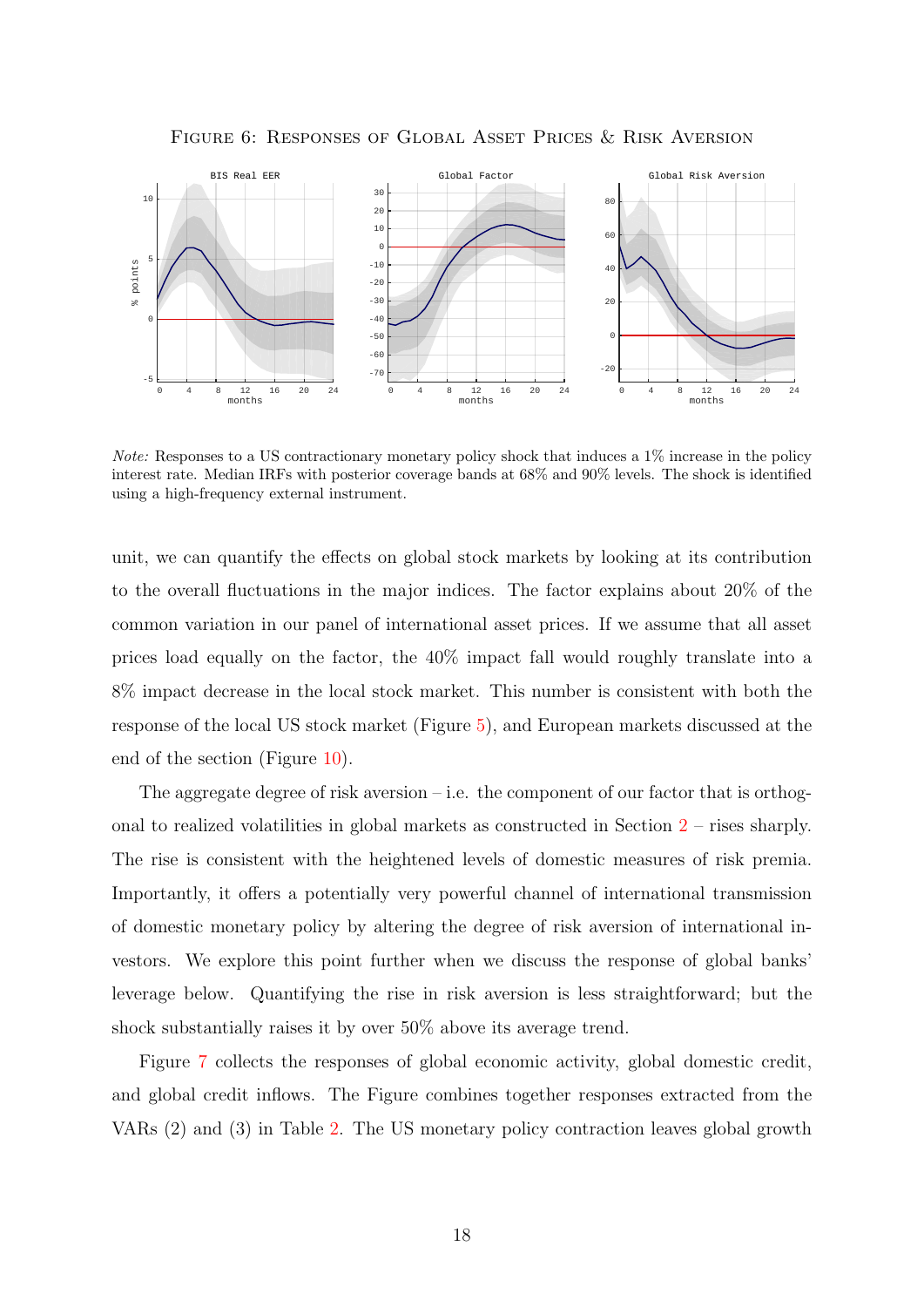<span id="page-19-0"></span>

Figure 7: Responses of Global Credit & Capital Flows

Note: Responses to a US contractionary monetary policy shock that induces a 1% increase in the policy interest rate. Median IRFs with posterior coverage bands at 68% and 90% levels. The shock is identified using a high-frequency external instrument.

unchanged on impact. The inclusion of global growth here serves two purposes. First, it allows us to consider changes in global financial conditions once we have controlled for economic activity on a global scale. Second, it helps ensure that we are not confounding the effects of a US monetary policy shock with other global shocks that affect credit through their effects on growth.

Following a US monetary policy contraction we register a sharp decrease in credit provision and a strong retrenchment of global capital inflows. The contraction in global domestic credit is not driven by US domestic credit, as shown in the lower left panel of the figure. Global capital inflows respond in a similar fashion: following an initial contraction, international funding flows continue to decrease to rebound at larger horizons. In the lower section of the figure we report the responses of capital inflows split by recipient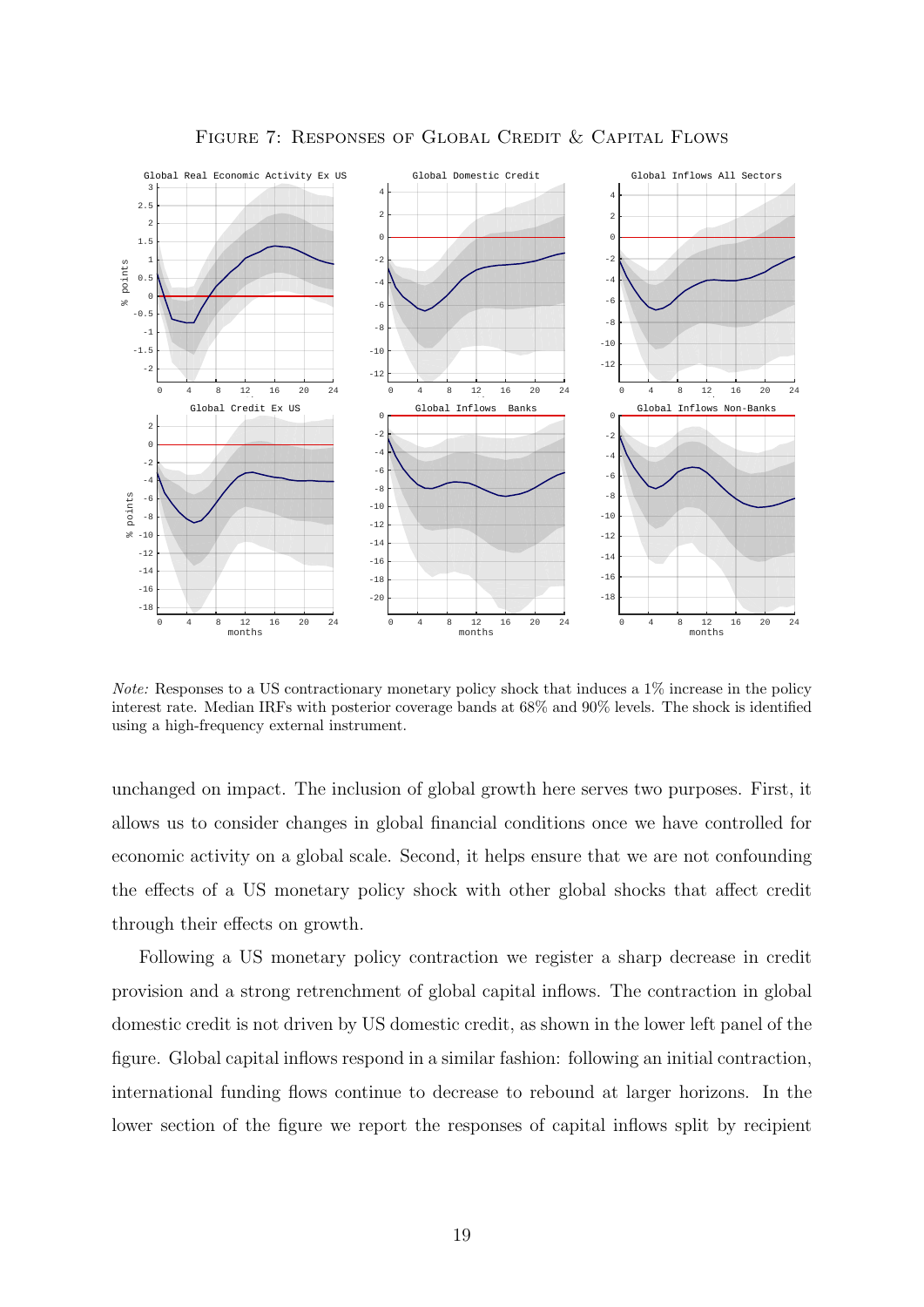<span id="page-20-0"></span>

Figure 8: Responses of Leverage of Global Banks

Note: Responses to a US contractionary monetary policy shock that induces a 1% increase in the policy interest rate. Median IRFs with posterior coverage bands at 68% and 90% levels. The shock is identified using a high-frequency external instrument.

type. The overall picture is consistent with a reduction of flows directed to both banking and private sectors. The decline in credit, both domestic and cross-border, whether we look at flows to banks or to non-banks, is in the order of several percentage points and thus economically significant.

Lastly, we present the responses of banks' leverage in Figure [8.](#page-20-0) We use data on the leverage of US Security Brokers and Dealers (USBD) and Globally Systemically Important Banks (GSIBs) operating in the Euro Area and the UK. Data on total financial assets and liabilities for USBD are from the Flow of Funds of the Federal Reserve Board, while the aggregate leverage ratios for global banks in the EA and the UK are constructed using bank-level balance sheet data following the instructions detailed in Appendix  $A$ .<sup>[25](#page-20-1)</sup> Consistent with increased funding costs, heightened levels of risk aversion and declining asset prices that alter the valuation of banks' balance sheets, the financial leverage of global investors strongly and quickly contracts after a monetary tightening, both among US Brokers & Dealers, and European global banks. Again, the responses are in the order of several percentage points, and hence economically relevant. But the responses appear to be more delayed and more muted for the total balance sheet of the banking

<span id="page-20-1"></span><sup>&</sup>lt;sup>25</sup>[Adrian and Shin](#page-31-13) [\(2010\)](#page-31-13) present evidence on the procyclicality of leverage in the US context. In Section [4.2](#page-28-0) we extend these results to an international sample of banks.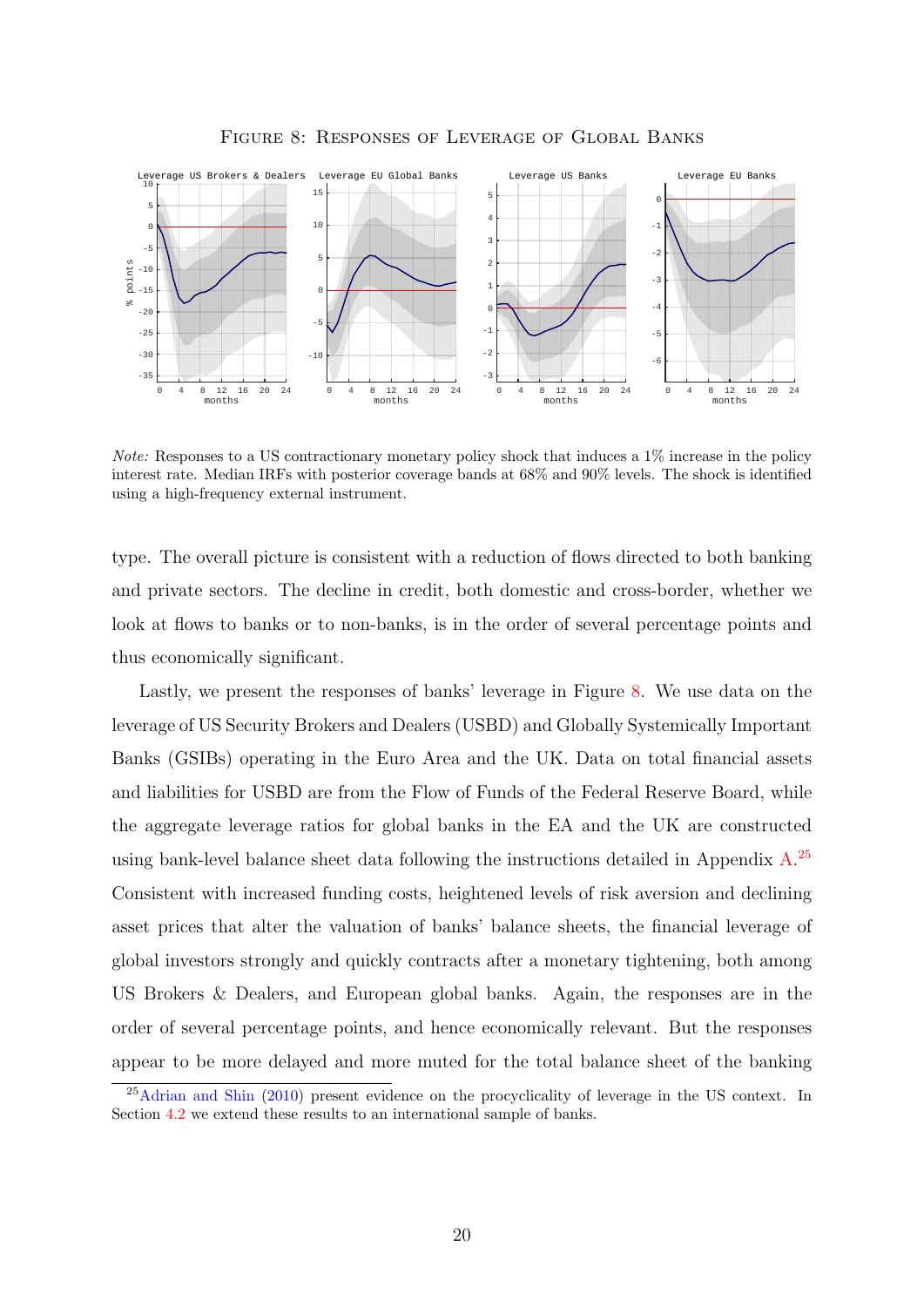sector. While no appreciable change is visible for the US, the leverage of European banks contracts significantly to bottom about a year after the shock hits. The reduction in leverage is more modest and more delayed when compared to that of the G-SIB and the Broker-Dealers. Domestically oriented retail banks take longer to adjust, so that broader banking aggregates only react with a delay to monetary policy shocks, which instead affects more immediately the large banks with important capital market operations.

Taken together, the responses collected in Figures [6](#page-18-0) to [8](#page-20-0) provide evidence of a powerful channel of international transmission of US monetary policy that operates through global financial markets, besides the more standard channels related to international trade. By being able to generate comovements in asset prices, credit, risk appetite and financial leverage of global investors, US monetary policy can influence fluctuations in the Global Financial Cycle. A monetary policy contraction rises funding costs, not only domestically, but also on a global scale. This is likely the joint outcome of the dollar being the dominant currency for international financial transactions, and the interconnectedness of global financial intermediaries. In this respect, a key role is played by global investors, namely, global banks in both the US and Europe, who influence the way in which funds are channeled. The strong retrenchments in domestic credit and international capital flows directed towards both the banking and private sectors provides compelling evidence of how the deterioration of global financial conditions concretely affects countries.

Global Financial Cycle: Floaters. An important question regarding Figure [7](#page-19-0) is whether the global contraction in credit is driven by countries that have a fixed or pegged exchange rate regime vis-a-vis the Dollar. In order to address this question, we use the IMF's de-facto classification of exchange rate regimes to isolate the subset of countries in our panel classified as 'independently floating'.<sup>[26](#page-21-0)</sup> We then construct aggregates for these countries as the cross-sectional sum of their respective levels of domestic credit and capital inflows, using the same definitions as before (further details on the data are in Appendix [A\)](#page-36-0). Full sets of responses are collected in Figures  $D.4$  and  $D.5$  in the

<span id="page-21-0"></span><sup>26</sup>Independently floating countries in our sample are Australia, Austria, Belgium, Brazil, Canada, Chile, Cyprus, Czech Republic, Finland, France, Germany, Greece, Hungary, Iceland, Ireland, Italy, Japan, Luxembourg, Malta, Mexico, Netherlands, New Zealand, Norway, Poland, Portugal, Slovenia, South Africa, Spain, Sweden, Turkey, and the United Kingdom. Source [https://www.imf.org/](https://www.imf.org/external/np/mfd/er/2008/eng/0408.htm) [external/np/mfd/er/2008/eng/0408.htm](https://www.imf.org/external/np/mfd/er/2008/eng/0408.htm).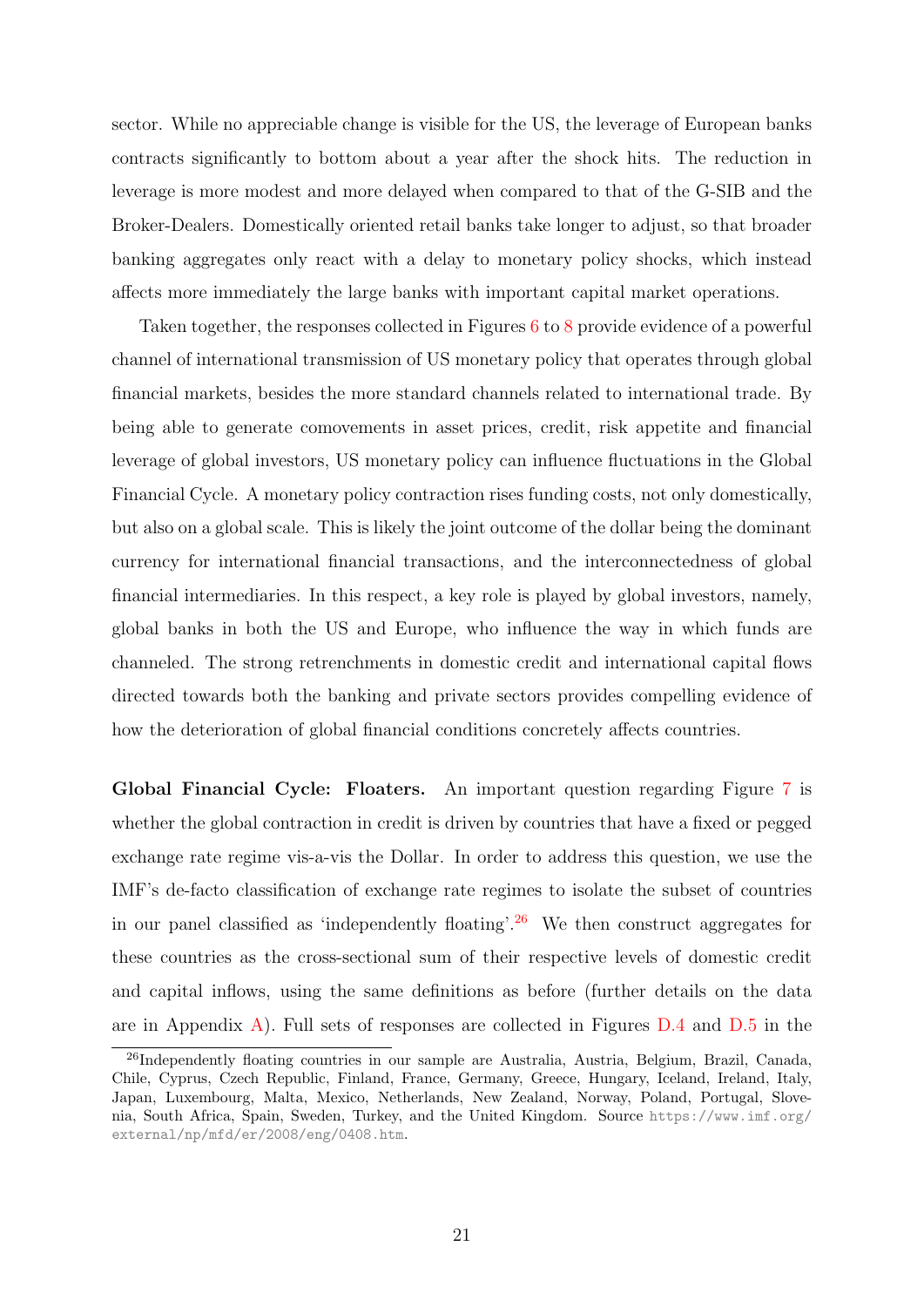

<span id="page-22-0"></span>Figure 9: Responses of Global Credit & Capital Flows: Floaters

Note: Responses to a US contractionary monetary policy shock that induces a 1% increase in the policy interest rate. Median IRFs with posterior coverage bands at 68% and 90% levels. The shock is identified using a high-frequency external instrument.

Appendix. Figure [9](#page-22-0) collects the responses of credit and capital inflows for the subset of floaters. These are obtained by substituting world aggregates with floaters country aggregates in the same VAR used to estimate the previous sets of responses (see Table [2\)](#page-14-0). Again in this case we control for global economic activity. The IRFs in Figure [9](#page-22-0) show that countries with a floating exchange rate regime seem to be equally exposed to US monetary policy shocks. In fact, the magnitude of the contraction in the credit variables is very similar to that obtained over the full sample. It should be clear that these results do not imply that exchange rate regimes are equivalent. However, they do indicate that the exchange rate regime may not be successful in providing a fully protective shield against US monetary policy shocks, and that fluctuations in the Global Financial Cycle can affect in a significant way all countries, even those with a floating exchange rate. We explore this point further below.

Global Financial Cycle: Currencies, Credit, and Monetary Independence. We finally turn to evaluate in more details how financial conditions transmit across borders by restricting our attention to the case of the UK and Euro Area, two important currency areas with flexible exchange rates against the dollar. Full set of responses are shown in Figures [D.6](#page-55-0) and [D.7](#page-56-0) in the Appendix.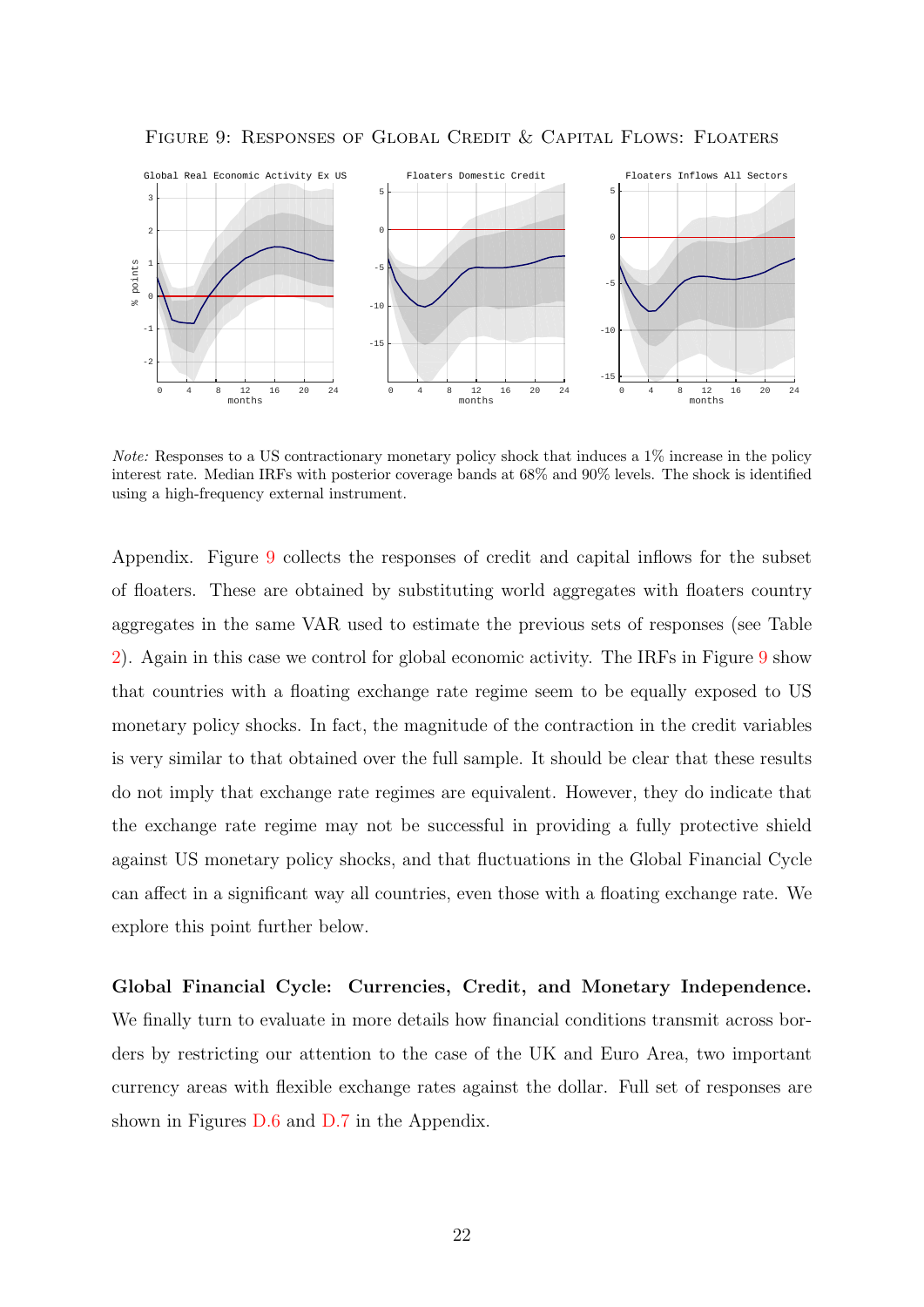

<span id="page-23-0"></span>Figure 10: Cross-Border Financial Conditions & Monetary Policy

Note: Responses to a US contractionary monetary policy shock that induces a 1% increase in the policy interest rate. Median IRFs with posterior coverage bands at 68% and 90% levels. The shock is identified using a high-frequency external instrument.

Figure [10](#page-23-0) collects the responses of the local stock market indices, of bilateral exchange rates vis-à-vis the dollar, corporate bond spreads, and policy interest rates for the UK (top row of the figure) and the Euro Area (bottom row of the figure).<sup>[27](#page-23-1)</sup> We note that for all these variables the responses across the two countries are remarkably similar. Consistent with the fall in the global factor in risky asset prices, the local stock market indices plummet on impact to a very similar degree. The dollar appreciates significantly against both currencies. The exchange rate is in both cases measured as units of the foreign currency per one US dollar, such that a positive reading corresponds to an appreciation of the dollar. The appreciation is relatively short-lived in both cases, and reverts in the

<span id="page-23-1"></span><sup>&</sup>lt;sup>27</sup>For periods preceding the introduction of the Euro, we use the German Mark as the relevant European benchmark currency and convert it using the fixed exchange rate with the Euro chosen at the time of introduction of the common currency.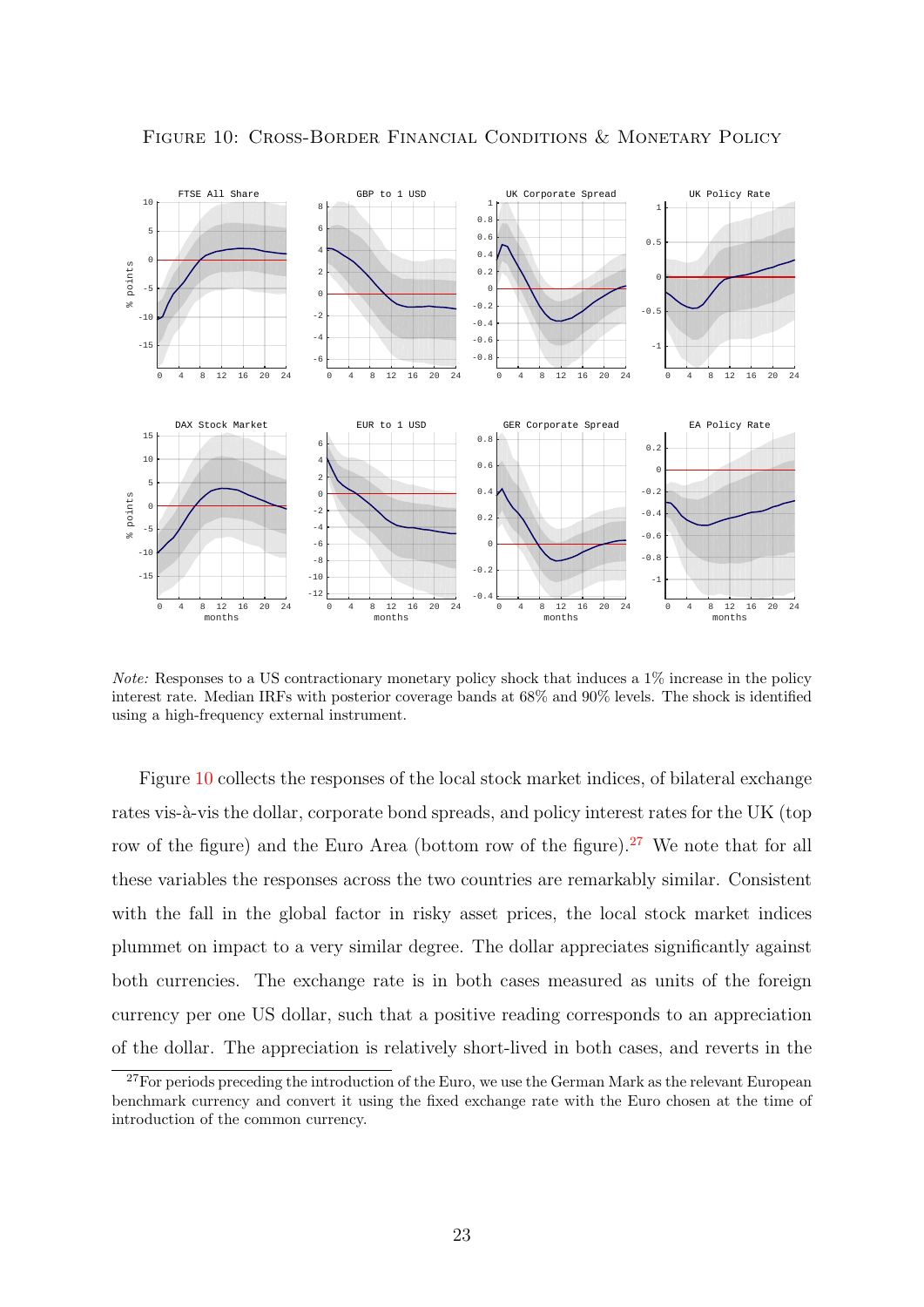span of one to four quarters after the shock hits. The US monetary policy shock sizeably alters funding costs in both the UK and Euro Area, with corporate bond spreads rising very significantly and on impact in both cases. Finally, the responses of the policy rates suggest that a US contractionary monetary policy shock is likely to be followed by an endogenous easing in both the UK and the Euro Area, as a response to the deterioration in the local financial conditions. While estimated with a higher degree of uncertainty in the case of the UK, the magnitude of the responses is very similar in the two cases, and implies an endogenous monetary easing of about 30bps. This also implies that the tightening of financial conditions in the UK and the Euro Area cannot be ascribed to a domestic monetary policy tightening, and are instead a consequence of the US monetary policy spillovers.

### <span id="page-24-0"></span>4 Interpretation of the Results

#### <span id="page-24-1"></span>4.1 A Simple Model with Heterogeneous Investors

The empirical results show that US monetary policy affects global banks' leverage, risky asset prices and global risk aversion. In this section, we present a stylized framework to help with the interpretation of these empirical findings; the model builds directly on the work of [Zigrand et al.](#page-35-11)  $(2010)^{28}$  $(2010)^{28}$  $(2010)^{28}$  $(2010)^{28}$  Our illustrative model of international asset pricing features investors with heterogeneous risk-taking propensities, in order to make sense of a time-varying degree of aggregate effective risk aversion.<sup>[29](#page-24-3)</sup> The risk premium depends on the wealth distribution between leveraged global banks on the one hand, and asset managers, such as insurance companies or sovereign wealth funds, on the other hand. As the relative wealth of the two types of investors fluctuates, asset pricing will be determined mostly by one type of investor or the other.

We consider a world with two types of investors: global banks and asset managers. Global banks and asset managers account for a large part of cross-border flows, as noted

<span id="page-24-3"></span><span id="page-24-2"></span><sup>&</sup>lt;sup>28</sup>See also [Etula](#page-32-8)  $(2013)$  and [Adrian and Shin](#page-31-14)  $(2014)$ .

 $^{29}$ For a more realistic dynamic stochastic general equilibrium model of asset pricing with heterogeneous investors and monetary policy see [Coimbra and Rey](#page-32-2) [\(2017\)](#page-32-2). Other types of models which generate timevarying risk aversion are for example models with habits in consumption (see [Campbell and Cochrane](#page-32-9)  $(1999)$ ).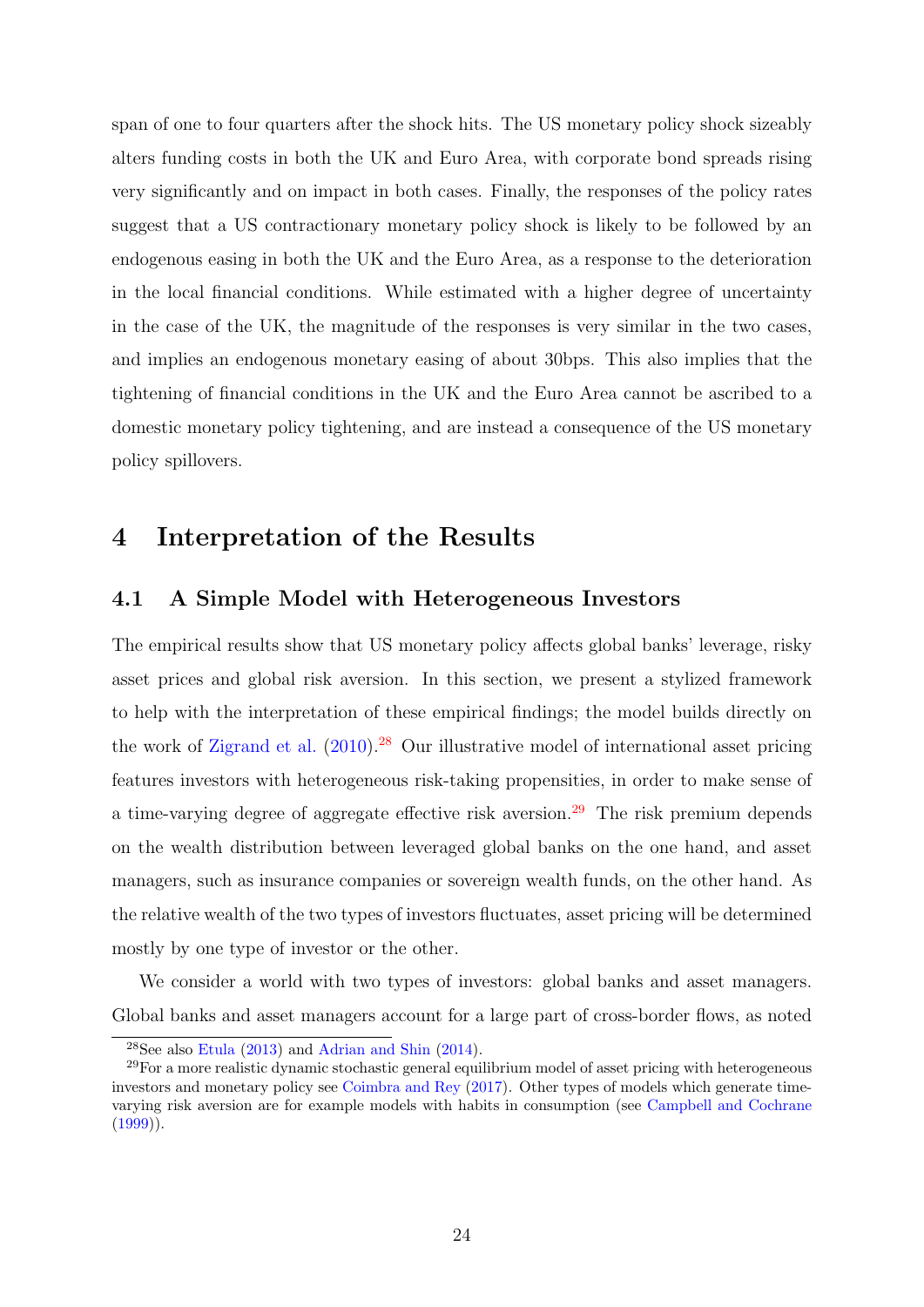in Figure [4.](#page-9-2) Global banks are leveraged entities that fund themselves in dollars for their operations in capital markets. They can borrow at the US risk-free rate and lever to buy a portfolio of world risky securities, whose returns are in dollars. They are riskneutral investors and subject to a Value-at-Risk (VaR) constraint, which is imposed by regulation.[30](#page-25-0) We present microeconomic evidence pertaining to the leverage and risk taking behaviour of banks in Section [4.2.](#page-28-0) The second type of investors are asset managers who, like global banks, acquire risky securities in world markets and can borrow at the US risk-free rate. Asset managers also hold a portfolio of regional assets (for example regional real estate) which is not traded in financial markets, perhaps because of information asymmetries. Asset managers are standard mean-variance investors and exhibit a positive degree of risk aversion that limits their desire to leverage.<sup>[31](#page-25-1)</sup>

#### Global Banks

Global banks maximize the expected return of their portfolio of world risky assets subject to a Value-at-Risk (VaR) constraint.<sup>[32](#page-25-2)</sup> The VaR imposes an upper limit on the amount a bank is predicted to lose on a portfolio with a certain probability. We denote by  $\mathbf{R}_t$ the vector of excess returns of all traded risky assets in the world (in dollars). We denote by  $x_t^B$  the portfolio shares of a global bank, and by  $w_t^B$  the equity of the bank. The maximization problem of a global bank is

> $\max_{\mathbf{x}_t^B}$  $\mathbb{E}_t\left(\mathbf{x}_t^{B'}\mathbf{R}_{t+1}\right)$ subject to  $\text{VaR}_t \leq w_t^B$ ,

where  $VaR_t$  is defined as a multiple  $\alpha$  of the standard deviation of the bank portfolio

<span id="page-25-0"></span><sup>30</sup>Their risk neutrality is an assumption which may be justified by the fact that they benefit from an implicit bailout guarantee, either because they are universal banks, and are therefore part of a deposit guarantee scheme, or because they are too systemic to fail. Whatever the microfoundations, the crisis has provided ample evidence that global banks have taken on large amounts of risk and that this risk was not priced by creditors.

<span id="page-25-1"></span> $31$ The fact that only asset managers, and not the global banks, have a regional portfolio is non essential; global banks could be allowed to hold a portfolio of regional loans or assets as well. The asymmetry in risk aversion (risk neutral banks with VaR constraint and risk averse asset managers), however, is important for the results.

<span id="page-25-2"></span><sup>&</sup>lt;sup>32</sup>VaR constraints have been used internally for the risk management of large banks for a long time and have entered the regulatory sphere with Basel II and III. For a microfoundation of VaR constraints, see [Adrian and Shin](#page-31-14) [\(2014\)](#page-31-14).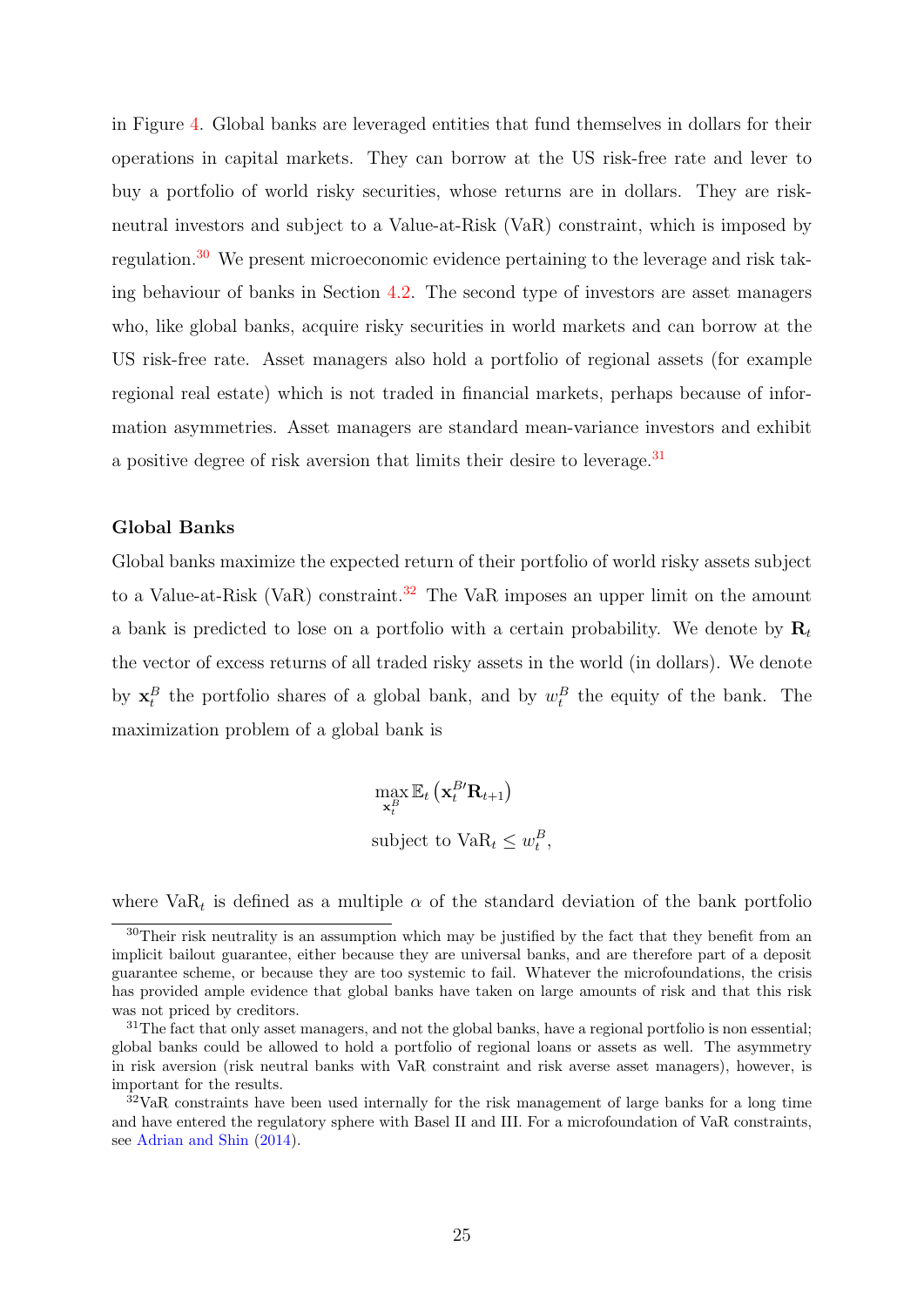Va $R_t = \alpha w_t^B \left[ \mathbb{V}ar_t \left( \mathbf{x}_t^{B'} \mathbf{R}_{t+1} \right) \right]^{\frac{1}{2}}$ .

Taking the first order condition, and using the fact that the constraint is binding (since banks are risk neutral) gives the following solution for the vector of asset demands:

<span id="page-26-0"></span>
$$
\mathbf{x}_t^B = \frac{1}{\alpha \lambda_t} \left[ \mathbb{V}ar_t(\mathbf{R}_{t+1}) \right]^{-1} \mathbb{E}_t(\mathbf{R}_{t+1}), \tag{1}
$$

where we use  $\mathbb{V}ar$  to denote the variance. This is formally similar to the portfolio allo-cation of a mean-variance investor. In Eq. [\(1\)](#page-26-0),  $\lambda_t$  is the Lagrange multiplier: the VaR constraint plays the same role as risk aversion.<sup>[33](#page-26-1)</sup>

#### Asset Managers

Asset managers are standard mean-variance investors with a constant degree of risk aversion equal to  $\sigma$ . They have access to the same set of traded assets as global banks. We call  $x_t^I$  the vector of portfolio weights of the asset managers in tradable risky assets. Asset managers also invest in local (regional) non-traded assets. We denote by  $y_t^I$  the fraction of their wealth invested in those regional assets (their net supply is  $y_t$ ). The vector of excess returns on these non tradable investments is  $\mathbf{R}_t^N$ . Finally, we call  $w_t^I$  the equity of asset managers. An asset manager chooses his portfolio of risky assets by maximizing

$$
\max_{x_t^I} \mathbb{E}_t \left( \mathbf{x}_t^{I\prime} \mathbf{R}_{t+1} + \mathbf{y}_t^{I\prime} \mathbf{R}_{t+1}^N \right) - \frac{\sigma}{2} \mathbb{V}ar_t \left( \mathbf{x}_t^{I\prime} \mathbf{R}_{t+1} + \mathbf{y}_t^{I\prime} \mathbf{R}_{t+1}^N \right).
$$

The optimal portfolio choice in risky tradable securities for an asset manager will be

<span id="page-26-2"></span>
$$
\mathbf{x}_t^I = \frac{1}{\sigma} \left[ \mathbb{V}ar_t(\mathbf{R}_{t+1}) \right]^{-1} \left[ \mathbb{E}_t(\mathbf{R}_{t+1}) - \sigma \mathbb{C}ov_t(\mathbf{R}_{t+1}, \mathbf{R}_{t+1}^N) \mathbf{y}_t^I \right]. \tag{2}
$$

#### Market clearing conditions

The market clearing condition for risky traded securities is  $\mathbf{x}_t^B$  $\frac{w_t^B}{w_t^B+w_t^I}+\mathbf{x}_t^I$  $\frac{w_t^I}{w_t^B+w_t^I}\ =\ \mathbf{s}_t$ where  $s_t$  is a world vector of net asset supplies for traded assets.

**Proposition 1 (Risky Asset Returns)** Using Eq. [\(1\)](#page-26-0) and [\(2\)](#page-26-2) and the market clear-

<span id="page-26-1"></span> $33$ It is possible to solve out for the Lagrange multiplier using the binding VaR constraint (see [Zigrand](#page-35-11) [et al.,](#page-35-11) [2010\)](#page-35-11). We find  $\lambda_t = [\mathbb{E}_t(\mathbf{R}_{t+1})' [\mathbb{V}ar_t(\mathbf{R}_{t+1})]^{-1} \mathbb{E}_t(\mathbf{R}_{t+1})]^{-1/2}$ .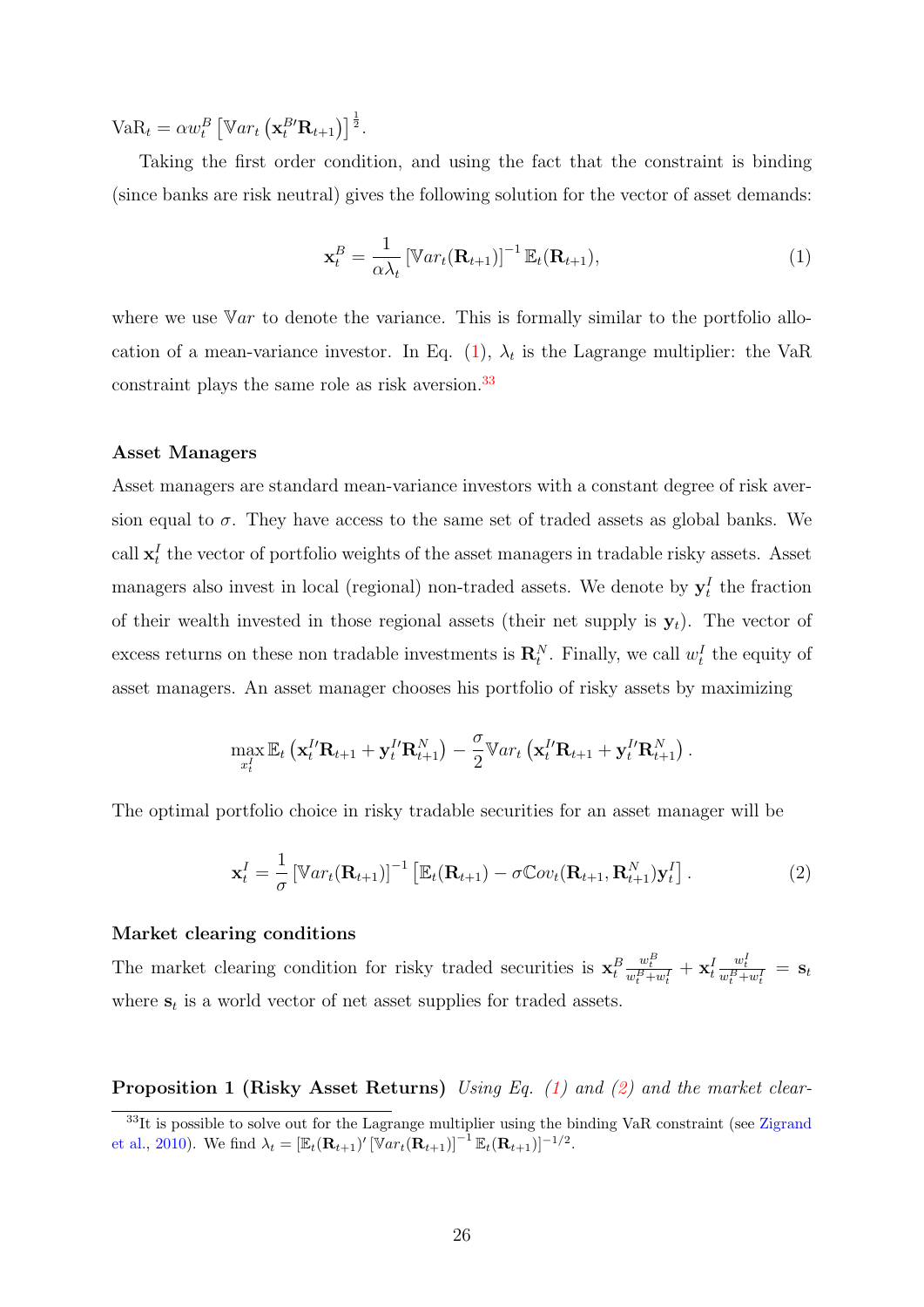ing conditions, the expected excess returns on tradable risky assets can be rewritten as the sum of a global component and a regional component:

<span id="page-27-0"></span>
$$
\mathbb{E}_t\left(\mathbf{R}_{t+1}\right) = \Gamma_t \mathbb{V}ar_t(\mathbf{R}_{t+1})\ \mathbf{s}_t + \Gamma_t \mathbb{C}ov_t(\mathbf{R}_{t+1}, \mathbf{R}_{t+1}^N)\mathbf{y}_t,\tag{3}
$$

where  $\Gamma_t \equiv \left[\frac{w_t^B}{\alpha \lambda_t} + \frac{w_t^I}{\sigma}\right]^{-1} (w_t^B + w_t^I)$ . The global component of risky asset prices is equal to the aggregate variance scaled by the aggregate degree of effective risk aversion  $\Gamma_t$ .

 $\Gamma_t$  is the wealth-weighted average of the 'risk aversions' of the asset managers and the global banks. It can be interpreted as the aggregate degree of effective risk aversion of the market. If all the wealth were in the hands of asset managers, for example, aggregate risk aversion would be equal to  $\sigma$ . Using Eq. [\(3\)](#page-27-0) as a guiding framework, in Section [2](#page-5-0) we extracted the global factor in world risky asset prices by writing each price series as the sum of a global, a regional and an asset specific component. We then used Eq. [\(3\)](#page-27-0) to extract our empirical proxy for aggregate risk aversion  $\Gamma_t$ .<sup>[34](#page-27-1)</sup> One possible interpretation of the decline in the measure of aggregate risk aversion observed between 2003 and 2007 in Figure [3](#page-8-3) is therefore that it was driven by risk-neutral global banks becoming large and important for the pricing of risky assets, sustaining an increase in risky asset prices on a global scale. This trend reversed after the crisis, when instead more risk-averse asset managers became relatively bigger (see Figure [4\)](#page-9-2).

Proposition 2 (Global Banks Returns) The expected excess return of a global bank portfolio in our economy is given by

<span id="page-27-2"></span>
$$
\mathbb{E}_t(\mathbf{x}_t^{B'}\mathbf{R}_{t+1}) = \Gamma_t \mathbb{C}ov_t(\mathbf{x}_t^{B'}\mathbf{R}_{t+1}, \mathbf{s}_t'\mathbf{R}_{t+1}) + \Gamma_t \mathbb{C}ov_t(\mathbf{x}_t^{B'}\mathbf{R}_{t+1}, \mathbf{y}_t'\mathbf{R}_{t+1}^N)
$$
  
=  $\beta_t^{BW} \Gamma_t \mathbb{V} ar_t(\mathbf{R}_{t+1}) \mathbf{s}_t + \Gamma_t \mathbb{C}ov_t(\mathbf{x}_t^{B'}\mathbf{R}_{t+1}, \mathbf{y}_t'\mathbf{R}_{t+1}^N),$  (4)

where  $\beta_t^{BW}$  is the beta of a global bank with the world market portfolio.

The higher the correlation of a global bank portfolio with the world portfolio (i.e. high- $\beta_t^{BW}$ ), the more the bank loads on world risk, the higher the expected asset return, *ceteris* paribus.

<span id="page-27-1"></span><sup>34</sup>As mentioned earlier, in general our empirical proxy for aggregate risk aversion could also reflect other factors such as expected dividend growth or risk free rates. We however control for these other factors in the Bayesian VARs.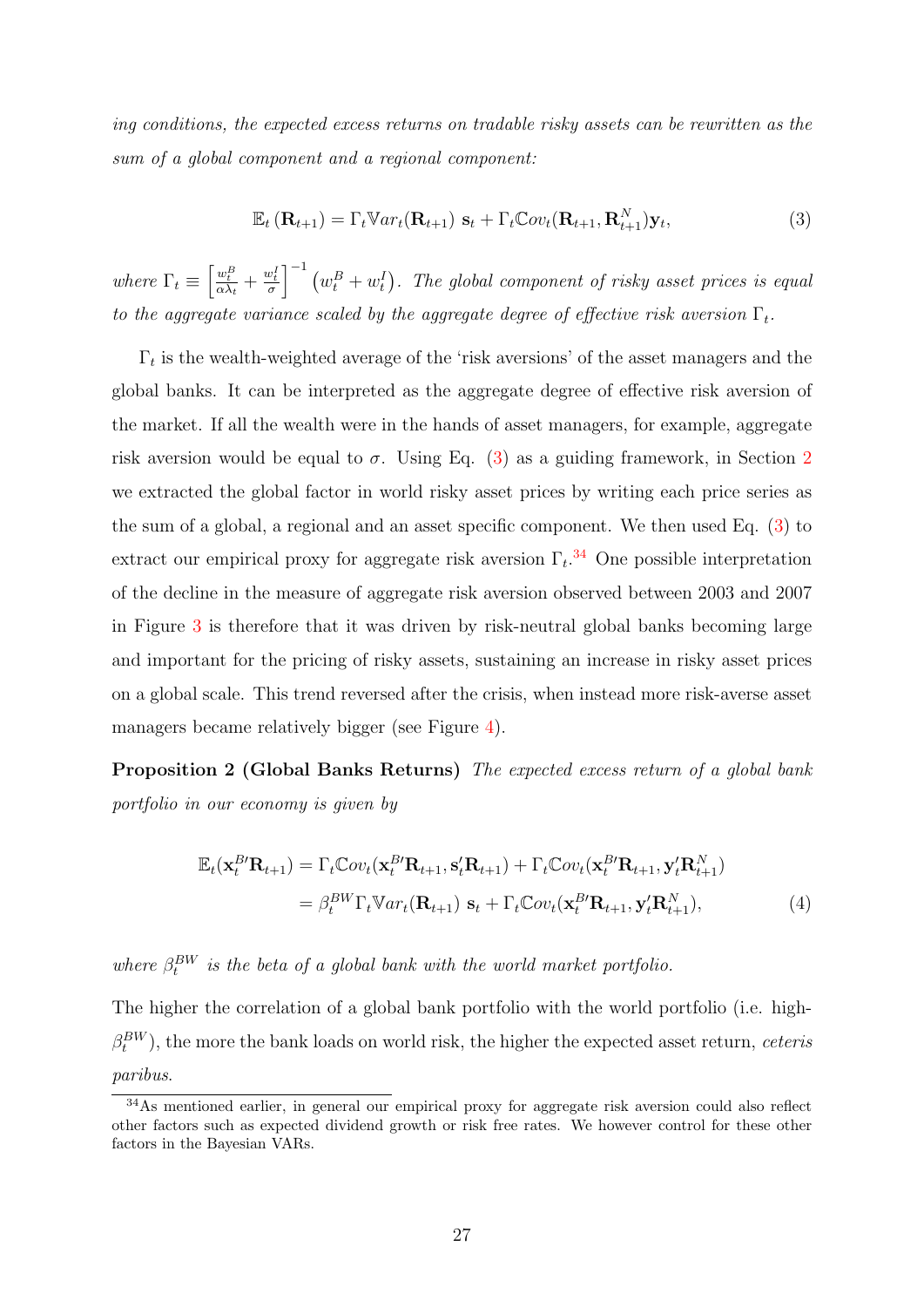#### <span id="page-28-0"></span>4.2 Evidence on Global Banks

In this section we use balance sheet data to provide some evidence on the risk taking behavior of banks, in line with our simple model. [Adrian and Shin](#page-31-13) [\(2010\)](#page-31-13) show that the leverage of US brokers-dealers is procyclical. Using balance sheet data for a large sample of international financial institutions (see Table [A.4\)](#page-40-0), some of which were used to construct the leverage aggregates in Section [3,](#page-10-0) we find that the positive association between leverage growth and balance sheet growth goes well beyond US borders. We report these results in Figure  $A.3$  in the Appendix.<sup>[35](#page-28-1)</sup> The procyclicality of leverage tends to be a stronger feature of the behavior of financial institutions that engage in global capital markets operations, a subset which included in particular the former stand-alone investment banks. The same holds true for the large European (UK, Euro Area and Switzerland) universal banks, whose investment departments have played a central role in channelling US dollar liquidity worldwide in the years immediately preceding the financial crisis (see [Shin,](#page-35-4) [2012\)](#page-35-4). Many of those large European Banks are GSIBs.

Figure [11](#page-29-1) is the empirical counterpart of Eq. [\(4\)](#page-27-2), and reports the correlation between the returns of each bank and their loading  $(\beta_t^{BW})$  on the world portfolio, summarized by our global factor of Section [2.](#page-5-0) Results in panels (a) and (b) are calculated over the entire population of banks, while panels (c) and (d) refer to the GSIBs subsample, and we use August 2007 to distinguish between pre and post crisis periods. Results confirm a positive association between high  $\beta_t^{BW}$  and high returns in the pre crisis sample. Panels (a) and (c) show that, relative to the larger population, GSIBs tend to have both higher average betas, and larger returns. This suggests that global banks were systematically loading more on world risk in the run-up to the financial crisis, and that their behaviour was delivering larger average returns, compared to the average bank in our sample. The higher loadings on risk are consistent with the build-up of leverage in the years prior to the crisis documented in Figure [A.2.](#page-38-0) Furthermore, panels (b) and (d) sort the banks on the x-axis according to their pre-crisis betas, but report their post crisis returns on the y axis. The charts show how the institutions that were loading more on global risk pre

<span id="page-28-1"></span> $35\text{We calculate leverage along the lines of Kalemli-Ozcan et al. (2012). We use a panel 166 financial$  $35\text{We calculate leverage along the lines of Kalemli-Ozcan et al. (2012). We use a panel 166 financial$  $35\text{We calculate leverage along the lines of Kalemli-Ozcan et al. (2012). We use a panel 166 financial$  $35\text{We calculate leverage along the lines of Kalemli-Ozcan et al. (2012). We use a panel 166 financial$  $35\text{We calculate leverage along the lines of Kalemli-Ozcan et al. (2012). We use a panel 166 financial$ institutions in 20 countries from 2000 to 2010. We identify a subset of 21 large banks who have been classified as Globally Systemically Important Banks (GSIBs). A complete list of institutions included in our set is in Table [A.4.](#page-40-0)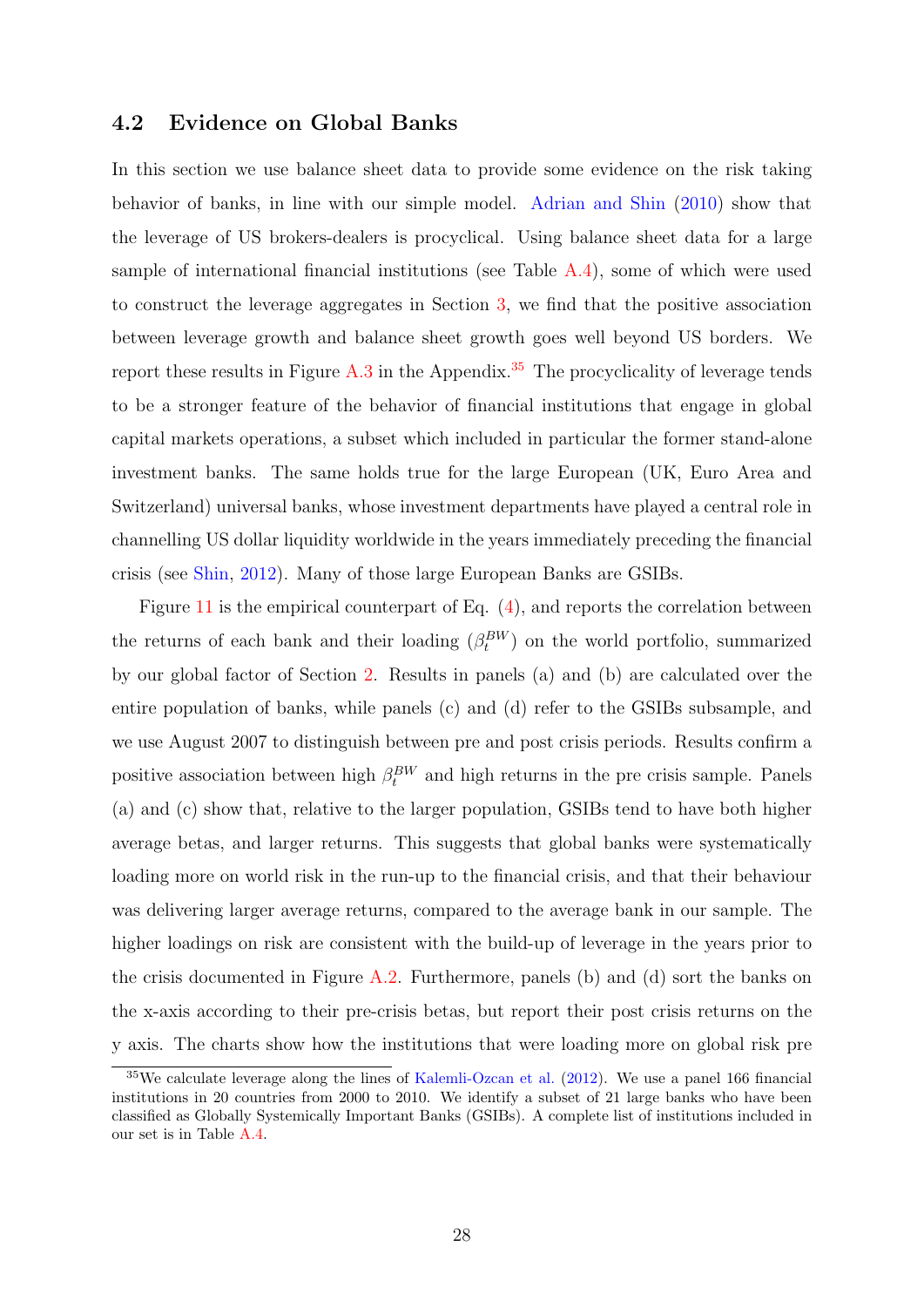

<span id="page-29-1"></span>Figure 11: Correlation between banks' returns and loading on the global factor

*Note:* In each subplot, the x axis reports the average  $\beta^{BW}$  in the three years preceding the onset of the financial crisis (August 2007), while the  $y$  axis records average returns in percentage points. Filled blue circles highlight GSIBs within the broader population of banks (hollow circles); the sign of the correlation is visualized by a red regression line in each plot. Panels (a) and (b): banks average returns pre (2003-2007) and post (2007-2010) crisis as a function of their pre-crisis betas. Panels (c) and (d) GSIBs subsample. Source: Datastream, authors calculations.

crisis suffered the largest losses after the systemic meltdown began.

# <span id="page-29-0"></span>5 Conclusions

This paper establishes the importance of US monetary policy as one of the drivers of the Global Financial Cycle. First, we show that a single global factor explains an important share of the common variation of a large cross section of risky asset prices around the world. Using a simple model of international asset pricing featuring heterogeneous investors, we interpret this global factor as reflective of global market volatility, and the aggregate degree of risk aversion in global markets. Second, using data covering world aggregates, we show that US monetary policy shocks induce strong comovements in the international financial variables that characterize the Global Financial Cycle. In partic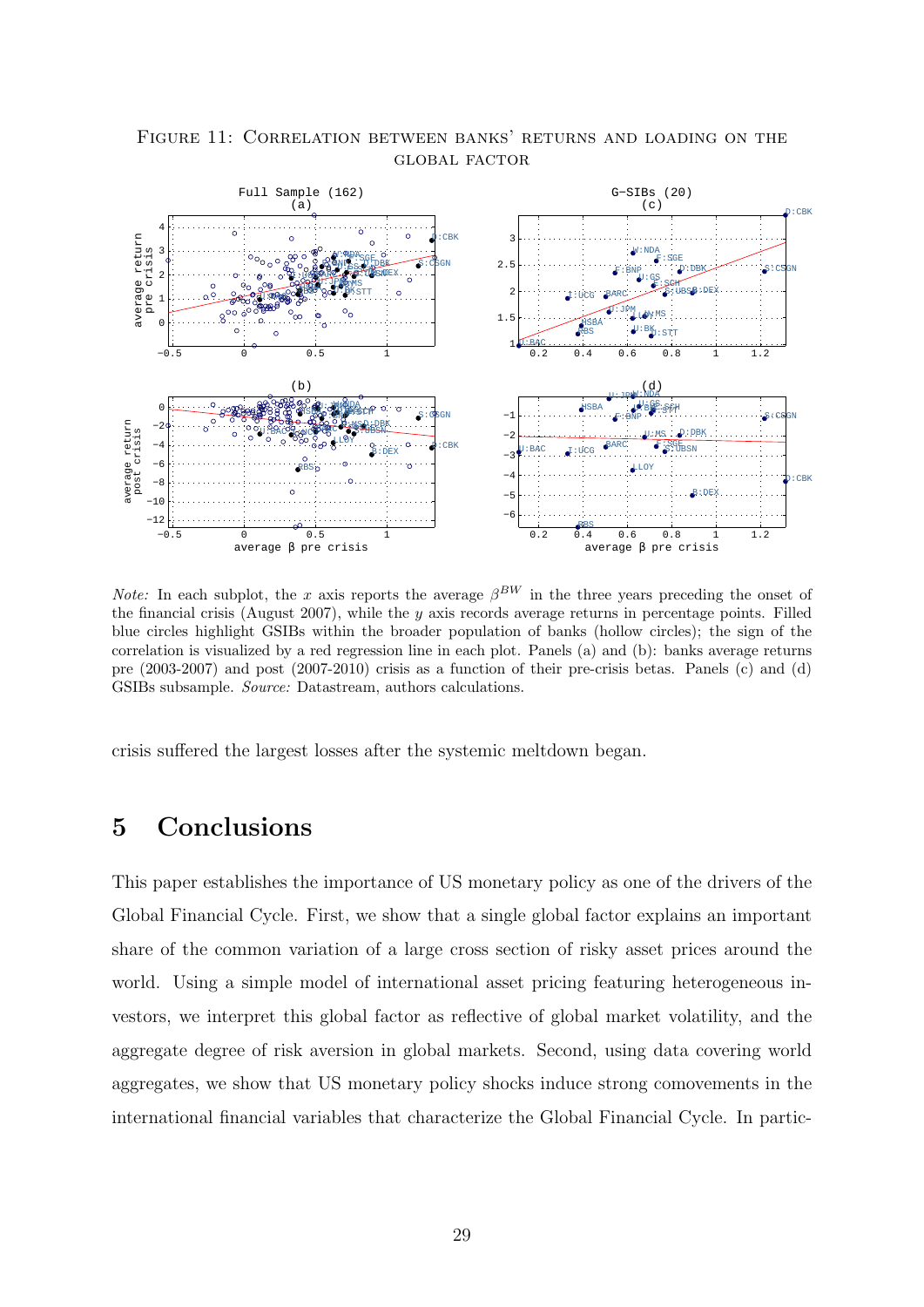ular, monetary contractions are followed by a significant deleveraging of global financial intermediaries, a rise in aggregate risk aversion, and a significant contraction in the global factor in asset prices, global credit, a widening of corporate bond spreads and strong retrenchments of international capital flows. These results also hold for the countries of our sample with floating exchange rates. This is an important result, as it challenges the degree of monetary policy sovereignty of open economies, and echoes the claim of [Rey](#page-34-1) [\(2013\)](#page-34-1) that the Mundellian trilemma may have really morphed into a dilemma: as long as capital flows across borders are free, and macroprudential tools are not used, monetary conditions in any country, even one with a flexible exchange rate, are partly dictated by the monetary policy of the hegemon (the US). This of course does not mean that exchange rate regimes do not matter, as [Klein and Shambaugh](#page-33-13) [\(2013\)](#page-33-13) and [Obstfeld](#page-34-11) [\(2015\)](#page-34-11) rightly point out.[36](#page-30-0) This international transmission mechanism of monetary policy is a priori consistent with models where financial market imperfections play an important role, for example via Value-at-Risk constraints. It still remains to be seen, however, whether open economy extensions of these models would be able to generate a Global Financial Cycle whose features would match the empirical regularities uncovered in this paper.<sup>[37](#page-30-1)</sup>

<span id="page-30-0"></span><sup>36</sup>For interesting theoretical modelling of the challenges of the trilemma in a standard neo-Keynesian model, see [Farhi and Werning,](#page-32-10) [2012,](#page-32-10) [2013\)](#page-32-11).

<span id="page-30-1"></span> $37$  For a more detailed discussion of the theoretical challenges when modelling international monetary policy transmission channels, see [Bernanke](#page-31-3) [\(2017\)](#page-31-3) and [Rey](#page-34-2) [\(2016\)](#page-34-2).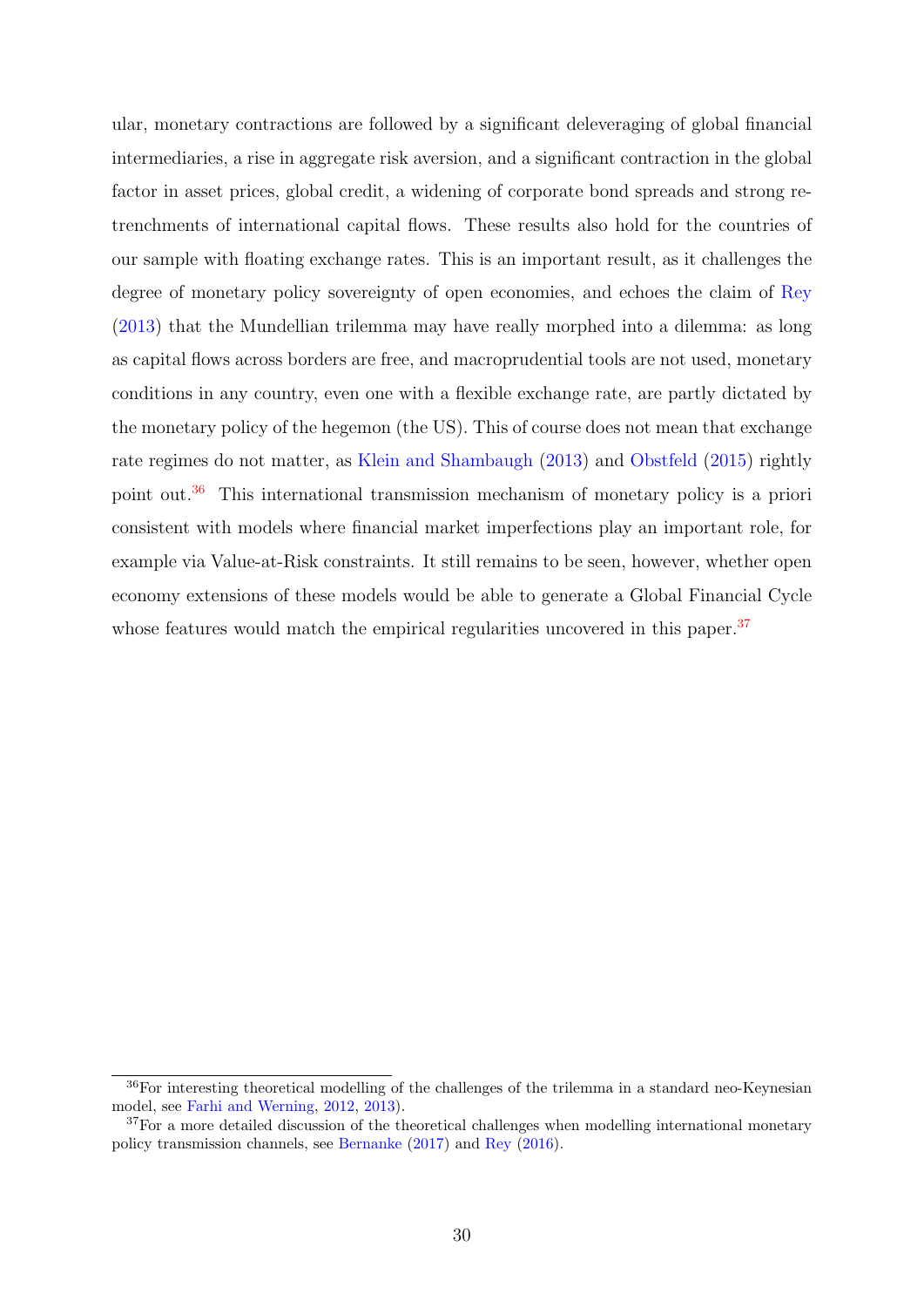# References

- <span id="page-31-13"></span>Adrian, Tobias and Hyun Song Shin (2010) "Liquidity and leverage," Journal of Financial Intermediation, Vol. 19, No. 3, pp. 418–437, July.
- <span id="page-31-14"></span>(2014) "Procyclical Leverage and Value-at-Risk," Review of Financial Studies, Vol. 27, No. 2, pp. 373–403.
- <span id="page-31-12"></span>Avdjiev, Stefan, Robert McCauley, and Patrick McGuire (2012) "Rapid credit growth and international credit: Challenges for Asia," BIS Working Papers 377, Bank for International Settlements.
- <span id="page-31-9"></span>Bai, Jushan and Serena Ng (2002) "Determining the Number of Factors in Approximate Factor Models," Econometrica, Vol. 70, No. 1, pp. 191–221.
- <span id="page-31-10"></span>(2004) "A PANIC Attack on Unit Roots and Cointegration," Econometrica, Vol. 72, No. 4, pp. 1127–1177.
- <span id="page-31-11"></span>Bañbura, Marta, Domenico Giannone, and Lucrezia Reichlin (2010) "Large Bayesian vector auto regressions," Journal of Applied Econometrics, Vol. 25, No. 1, pp. 71–92.

<span id="page-31-15"></span> $-$  (2011) "Nowcasting," in Michael P. Clements and David F. Hendry eds. The Oxford Handbook of Economic Forecasting: Oxford University Press, Chap. 7.

- <span id="page-31-7"></span>Baskaya, Yusuf Soner, Julian di Giovanni, Sebnem Kalemli-Ozcan, and Mehmet Fatih Ulu (2017) "International spillovers and local credit cycle,"Technical Report 23149, NBER Working Paper.
- <span id="page-31-5"></span>Bekaert, Geert, Marie Hoerova, and Marco Lo Duca (2013) "Risk, uncertainty and monetary policy," Journal of Monetary Economics, Vol. 60, No. 7, pp. 771 – 788.
- <span id="page-31-3"></span>Bernanke, Ben S (2017) "Federal Reserve Policy in an International Context," IMF Economic Review, Vol. 65, No. 1, pp. 5–36, April.
- <span id="page-31-0"></span>Bernanke, Ben S and Mark Gertler (1995) "Inside the Black Box: The Credit Channel of Monetary Policy," The Journal of Economic Perspectives, Vol. 9, No. 4, pp. 27–48.
- <span id="page-31-1"></span>Borio, Claudio and Haibin Zhu (2012) "Capital regulation, risk-taking and monetary policy: a missing link in the transmission mechanism?" Journal of Financial Stability, Vol. 8, No. 4, pp. 236–251.
- <span id="page-31-2"></span>Bruno, Valentina and Hyun Song Shin (2015a) "Capital flows and the risk-taking channel of monetary policy," Journal of Monetary Economics, Vol. 71, pp. 119–132.
- <span id="page-31-6"></span>- (2015b) "Capital flows and the risk-taking channel of monetary policy," *Journal of* Monetary Economics, Vol. 71, No. C, pp. 119–132.
- <span id="page-31-8"></span>Caldara, Dario and Edward Herbst (2019) "Monetary Policy, Real Activity, and Credit Spreads: Evidence from Bayesian Proxy SVARs," American Economic Journal: Macroeconomics, Vol. 11, No. 1, pp. 157–92, January.
- <span id="page-31-4"></span>Calvo, Guillermo A., Leonardo Leiderman, and Carmen M. Reinhart (1996) "Inflows of Capital to Developing Countries in the 1990s," Journal of Economic Perspectives, Vol. 10, No. 2, pp. 123–139.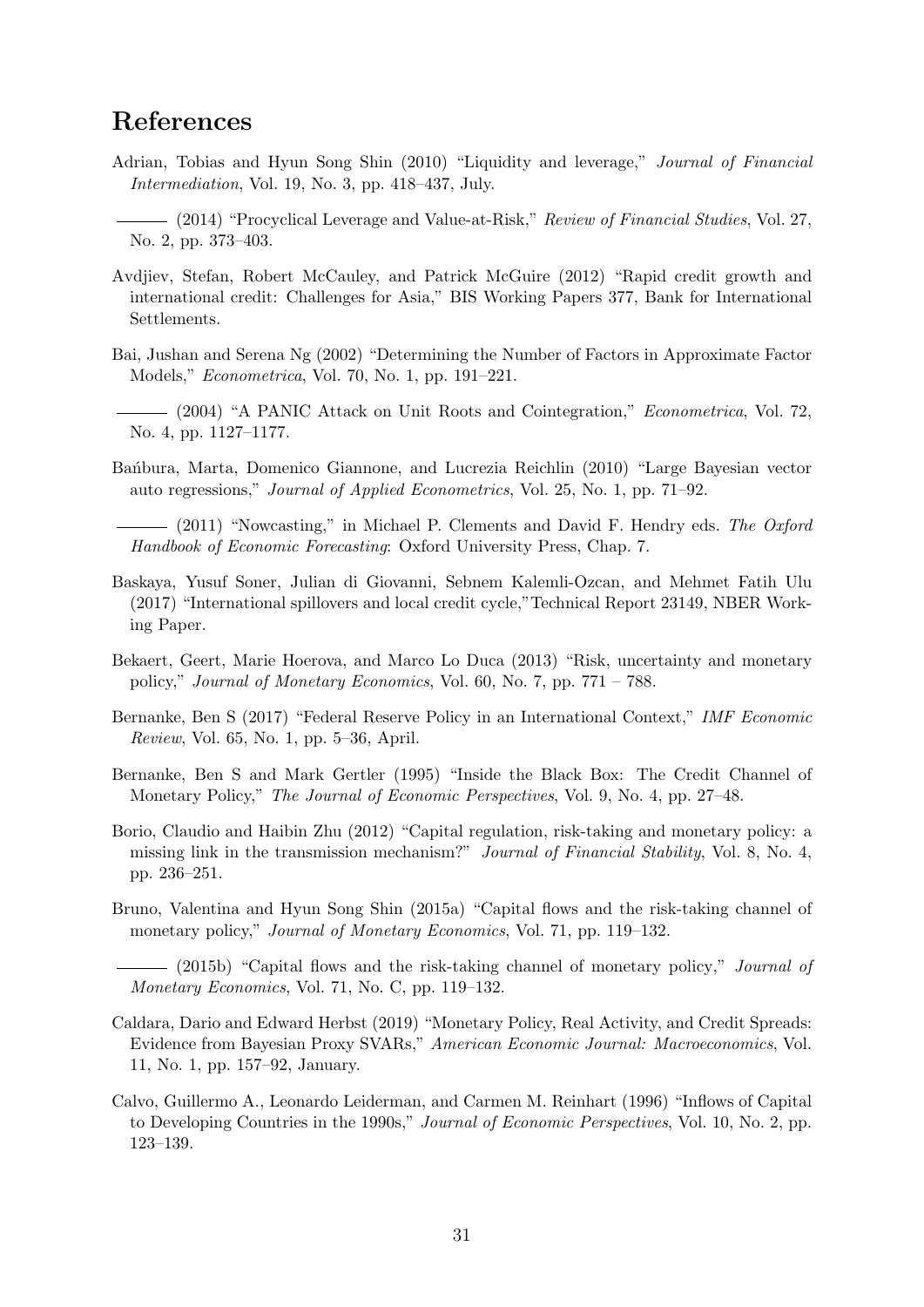- <span id="page-32-9"></span>Campbell, John and John Cochrane (1999) "Force of Habit: A Consumption-Based Explanation of Aggregate Stock Market Behavior," Journal of Political Economy, Vol. 107, No. 2, pp. 205– 251.
- <span id="page-32-7"></span>Campbell, Jeffrey R., Charles L. Evans, Jonas D.M. Fisher, and Alejandro Justiniano (2012) "Macroeconomic Effects of Federal Reserve Forward Guidance," Brookings Papers on Economic Activity, Vol. 44, No. 1 Spring, pp. 1–80.
- <span id="page-32-5"></span>Cetorelli, Nicola and Linda S. Goldberg (2012) "Banking Globalization and Monetary Transmission," The Journal of Finance, Vol. 67, No. 5, pp. 1811–1843.
- <span id="page-32-2"></span>Coimbra, Nuno and Hélène Rey (2017) "Financial Cycles with Heterogeneous Intermediaries," NBER Working Papers 23245, National Bureau of Economic Research, Inc.
- <span id="page-32-15"></span>Doan, Thomas, Robert B. Litterman, and Christopher A. Sims (1983) "Forecasting and Conditional Projection Using Realistic Prior Distributions," NBER Working Papers 1202, National Bureau of Economic Research, Inc.
- <span id="page-32-13"></span>Doz, Catherine, Domenico Giannone, and Lucrezia Reichlin (2011) "A Quasi–Maximum Likelihood Approach for Large, Approximate Dynamic Factor Models," Review of Economics and Statistics, Vol. 94, No. 4, pp. 1014–1024.
- <span id="page-32-14"></span>Engle, Robert and Mark W. Watson (1981) "A One-Factor Multivariate Time Series Model of Metropolitan Wage Rates," Journal of the American Statistical Association, Vol. 76, No. 376, pp. 774–781.
- <span id="page-32-8"></span>Etula, Erkko (2013) "Broker-Dealer Risk Appetite and Commodity Returns," Journal of Financial Econometrics, Vol. 11, No. 3, pp. 486–521.
- <span id="page-32-0"></span>Farhi, Emmanuel and Matteo Maggiori (2017) "A Model of the International Monetary System," The Quarterly Journal of Economics, forthcoming.
- <span id="page-32-10"></span>Farhi, Emmanuel and Ivan Werning (2012) "Dealing with the Trilemma: Optimal Capital Controls with Fixed Exchange Rates," Working Paper 18199, National Bureau of Economic Research.
- <span id="page-32-11"></span>(2013) "Dilemma not Trilemma? Capital Controls and Exchange Rates with Volatile Capital Flows," Working Paper 133566, Harvard University OpenScholar.
- <span id="page-32-12"></span>Forbes, Kristin J. (2012) "The "Big C": identifying and mitigating contagion," Proceedings - Economic Policy Symposium - Jackson Hole, pp. 23–87.
- <span id="page-32-4"></span>Forbes, Kristin J. and Francis E. Warnock (2012) "Capital flow waves: Surges, stops, flight, and retrenchment," Journal of International Economics, Vol. 88, No. 2, pp. 235–251.
- <span id="page-32-6"></span>Forni, Mario, Marc Hallin, Marco Lippi, and Lucrezia Reichlin (2000) "The Generalized Dynamic-Factor Model: Identification and Estimation," Review of Economics and Statistics, Vol. 82, No. 4, pp. 540–554.
- <span id="page-32-3"></span>Fratzscher, Marcel (2012) "Capital flows, push versus pull factors and the global financial crisis," Journal of International Economics, Vol. 88, No. 2, pp. 341–356.
- <span id="page-32-1"></span>Gali, Jordi (2008) Monetary policy, inflation, and the business cycle: An introduction to the new keynesian framework: Princeton University Press.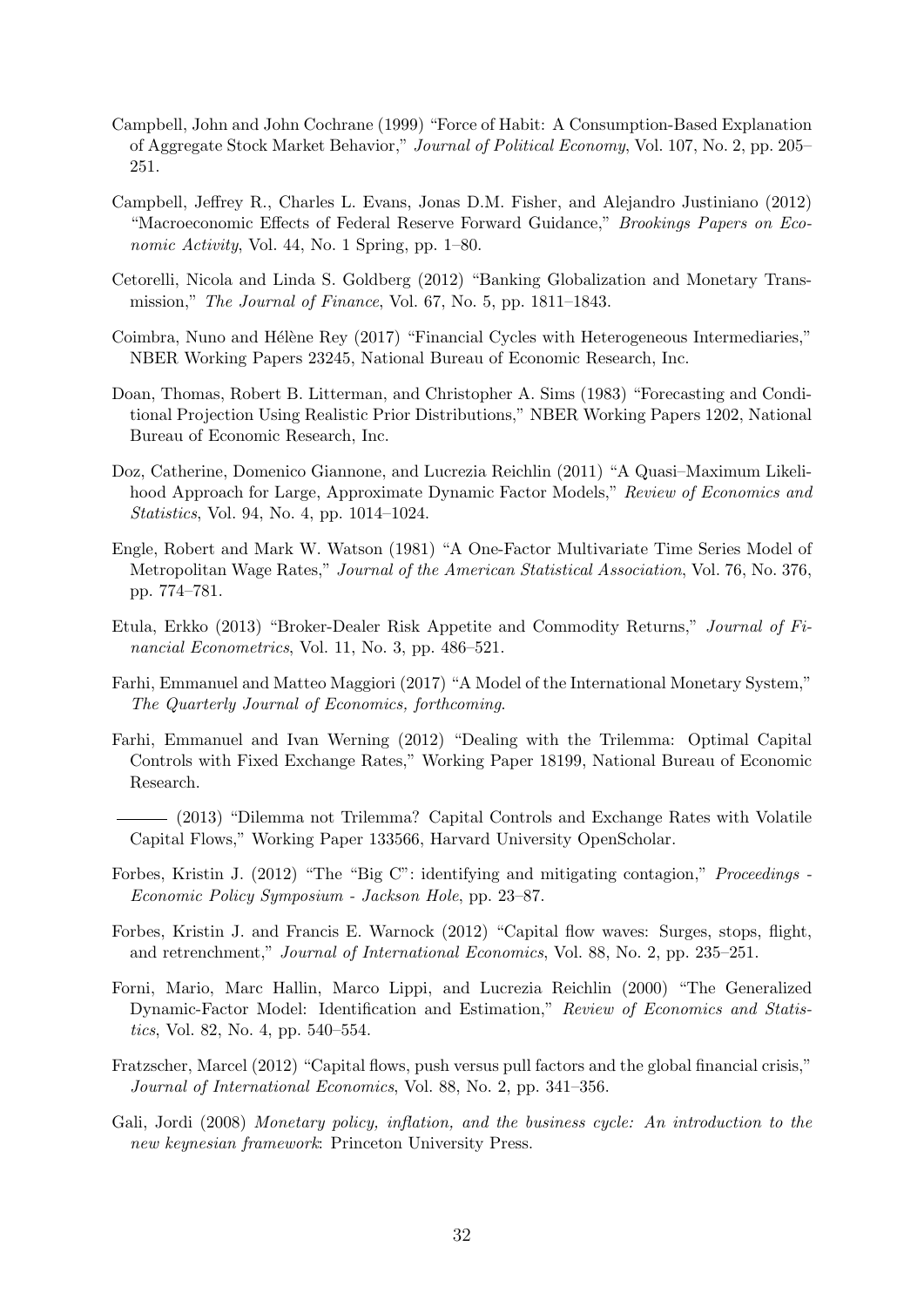- <span id="page-33-3"></span>Gertler, Mark and Peter Karadi (2015) "Monetary Policy Surprises, Credit Costs, and Economic Activity," American Economic Journal: Macroeconomics, Vol. 7, No. 1, pp. 44–76.
- <span id="page-33-16"></span>Giannone, Domenico, Michele Lenza, and Giorgio E. Primiceri (2015) "Prior Selection for Vector Autoregressions," Review of Economics and Statistics, Vol. 97, No. 2, pp. 436–451.
- <span id="page-33-9"></span>Gilchrist, Simon and Egon Zakrajšek (2012) "Credit Spreads and Business Cycle Fluctuations," American Economic Review, Vol. 102, No. 4, pp. 1692–1720.
- <span id="page-33-5"></span>Gopinath, Gita (2016) "The International Price System," Jackson Hole Symposium Proceedings.
- <span id="page-33-6"></span>Gopinath, Gita and Jeremy Stein (2017) "Banking, Trade and the Making of a Dominant Currency,"Technical report, Harvard University, mimeo.
- <span id="page-33-14"></span>Gourinchas, Pierre-Olivier and Maurice Obstfeld (2012) "Stories of the Twentieth Century for the Twenty-First," American Economic Journal: Macroeconomics, Vol. 4, No. 1, pp. 226–65.
- <span id="page-33-1"></span>Gourinchas, Pierre-Olivier and Hélène Rey (2014) External Adjustment, Global Imbalances, Valuation Effects, Vol. 4 of Handbook of International Economics, Chap. 0, pp. 585–645: Elsevier.
- <span id="page-33-0"></span>Gourinchas, Pierre Olivier and Helene Rey (2017) "Exorbitant Privilege and Exorbitant Duty,"Technical report, London Business School and UC Berkeley.
- <span id="page-33-2"></span>Gürkaynak, Refet S., Brian Sack, and Eric Swanson (2005) "Do Actions Speak Louder Than Words? The Response of Asset Prices to Monetary Policy Actions and Statements," International Journal of Central Banking, Vol. 1, No. 1, May.
- <span id="page-33-11"></span>Ha, Jongrim (2016) "Ha, Jongrim, International Transmission of U.S. Monetary Policy Shocks in Open Financial Markets (August 18, 2016). Available at SSRN: https://ssrn.com/abstract=2826058 or http://dx.doi.org/10.2139/ssrn.2826058,"Technical report, Cornell University, mimeo.
- <span id="page-33-10"></span>Hamilton, James D. (2018) "Measuring Global Economic Activity," August. mimeo UCSD.
- <span id="page-33-4"></span>Jorda, Oscar, Moritz Schularick, Alan M Taylor, and Felix Ward (2018) "Global Financial Cycles and Risk Premiums," Working Paper 24677, National Bureau of Economic Research.
- <span id="page-33-15"></span>Kadiyala, K. Rao and Sune Karlsson (1997) "Numerical Methods for Estimation and Inference in Bayesian VAR-Models," Journal of Applied Econometrics, Vol. 12, No. 2, pp. 99–132.
- <span id="page-33-12"></span>Kalemli-Ozcan, Sebnem, Bent Sorensen, and Sevcan Yesiltas (2012) "Leverage across firms, banks, and countries," Journal of International Economics, Vol. 88, No. 2, pp. 284–298.
- <span id="page-33-13"></span>Klein, Michael W. and Jay C. Shambaugh (2013) "Rounding the Corners of the Policy Trilemma: Sources of Monetary Policy Autonomy," NBER Working Papers 19461, National Bureau of Economic Research, Inc.
- <span id="page-33-8"></span>Kose, M. Ayhan, Christopher Otrok, and Eswar Prasad (2012) "Global Business Cycles: Convergence or Decoupling?" International Economic Review, Vol. 53, No. 2, pp. 511–538.
- <span id="page-33-7"></span>Kose, M. Ayhan, Christopher Otrok, and Charles H. Whiteman (2003) "International Business Cycles: World, Region, and Country-Specific Factors," American Economic Review, Vol. 93, No. 4, pp. 1216–1239.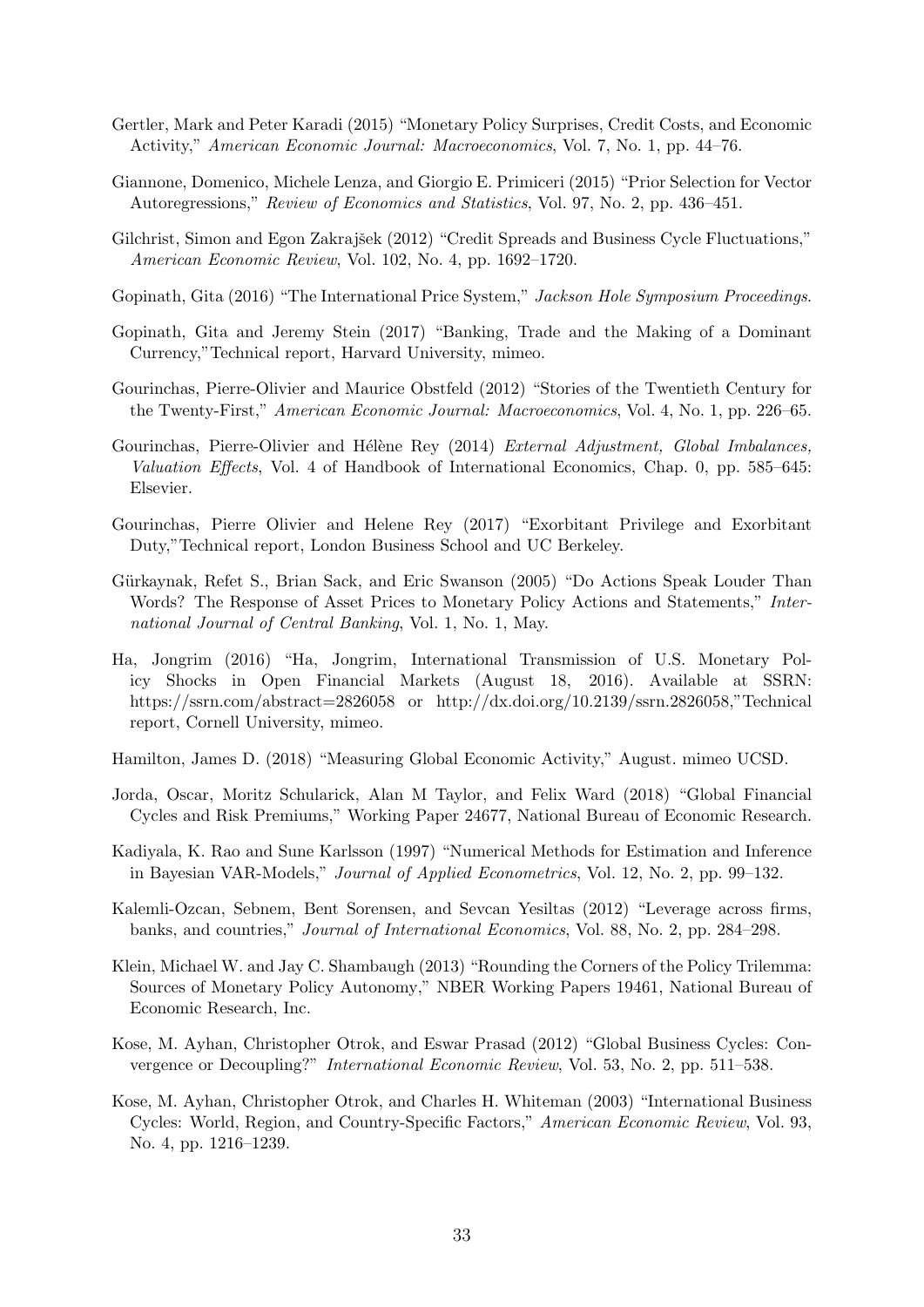- <span id="page-34-0"></span>Lane, Philip R. and Gian Maria Milesi-Ferretti (2007) "The external wealth of nations mark II: Revised and extended estimates of foreign assets and liabilities, 1970-2004," Journal of International Economics, Vol. 73, No. 2, pp. 223–250, November.
- <span id="page-34-14"></span>Litterman, Robert B (1986) "Forecasting with Bayesian Vector Autoregressions-Five Years of Experience," Journal of Business & Economic Statistics, Vol. 4, No. 1, pp. 25–38, January.
- <span id="page-34-10"></span>Melosi, Leonardo (2017) "Signalling Effects of Monetary Policy," Review of Economic Studies, Vol. 84, No. 2, pp. 853–884.
- <span id="page-34-7"></span>Mertens, Karel and Morten O. Ravn (2013) "The Dynamic Effects of Personal and Corporate Income Tax Changes in the United States," American Economic Review, Vol. 103, No. 4, pp. 1212–47.
- <span id="page-34-3"></span>Miranda-Agrippino, Silvia (2016) "Unsurprising Shocks: Information, Premia, and the Monetary Transmission," Discussion Paper Series 13, Centre for Macroeconomics (CFM).
- <span id="page-34-8"></span>Miranda-Agrippino, Silvia and Giovanni Ricco (2017) "The Transmission of Monetary Policy Shocks," The Warwick Economics Research Paper Series (TWERPS) 1136, University of Warwick.
	- (2018) "Identification with external instruments in structural VARs under partial invertibility," Sciences Po publications 24, Sciences Po.
- <span id="page-34-6"></span><span id="page-34-4"></span>Morais, Bernardo, Jose Luis Peydro, and Claudia Ruiz (2015) "The International Bank Lending Channel of Monetary Policy Rates and QE: Credit Supply, Reach-for-Yield, and Real Effects," International Finance Discussion Papers 1137, Board of Governors of the Federal Reserve System (U.S.).
- <span id="page-34-9"></span>Nakamura, Emi and Jón Steinsson (2017) "High Frequency Identification of Monetary Non-Neutrality," The Quarterly Journal of Economics, forthcoming.
- <span id="page-34-11"></span>Obstfeld, Maurice (2015) "Trilemmas and Tradeoffs: Living with Financial Globalization," in Claudio Raddatz, Diego Saravia, and Jaume Ventura eds. Global Liquidity, Spillovers to Emerging Markets and Policy Responses, Vol. 20 of Central Banking, Analysis, and Economic Policies Book Series: Central Bank of Chile, Chap. 2, pp. 013–078.
- <span id="page-34-13"></span>Onatski, Alexei (2009) "Testing Hypotheses About the Number of Factors in Large Factor Models," Econometrica, Vol. 77, No. 5, pp. 1447–1479.
- <span id="page-34-5"></span>Passari, Evgenia and Hélène Rey (2015) "Financial Flows and the International Monetary System," The Economic Journal, Vol. 125, No. 584, pp. 675–698.
- <span id="page-34-12"></span>Reis, Ricardo and Mark W. Watson (2010) "Relative Goods' Prices, Pure Inflation, and the Phillips Correlation," American Economic Journal: Macroeconomics, Vol. 2, No. 3, pp. 128– 57.
- <span id="page-34-1"></span>Rey, Hélène (2013) "Dilemma not trilemma: the global cycle and monetary policy independence," Proceedings - Economic Policy Symposium - Jackson Hole, pp. 1–2.

<span id="page-34-2"></span>(2016) "International Channels of Transmission of Monetary Policy and the Mundellian Trilemma," IMF Economic Review, Vol. 64, No. 1, pp. 6–35, May.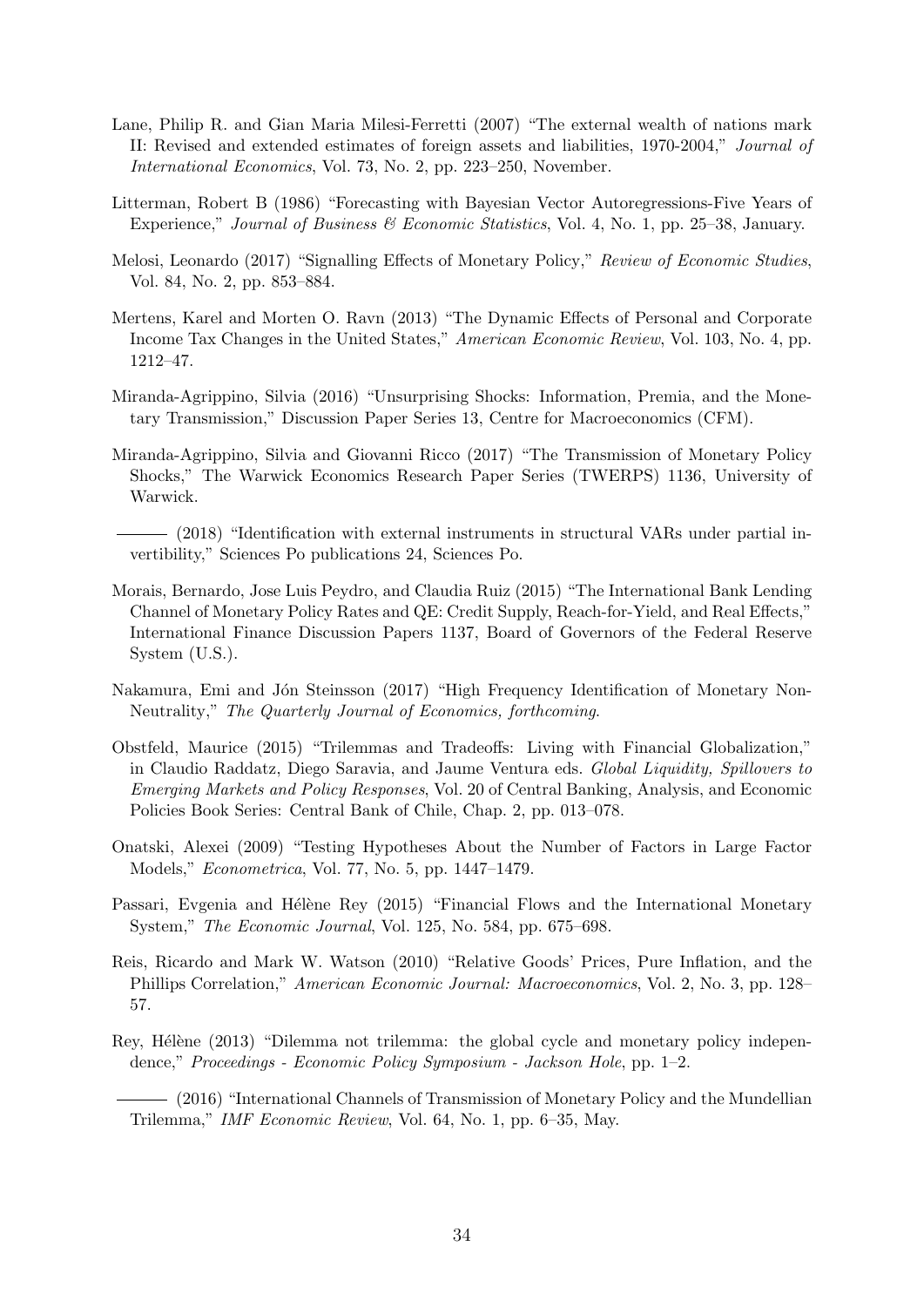- <span id="page-35-1"></span>Rogers, John H., Chiara Scotti, and Jonathan H. Wright (2018) "Unconventional Monetary Policy and International Risk Premia," Journal of Money, Credit and Banking, Vol. 50, No. 8, pp. 1827–1850.
- <span id="page-35-8"></span>Romer, Christina D. and David H. Romer (2004) "A New Measure of Monetary Shocks: Derivation and Implications," American Economic Review, Vol. 94, No. 4, pp. 1055–1084.
- <span id="page-35-5"></span>Schreger, Jesse, Brent Neiman, and Matteo Maggiori (2017) "Unpacking Global Capital Flows," 2017 Meeting Papers 502, Society for Economic Dynamics.
- <span id="page-35-10"></span>Shiller, Robert (2015) Irrational Exuberance: Princeton University Press, 3rd edition.
- <span id="page-35-4"></span>Shin, Hyun Song (2012) "Global Banking Glut and Loan Risk Premium," IMF Economic Review, Vol. 60, No. 2, pp. 155–192, July.
- <span id="page-35-13"></span>Sims, Christopher A. (1993) "A Nine-Variable Probabilistic Macroeconomic Forecasting Model," in Business Cycles, Indicators and Forecasting: National Bureau of Economic Research, Inc, pp. 179–212.
- <span id="page-35-12"></span>Sims, Christopher A and Tao Zha (1998) "Bayesian Methods for Dynamic Multivariate Models," International Economic Review, Vol. 39, No. 4, pp. 949–68, November.
- <span id="page-35-3"></span><span id="page-35-2"></span>Stock, James H. and Mark W. Watson (2002a) "Forecasting Using Principal Components from a Large Number of Predictors," Journal of the American Statistical Association, Vol. 97, p. 1167–1179.
	- $-$  (2002b) "Macroeconomic Forecasting Using Diffusion Indexes," *Journal of Business*  $\mathscr{B}$ Economic Statistics, Vol. 20, No. 2, pp. 147–162.

<span id="page-35-6"></span> $-$  (2012) "Disentangling the Channels of the 2007-09 Recession," *Brookings Papers on* Economic Activity, Vol. 44, No. 1 (Spring, pp. 81–156.

<span id="page-35-7"></span>(2018) "Identification and Estimation of Dynamic Causal Effects in Macroeconomics Using External Instruments," The Economic Journal, Vol. 128, No. 610, pp. 917–948.

- <span id="page-35-9"></span>Stock, James H, Jonathan H Wright, and Motohiro Yogo (2002) "A Survey of Weak Instruments and Weak Identification in Generalized Method of Moments," Journal of Business  $\mathcal{C}$ Economic Statistics, Vol. 20, No. 4, pp. 518–29, October.
- <span id="page-35-0"></span>Woodford, Michael (2003) Interest and prices: Foundations of a theory of monetary policy: Cambridge University Press.
- <span id="page-35-11"></span>Zigrand, Jean-Pierre, Hyun Song Shin, and Jon Danielsson (2010) "Risk Appetite and Endogenous Risk," FMG Discussion Papers dp647, Financial Markets Group.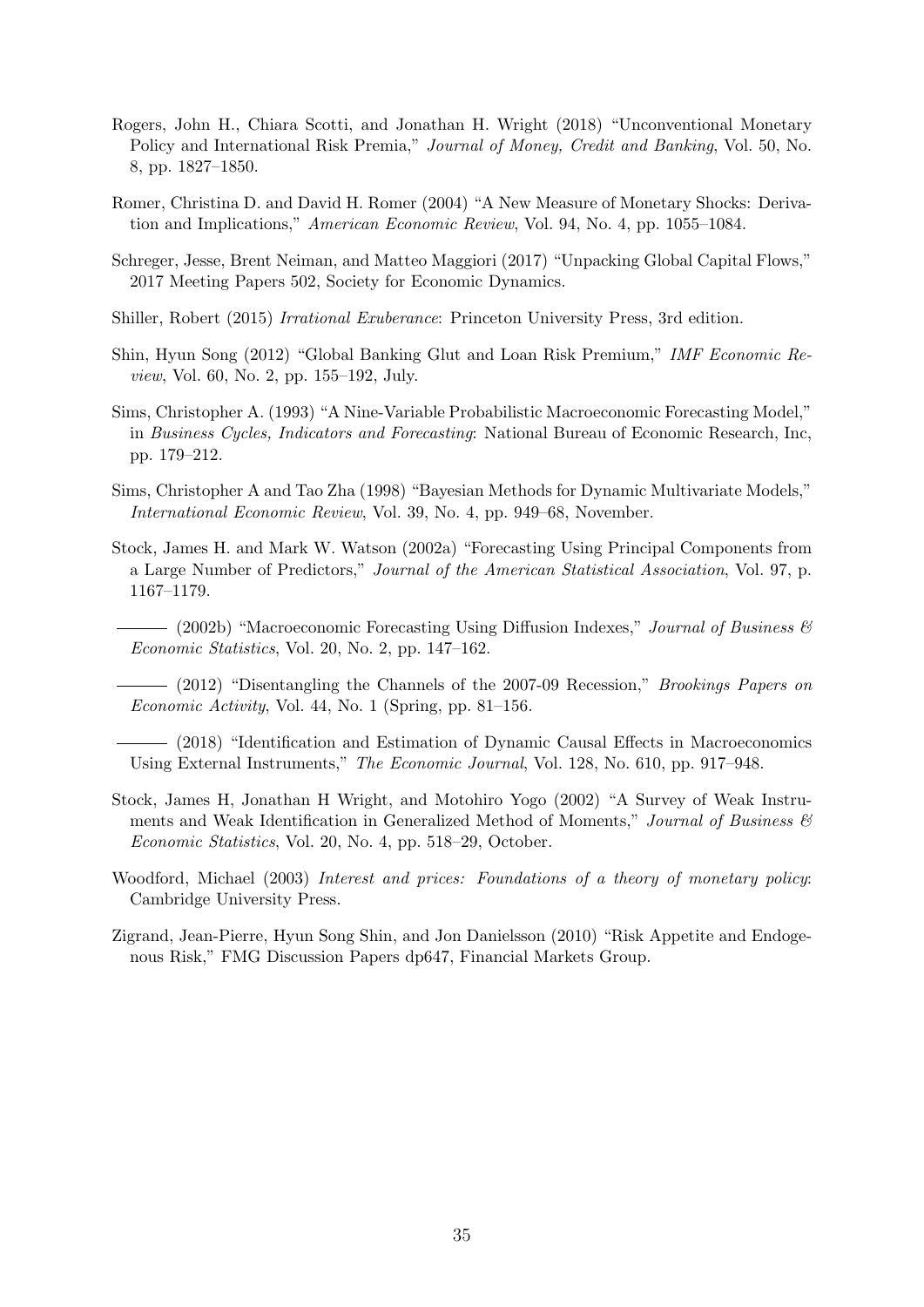## <span id="page-36-0"></span>A Credit and Banking Data – For Online Publication

#### A.1 Domestic and Cross-Border Credit

Credit data, both domestic and cross-border, are constructed using data collected and distributed by the IMF's International Financial Statistics (IFS) and the Bank for International Settlements (BIS) databases respectively, for the countries listed in table [A.1.](#page-37-0)

<span id="page-36-1"></span>

#### FIGURE A.1: GLOBAL CREDIT

Note: Global Domestic Credit and Global Cross-Border Inflows constructed as the cross sectional sum of country-specific credit variables. The unit in both plots is Billion USD.

Following [Gourinchas and Obstfeld](#page-33-14) [\(2012\)](#page-33-14) we construct National Domestic Credit for each country as the difference between Domestic Claims to All Sectors and Net Claims to Central Government reported by each country's financial institutions; however, we only consider claims of depository corporations excluding central banks. Specifically, we refer to the Other Depository Corporation Survey available within the IFS database and construct Claims to All Sectors as the sum of Claims On Private Sector, Claims on Public Non Financial Corporations, Claims on Other Financial Corporations and Claims on State And Local Government; while Net Claims to Central Government are calculated as the difference between Claims on and Liabilities to Central Government. This classification was adopted starting from 2001, prior to that date we refer to the Deposit Money Banks Survey. Raw data are quarterly and expressed in national currency, we convert them in Billion USD equivalents using end of period exchange rates again available within the IFS. Whenever there exists a discontinuity between data available under the old and new classifications we interpolate the missing observations. Global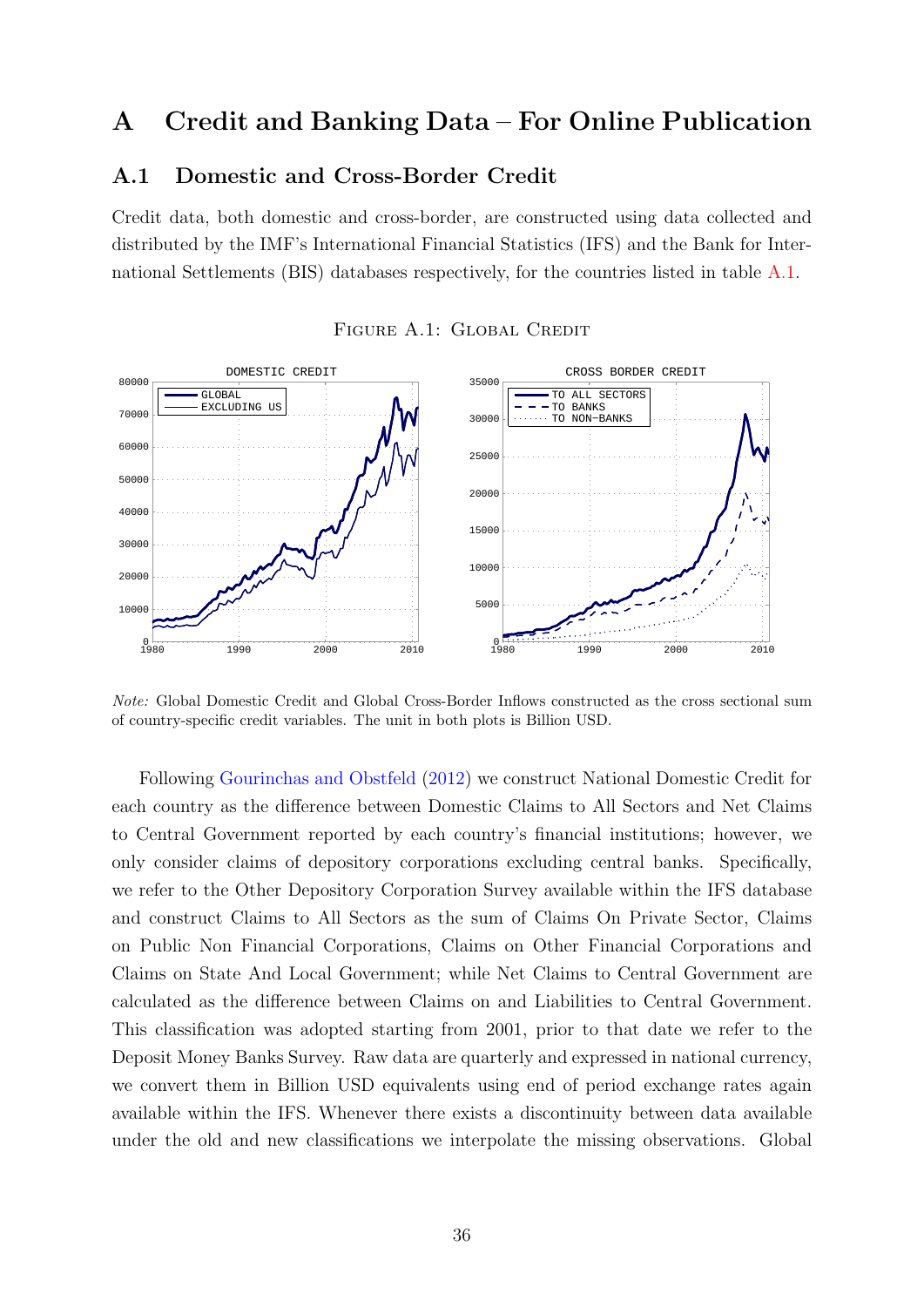<span id="page-37-0"></span>

| North<br>America | Latin<br>America | Central and<br>Eastern Europe | Western<br>Europe | Emerging<br>Asia | Asia<br>Pacific | Africa and<br>Middle East |
|------------------|------------------|-------------------------------|-------------------|------------------|-----------------|---------------------------|
| Canada           | Argentina        | <b>Belarus</b>                | Austria           | China            | Australia       | Israel                    |
| <b>US</b>        | <b>Bolivia</b>   | Bulgaria                      | Belgium           | Indonesia        | Japan           | South Africa              |
|                  | <b>Brazil</b>    | Croatia                       | Cyprus            | Malaysia         | Korea           |                           |
|                  | Chile            | Czech Republic                | Denmark           | Singapore        | New Zealand     |                           |
|                  | Colombia         | Hungary                       | Finland           | Thailand         |                 |                           |
|                  | Costa Rica       | Latvia                        | France            |                  |                 |                           |
|                  | Ecuador          | Lithuania                     | Germany           |                  |                 |                           |
|                  | Mexico           | Poland                        | $Greeze^*$        |                  |                 |                           |
|                  |                  | Romania                       | Iceland           |                  |                 |                           |
|                  |                  | Russian Federation            | Ireland           |                  |                 |                           |
|                  |                  | Slovak Republic               | Italy             |                  |                 |                           |
|                  |                  | Slovenia                      | Luxembourg        |                  |                 |                           |
|                  |                  | Turkey                        | Malta             |                  |                 |                           |
|                  |                  |                               | Netherlands       |                  |                 |                           |
|                  |                  |                               | Norway            |                  |                 |                           |
|                  |                  |                               | Portugal          |                  |                 |                           |
|                  |                  |                               | Spain             |                  |                 |                           |
|                  |                  |                               | Sweden            |                  |                 |                           |
|                  |                  |                               | Switzerland       |                  |                 |                           |
|                  |                  |                               | UK                |                  |                 |                           |

TABLE A.1: LIST OF COUNTRIES INCLUDED

Note: Countries included in the construction of the Domestic Credit and Cross-Border Credit variables used throughout the paper. Greece is not included in the computation of Global Domestic Credit due to poor quality of original national data.

Domestic Credit is finally constructed as the cross-sectional sum of the National Domestic Credit variables.

To construct the Cross-Border Capital Inflows measures used within the paper we adopt the definition of Direct Cross-Border Credit in [Avdjiev et al.](#page-31-12) [\(2012\)](#page-31-12). We use original data available at the BIS Locational Banking Statistics Database and collected under External Positions of Reporting Banks vis-à-vis Individual Countries (Table 6). Data refer to the outstanding amount of Claims to All Sectors and Claims to Non-Bank Sector in all currencies, all instruments, declared by all BIS reporting countries with counterparty location being the individual countries in Table [A.1.](#page-37-0) We then construct Claims to the Banking Sector as the difference between the two categories available. Original data are available at quarterly frequency in Million USD. Global Inflows are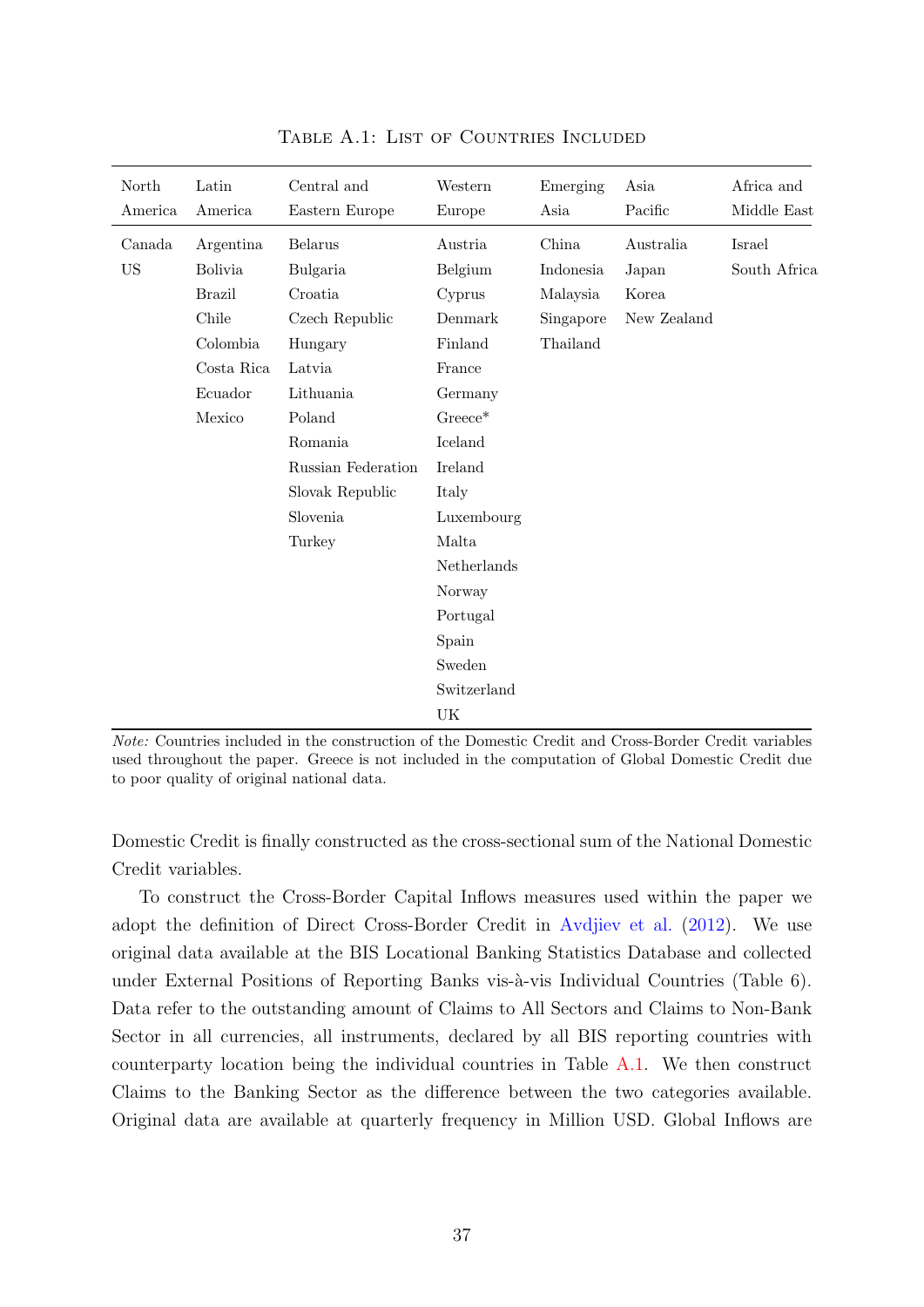finally calculated as the cross-sectional sum of the national variables. Global domestic credit and global cross-border capital inflows are plotted in Figure [A.1.](#page-36-1)

#### A.2 Banking Sector and Individual Banks Leverage data

To construct an aggregate country-level measure of banking sector leverage we follow [Forbes](#page-32-12) [\(2012\)](#page-32-12) and build it as the ratio between Claims on Private Sector and Transferable plus Other Deposits included in Broad Money of depository corporations excluding central banks. Original data are in national currencies and are taken from the Other Depository Corporations Survey; Monetary Statistics, International Financial Statistics database. The classification of deposits within the former Deposit Money Banks Survey corresponds to Demand, Time, Savings and Foreign Currency Deposits. Using these national data as a reference, we construct the European Banking Sector Leverage variable as the median leverage ratio among Austria, Belgium, Denmark, Finland, France, Germany, Greece, Ireland, Italy, Luxembourg, Netherlands, Portugal, Spain and United Kingdom.



<span id="page-38-0"></span>

Note: [LEFT PANEL] Leverage ratio calculated for the European GSIBs with a detail on EUR and GBP banks using the institutions and classification in Table [A.2.](#page-39-0) [RIGHT PANEL] Aggregated European banking sector leverage ratio measured as the median of European countries banking sector leverage variables following [Forbes](#page-32-12) [\(2012\)](#page-32-12).

The aggregate Leverage Ratios (defined as Total Assets over Equity) for the Global Systemic Important Banks in the Euro-Area and United-Kingdom used in the BVAR are constructed as weighted averages of individual banks data. Balance sheet Total Assets (DWTA) and Shareholders' Equity (DWSE) are from the Thomson Reuter Worldscope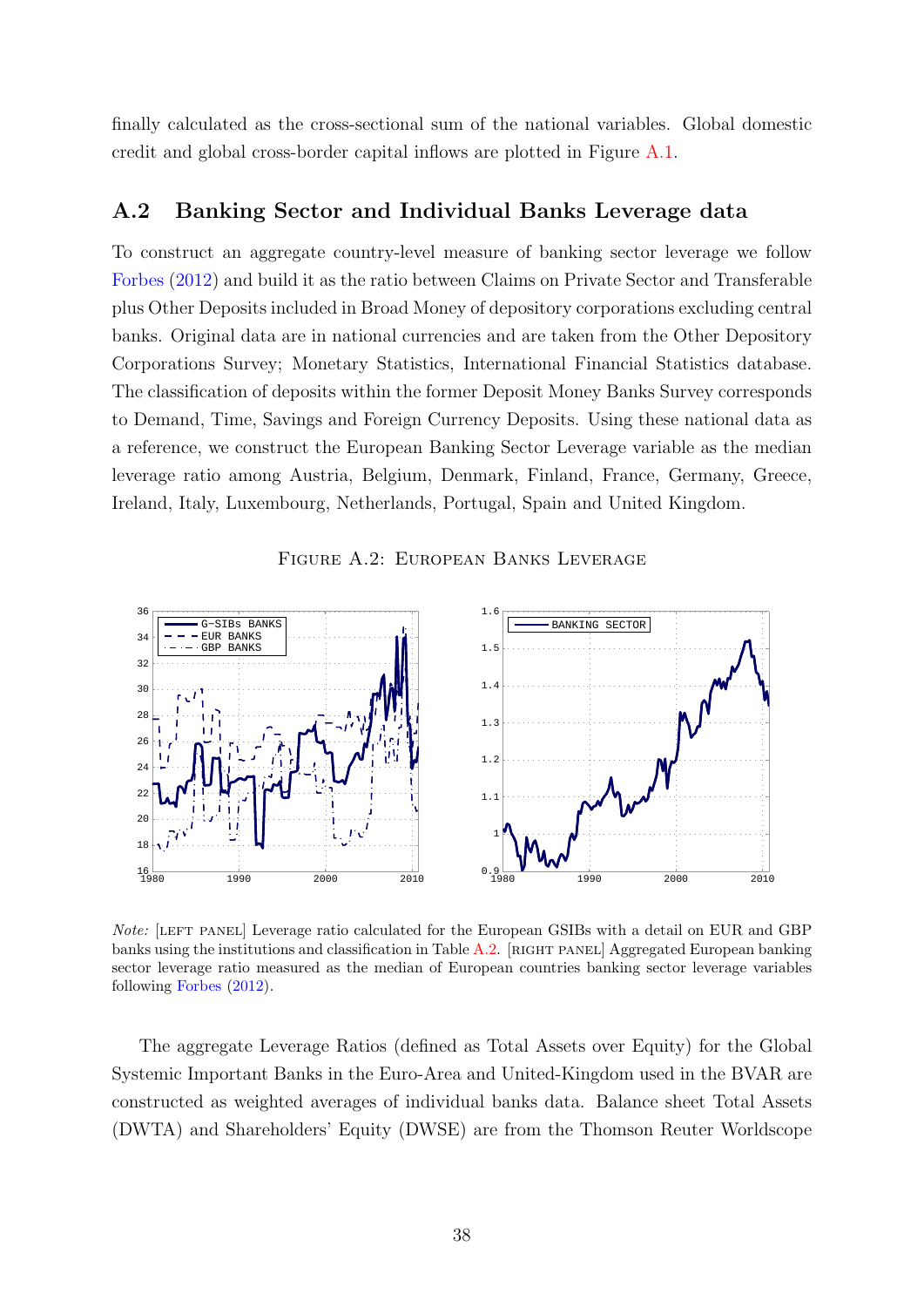<span id="page-39-0"></span>

| <b>NAME</b>            | <b>ISIN</b>  | <b>GICS INDUSTRY</b> | <b>COUNTRY</b> | EA LEV | UK LEV |
|------------------------|--------------|----------------------|----------------|--------|--------|
| <b>BNP</b> Paribas     | FR0000131104 | Commercial Banks     | France         |        |        |
| Credit Agricole        | FR0000045072 | Commercial Banks     | France         |        |        |
| Societe Generale       | FR0000130809 | Commercial Banks     | France         |        |        |
| Commerzbank            | DE0008032004 | Commercial Banks     | Germany        |        |        |
| Deutsche Bank          | DE0005140008 | Capital Markets      | Germany        |        |        |
| Unicredit              | IT0004781412 | Commercial Banks     | Italy          |        |        |
| <b>ING Bank</b>        | NL0000113892 | Commercial Banks     | Netherlands    |        |        |
| <b>BBVA</b>            | ES0113211835 | Commercial Banks     | Spain          |        |        |
| Banco Santander        | ES0113900J37 | Commercial Banks     | Spain          |        |        |
| Nordea Group           | SE0000427361 | Commercial Banks     | Sweden         |        |        |
| Credit Suisse Group    | CH0012138530 | Capital Markets      | Switzerland    |        |        |
| <b>UBS</b>             | CH0024899483 | Capital Markets      | Switzerland    |        |        |
| Royal Bank of Scotland | GB00B7T77214 | Commercial Banks     | UK             |        |        |
| <b>Barclays</b>        | GB0031348658 | Commercial Banks     | UK             |        |        |
| <b>HSBC</b> Holdings   | GB0005405286 | Commercial Banks     | UK             |        |        |
| Lloyds Banking Group   | GB0008706128 | Commercial Banks     | UK             |        |        |
| Standard Chartered     | GB0004082847 | Diversified Fin'l    | UK             |        |        |

Table A.2: European G-SIBs.

Note: European Global Systemically Important Banks included in the construction of GSIBs Leverage Ratios; the last two columns highlight the components of EUR and GDP Leverage respectively.

Datastream database and available at quarterly frequency. Weights are proportional to Market Capitalisation (WC08001) downloaded from the same source. Details on the banks included and their characteristics are summarised in Table [A.2](#page-39-0) below. The aggregated banking sector leverage and the leverage ratio of the European GSIBs are plotted in Figure [A.2.](#page-38-0)

Figures [11](#page-29-1) and [A.3](#page-44-0) are built using data on individual banks total return indices excluding dividends taken from Thomson Reuters Worldscope database at quarterly frequency. Data are collected directly from banks balance sheets and Leverage Ratios are computed as the ratio between Total Assets (DWTA) and Common/Shareholders' Equity (DWSE). Total Assets include cash and due from banks, total investments, net loans, customer liability on acceptances (if included in total assets), investment in unconsolidated subsidiaries, real estate assets, net property, plant and equipment, and other assets. Descriptive statistics for bank level data and a complete list of the institutions included in the sample are provided in Tables [A.3](#page-40-1) and [A.4](#page-40-0) respectively. Although the data source is different, the calculation follows [Kalemli-Ozcan et al.](#page-33-12) [\(2012\)](#page-33-12).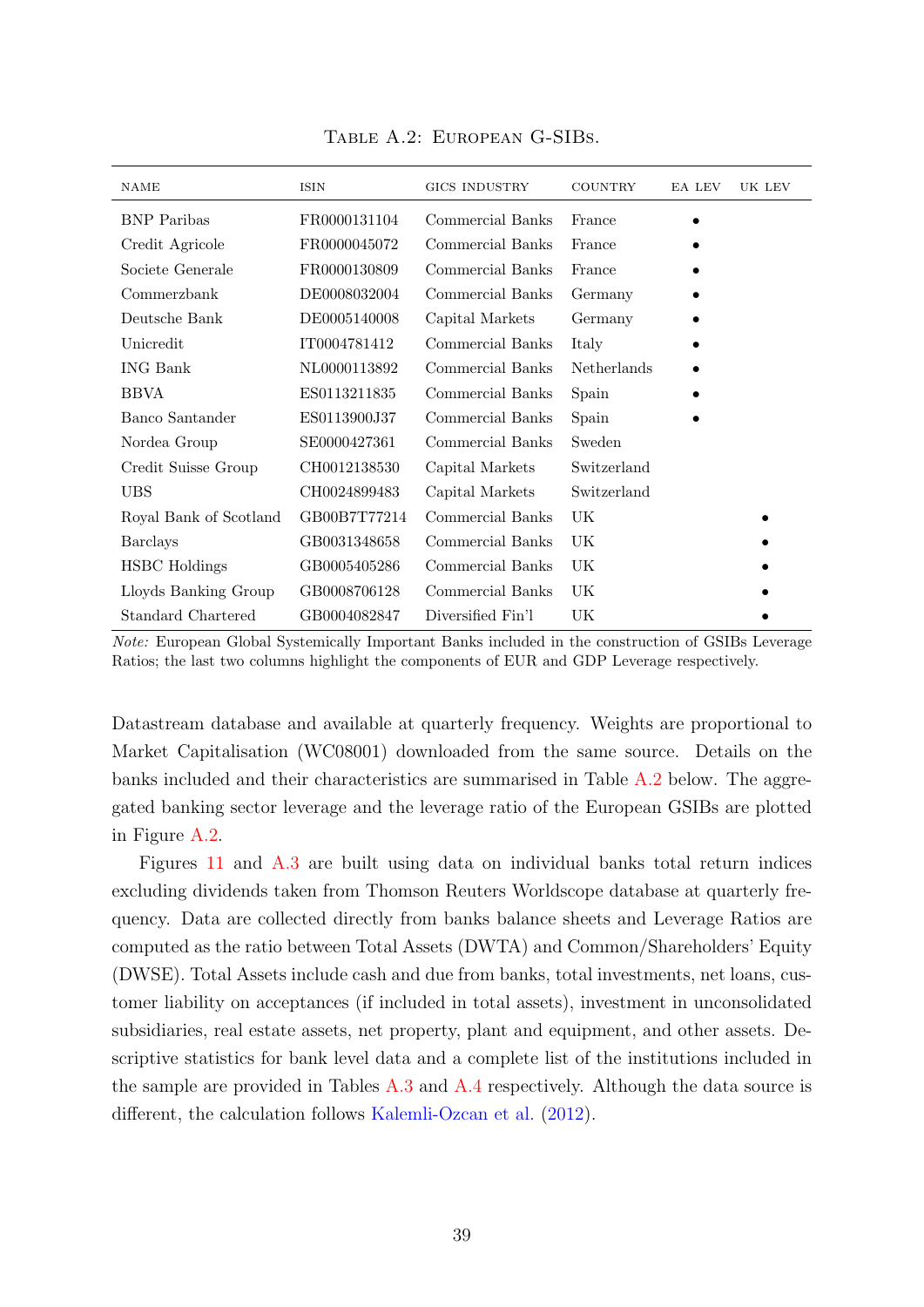<span id="page-40-1"></span>

|        |        | All (155)   |       |                  | (a)<br>GSIBs(25) |              |                  | CommB $(123)$    |         |
|--------|--------|-------------|-------|------------------|------------------|--------------|------------------|------------------|---------|
|        | A      | Ε           | L     | A                | E                | $\mathbf{L}$ | A                | Ε                | L       |
| min    | 0.3    | $0.0\,$     | 1.113 | 60.9             | $2.7\,$          | 6.353        | 0.4              | 0.0              | 4.887   |
| max    | 3880.6 | 219.8       | 327.2 | 3880.6           | 219.8            | 163.5        | 3880.6           | 219.8            | 327.2   |
| mean   | 251.7  | 12.9        | 18.73 | 1121.2           | 53.4             | 24.59        | 258.4            | 13.5             | 19.86   |
| median | 54.8   | $3.9\,$     | 15.92 | 1108.3           | 39.1             | 22.76        | 55.0             | 3.6              | $17\,$  |
|        |        | CapM $(18)$ |       |                  | (b)<br>T&MF (5)  |              |                  | Other $Fin'1(9)$ |         |
|        | A      | E           | L     | $\boldsymbol{A}$ | $\mathbf E$      | $\mathbf{L}$ | $\boldsymbol{A}$ | $\mathbf E$      | $\rm L$ |
| min    | 0.3    | 0.2         | 1.113 | 1.9              | 0.1              | 2.989        | $5.5\,$          | 0.6              | 2.242   |
| max    | 3595.1 | 76.9        | 136.2 | 61.2             | 5.7              | 19.5         | 310.0            | 42.8             | 65.13   |
| mean   | 364.5  | 15.4        | 16.06 | 21.7             | 2.5              | 9.933        | 63.1             | 6.7              | 13.65   |
| median | 90.2   | 7.3         | 12.98 | 21.7             | 1.3              | 7.978        | 26.9             | 3.3              | 7.259   |

TABLE A.3: BANK DATA SUMMARY STATISTICS.

Note: Summary statistics for bank-level data used in the analysis. (A) Total Assets, (E) Shareholders' Equity, (L) Leverage Ratio. [PANEL (a)] full sample (All), Global Systemically Important Banks (GSIBs), Commercial Banks (CommB). [panel (b)] Capital Markets (CapM), Thrifts & Mortgage Finance (T&MF), Other Financial (Other Fin'l, includes Diversified Financial Services and Consumer Finance). Total assets and common equity are in Billion USD. Numbers in parentheses denote the number of banks in each category.

<span id="page-40-0"></span>

| ISIN Code    | Bank Name               | Geo Code | Country       | GICS Industry    | G-SIB |
|--------------|-------------------------|----------|---------------|------------------|-------|
| AT0000606306 | RAIFFEISEN BANK INTL.   | EU       | Austria       | Commercial Banks |       |
| AT0000625108 | <b>OBERBANK</b>         | EU       | Austria       | Commercial Banks |       |
| AT0000652011 | ERSTE GROUP BANK        | EU       | Austria       | Commercial Banks |       |
| BE0003565737 | <b>KBC GROUP</b>        | EU       | Belgium       | Commercial Banks |       |
| GB0005405286 | <b>HSBC HOLDING</b>     | EU       | Great Britain | Commercial Banks |       |
| GB0008706128 | LLOYDS BANKING GROUP    | EU       | Great Britain | Commercial Banks |       |
| GB0031348658 | <b>BARCLAYS</b>         | EU       | Great Britain | Commercial Banks |       |
| GB00B7T77214 | ROYAL BANK OF SCTL.GP.  | EU       | Great Britain | Commercial Banks |       |
| DK0010274414 | DANSKE BANK             | ΕU       | Denmark       | Commercial Banks |       |
| DK0010307958 | <b>JYSKE BANK</b>       | EU       | Denmark       | Commercial Banks |       |
| FR0000045072 | CREDIT AGRICOLE         | EU       | France        | Commercial Banks |       |
| FR0000031684 | PARIS ORLEANS           | EU       | France        | Capital Markets  |       |
| FR0000120685 | <b>NATIXIS</b>          | EU       | France        | Commercial Banks |       |
| FR0000130809 | <b>SOCIETE GENERALE</b> | EU       | France        | Commercial Banks |       |
| FR0000131104 | <b>BNP PARIBAS</b>      | EU       | France        | Commercial Banks |       |
| DE0008001009 | DEUTSCHE POSTBANK       | EU       | Germany       | Commercial Banks |       |
| DE0005140008 | DEUTSCHE BANK           | EU       | Germany       | Capital Markets  |       |

Table A.4: List of Financial Institutions included

continues on next page –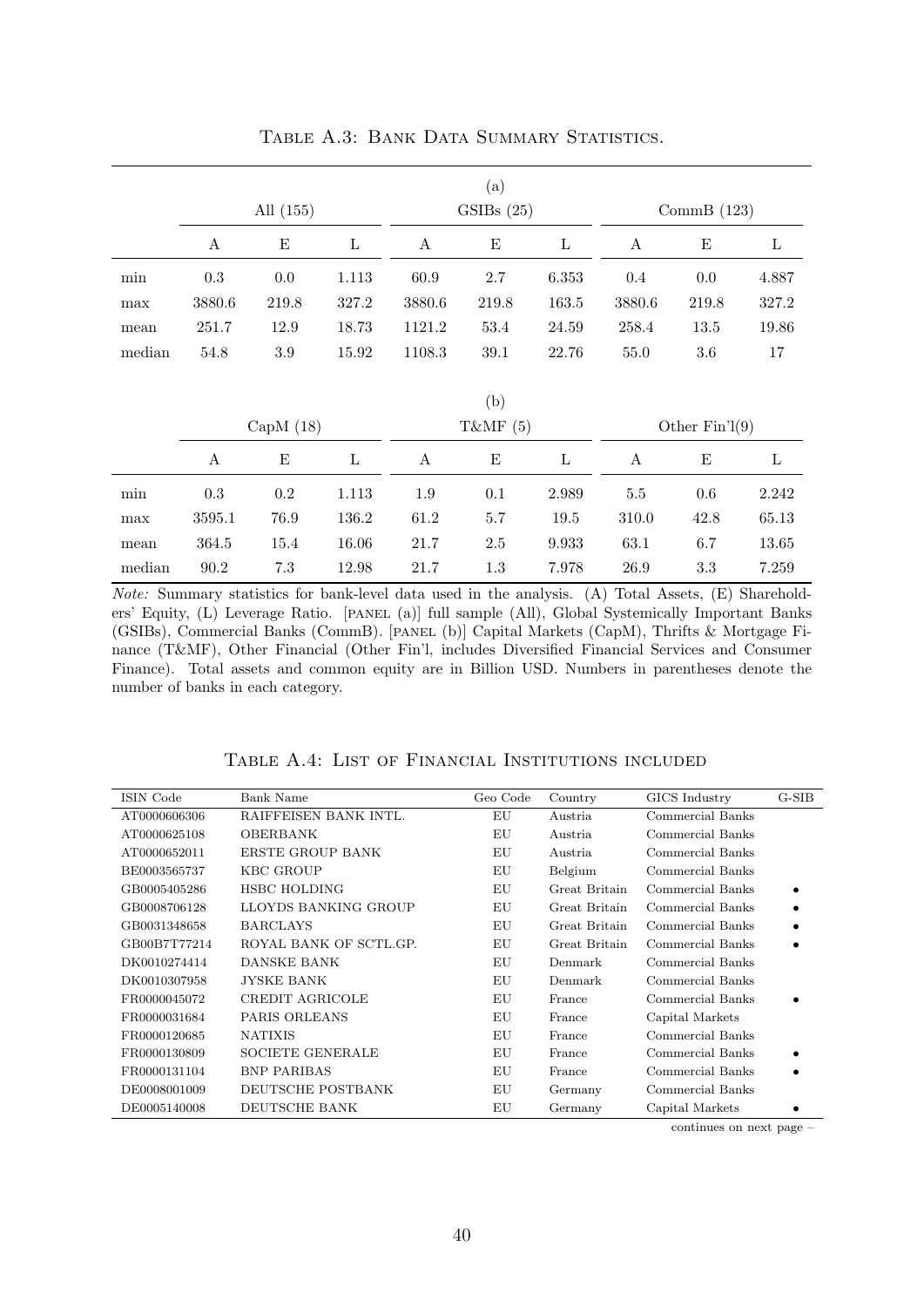Table A.4 – continued from previous page

| ISIN Code    | Bank Name                     | Geo Code      | Country       | GICS Industry      | $\operatorname{G-SIB}$ |
|--------------|-------------------------------|---------------|---------------|--------------------|------------------------|
| DE000CBK1001 | <b>COMMERZBANK</b>            | ${\rm EU}$    | Germany       | Commercial Banks   | $\bullet$              |
| IE0000197834 | <b>ALLIED IRISH BANKS</b>     | ${\rm EU}$    | Ireland       | Commercial Banks   |                        |
| IE0030606259 | <b>BANK OF IRELAND</b>        | ${\rm EU}$    | Ireland       | Commercial Banks   |                        |
| IE00B59NXW72 | PERMANENT TSB GHG.            | EU            | Ireland       | Commercial Banks   |                        |
| IT0005002883 | <b>BANCO POPOLARE</b>         | ${\rm EU}$    | Italy         | Commercial Banks   |                        |
| IT0003487029 | UNIONE DI BANCHE ITALIAN      | ${\rm EU}$    | Italy         | Commercial Banks   |                        |
| IT0000062957 | MEDIOBANCA BC.FIN             | ${\rm EU}$    | Italy         | Capital Markets    |                        |
| IT0000064482 | BANCA POPOLARE DI MILANO      | ${\rm EU}$    | Italy         | Commercial Banks   |                        |
| IT0000072618 | <b>INTESA SANPAOLO</b>        | ${\rm EU}$    | Italy         | Commercial Banks   |                        |
| IT0001005070 | BANCO DI SARDEGNA RSP         | EU            | Italy         | Commercial Banks   |                        |
| IT0004984842 | <b>BANCA MONTE DEI PASCHI</b> | EU            | Italy         | Commercial Banks   |                        |
| IT0004781412 | <b>UNICREDIT</b>              | ${\rm EU}$    | Italy         | Commercial Banks   |                        |
| NO0006000801 | SPAREBANK 1 NORD-NORGE        | ${\rm EU}$    | Norway        | Commercial Banks   |                        |
| NO0006000900 | SPAREBANKEN VEST              | ${\rm EU}$    | Norway        | Commercial Banks   |                        |
| PTBCP0AM0007 | BANCO COMR.PORTUGUES R        | ${\rm EU}$    | Portugal      | Commercial Banks   |                        |
| PTBES0AM0007 | <b>BANCO ESPIRITO SANTO</b>   | ${\rm EU}$    | Portugal      | Commercial Banks   |                        |
| PTBPI0AM0004 | <b>BANCO BPI</b>              | EU            | Portugal      | Commercial Banks   |                        |
| ES0113860A34 | <b>BANCO DE SABADELL</b>      | ${\rm EU}$    | Spain         | Commercial Banks   |                        |
| ES0113211835 | BBV.ARGENTARIA                | ${\rm EU}$    | Spain         | Commercial Banks   |                        |
| ES0113679I37 | <b>BANKINTER R</b>            | ${\rm EU}$    | Spain         | Commercial Banks   |                        |
| ES0113790226 | <b>BANCO POPULAR ESPANOL</b>  | ${\rm EU}$    | Spain         | Commercial Banks   |                        |
| ES0113900J37 | <b>BANCO SANTANDER</b>        | EU            | Spain         | Commercial Banks   |                        |
| SE0000148884 | SEB A                         | EU            | Sweden        | Commercial Banks   |                        |
| SE0000193120 | SVENSKA HANDBKN.A             | EU            | Sweden        | Commercial Banks   |                        |
| SE0000242455 | SWEDBANK A                    | ${\rm EU}$    | Sweden        | Commercial Banks   |                        |
| SE0000427361 | NORDEA BANK                   | ${\rm EU}$    | Sweden        | Commercial Banks   |                        |
| CH0012138530 | CREDIT SUISSE GROUP N         | ${\rm EU}$    | Switzerland   | Capital Markets    |                        |
| CH0012335540 | VONTOBEL HOLDING              | EU            | Switzerland   | Capital Markets    |                        |
| CH0018116472 | <b>BANK COOP</b>              | ${\rm EU}$    | Switzerland   | Commercial Banks   |                        |
| CH0024899483 | UBS R                         | ${\rm EU}$    | Switzerland   | Capital Markets    |                        |
| CA0636711016 | <b>BANK OF MONTREAL</b>       | $\mathrm{AM}$ | Canada        | Commercial Banks   |                        |
| CA0641491075 | BK.OF NOVA SCOTIA             | $\mathrm{AM}$ | Canada        | Commercial Banks   |                        |
| CA1360691010 | CANADIAN IMP.BK.COM.          | $\mathrm{AM}$ | Canada        | Commercial Banks   |                        |
| CA13677F1018 | CANADIAN WESTERN BANK         | AM            | Canada        | Commercial Banks   |                        |
| CA51925D1069 | LAURENTIAN BK.OF CANADA       | AM            | Canada        | Commercial Banks   |                        |
| CA6330671034 | NAT.BK.OF CANADA              | AM            | Canada        | Commercial Banks   |                        |
| CA7800871021 | ROYAL BANK OF CANADA          | AМ            | Canada        | Commercial Banks   |                        |
| CA8911605092 | TORONTO-DOMINION BANK         | $\rm AM$      | Canada        | Commercial Banks   |                        |
| US0258161092 | <b>AMERICAN EXPRESS</b>       | AM            | United States | Diversified Fin'l  |                        |
| US0454871056 | ASSOCIATED BANC-CORP          | AM            | United States | Commercial Banks   |                        |
| US0462651045 | ASTORIA FINL.                 | AM            | United States | Thrifts & Mortgage |                        |
| US0549371070 | BB&T                          | AM            | United States | Commercial Banks   |                        |
| US05561Q2012 | BOK FINL.                     | AM            | United States | Commercial Banks   |                        |
| US0596921033 | <b>BANCORPSOUTH</b>           | AM            | United States | Commercial Banks   |                        |
| US0605051046 | <b>BANK OF AMERICA</b>        | AM            | United States | Commercial Banks   |                        |
| US0625401098 | <b>BANK OF HAWAII</b>         | AM            | United States | Commercial Banks   |                        |
| US0640581007 | BANK OF NEW YORK MELLON       | ΑM            | United States | Capital Markets    |                        |
| US14040H1059 | CAPITAL ONE FINL.             | AM            | United States | Diversified Fin'l  |                        |
| US1491501045 | CATHAY GEN.BANCORP            | AM            | United States | Commercial Banks   |                        |
| US1729674242 | <b>CITIGROUP</b>              | $\rm AM$      | United States | Commercial Banks   |                        |
| US1785661059 | <b>CITY NATIONAL</b>          | $\mathrm{AM}$ | United States | Commercial Banks   |                        |
| US2003401070 | COMERICA                      | $\rm AM$      | United States | Commercial Banks   |                        |
| US2005251036 | COMMERCE BCSH.                | $\mathrm{AM}$ | United States | Commercial Banks   |                        |
| US2298991090 | <b>CULLEN FO.BANKERS</b>      | $\mathrm{AM}$ | United States | Commercial Banks   |                        |

continues on next page –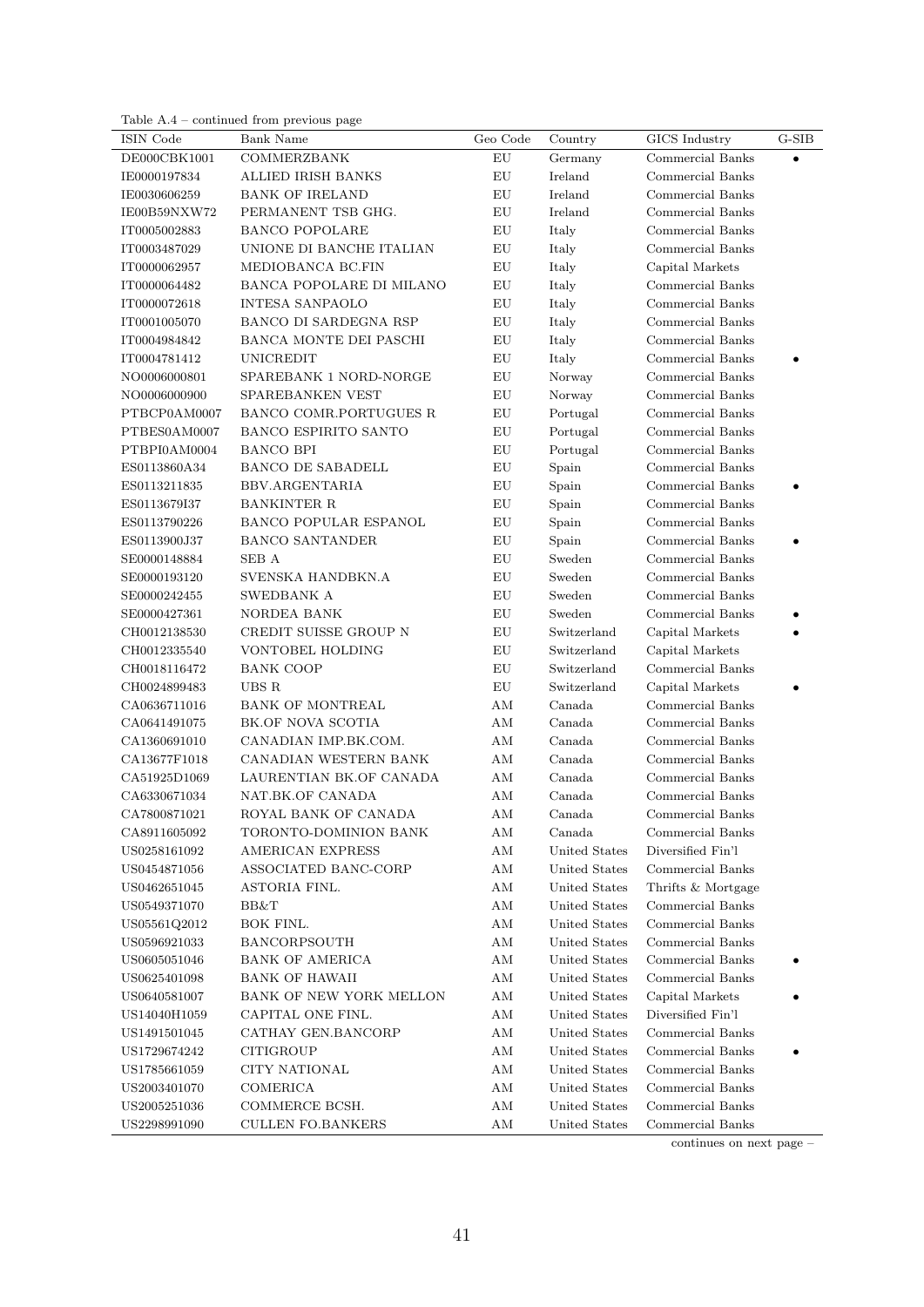|  | Table $A.4$ – continued from previous page |  |
|--|--------------------------------------------|--|
|  |                                            |  |
|  |                                            |  |
|  |                                            |  |
|  |                                            |  |
|  |                                            |  |

| ISIN Code    | Bank Name                | Geo Code               | Country       | GICS Industry      | $G-SIB$ |
|--------------|--------------------------|------------------------|---------------|--------------------|---------|
| US2692464017 | E*TRADE FINANCIAL        | ΑM                     | United States | Capital Markets    |         |
| US27579R1041 | EAST WEST BANCORP        | $\mathrm{AM}$          | United States | Commercial Banks   |         |
| US3167731005 | FIFTH THIRD BANCORP      | AM                     | United States | Commercial Banks   |         |
| US31946M1036 | FIRST CTZN.BCSH.A        | AМ                     | United States | Commercial Banks   |         |
| US3205171057 | FIRST HORIZON NATIONAL   | AM                     | United States | Commercial Banks   |         |
| US33582V1089 | FIRST NIAGARA FINL.GP.   | AM                     | United States | Commercial Banks   |         |
| US3379151026 | <b>FIRSTMERIT</b>        | AM                     | United States | Commercial Banks   |         |
| US3546131018 | FRANKLIN RESOURCES       | $\rm AM$               | United States | Capital Markets    |         |
| US3602711000 | <b>FULTON FINANCIAL</b>  | $\mathrm{AM}$          | United States | Commercial Banks   |         |
| US38141G1040 | GOLDMAN SACHS GP.        | $\mathrm{AM}$          | United States | Capital Markets    |         |
| US4436831071 | HUDSON CITY BANC.        | AM                     | United States | Thrifts & Mortgage |         |
| US4461501045 | HUNTINGTON BCSH.         | AM                     | United States | Commercial Banks   |         |
| US4508281080 | <b>IBERIABANK</b>        | AM                     | United States | Commercial Banks   |         |
| US4590441030 | INTERNATIONAL BCSH.      | AM                     | United States | Commercial Banks   |         |
| US46625H1005 | JP MORGAN CHASE & CO.    | AM                     | United States | Commercial Banks   |         |
| US4932671088 | <b>KEYCORP</b>           | AM                     | United States | Commercial Banks   |         |
| US55261F1049 | M&T BANK                 | AМ                     | United States | Commercial Banks   |         |
| US55264U1088 | MB FINANCIAL             | ΑM                     | United States | Commercial Banks   |         |
| US6174464486 | MORGAN STANLEY           | ΑM                     | United States | Capital Markets    |         |
| US6494451031 | NEW YORK COMMUNITY BANC. | AM                     | United States | Thrifts & Mortgage |         |
| US6658591044 | NORTHERN TRUST           | ΑM                     | United States | Capital Markets    |         |
| US6934751057 | PNC FINL.SVS.GP.         | AМ                     | United States | Commercial Banks   |         |
| US7127041058 | PEOPLES UNITED FINANCIAL | AM                     | United States | Thrifts & Mortgage |         |
| US7429621037 | PRIVATEBANCORP           | AM                     | United States | Commercial Banks   |         |
| US7547301090 | RAYMOND JAMES FINL.      | ΑM                     | United States | Capital Markets    |         |
| US7591EP1005 | REGIONS FINL.NEW         | AM                     | United States | Commercial Banks   |         |
| US78442P1066 | <b>SLM</b>               | $\mathrm{AM}$          | United States | Diversified Fin'l  |         |
| US78486Q1013 | SVB FINANCIAL GROUP      | $\mathrm{AM}$          | United States | Commercial Banks   |         |
| US8085131055 | <b>CHARLES SCHWAB</b>    | AM                     | United States | Capital Markets    |         |
| US8574771031 | STATE STREET             | AM                     | United States | Capital Markets    |         |
| US8679141031 | SUNTRUST BANKS           | AM                     | United States | Commercial Banks   |         |
| US8690991018 | SUSQUEHANNA BCSH.        | AM                     | United States | Commercial Banks   |         |
| US87161C5013 | SYNOVUS FINANCIAL        | AM                     | United States | Commercial Banks   |         |
| US8722751026 | TCF FINANCIAL            | AM                     | United States | Commercial Banks   |         |
| US87236Y1082 | TD AMERITRADE HOLDING    | AM                     | United States | Capital Markets    |         |
| US9027881088 | <b>UMB FINANCIAL</b>     | AM                     | United States | Commercial Banks   |         |
| US9029733048 | US BANCORP               | ΑM                     | United States | Commercial Banks   |         |
| US9042141039 | UMPQUA HOLDINGS          | AM                     | United States | Commercial Banks   |         |
| US9197941076 | VALLEY NATIONAL BANCORP  | $\mathrm{AM}$          | United States | Commercial Banks   |         |
| US9388241096 | WASHINGTON FEDERAL       | AM                     | United States | Thrifts & Mortgage |         |
| US9478901096 | WEBSTER FINANCIAL        | AM                     | United States | Commercial Banks   |         |
| US9497461015 | WELLS FARGO & CO         | AM                     | United States | Commercial Banks   |         |
| US97650W1080 | WINTRUST FINANCIAL       | AM                     | United States | Commercial Banks   |         |
| US9897011071 | ZIONS BANCORP.           | AM                     | United States | Commercial Banks   |         |
| JP3902900004 | MITSUBISHI UFJ FINL.GP.  | AS                     | Japan         | Commercial Banks   |         |
| JP3890350006 | SUMITOMO MITSUI FINL.GP. | AS                     | Japan         | Commercial Banks   |         |
| JP3429200003 | SHINKIN CENTRAL BANK PF. | $\mathbf{A}\mathbf{S}$ | Japan         | Commercial Banks   |         |
|              | FUKUOKA FINANCIAL GP.    |                        |               | Commercial Banks   |         |
| JP3805010000 |                          | $\mathbf{A}\mathbf{S}$ | Japan         |                    |         |
| JP3842400008 | HOKUHOKU FINL. GP.       | $\mathbf{A}\mathbf{S}$ | Japan         | Commercial Banks   |         |
| JP3105040004 | <b>AIFUL</b>             | $\mathbf{A}\mathbf{S}$ | Japan         | Diversified Fin'l  |         |
| JP3107600003 | AKITA BANK               | $\mathbf{A}\mathbf{S}$ | Japan         | Commercial Banks   |         |
| JP3108600002 | <b>ACOM</b>              | $\mathbf{A}\mathbf{S}$ | Japan         | Diversified Fin'l  |         |
| JP3152400002 | <b>BANK OF IWATE</b>     | $\mathbf{A}\mathbf{S}$ | Japan         | Commercial Banks   |         |
| JP3175200009 | <b>OITA BANK</b>         | $\mathbf{A}\mathbf{S}$ | Japan         | Commercial Banks   |         |

continues on next page –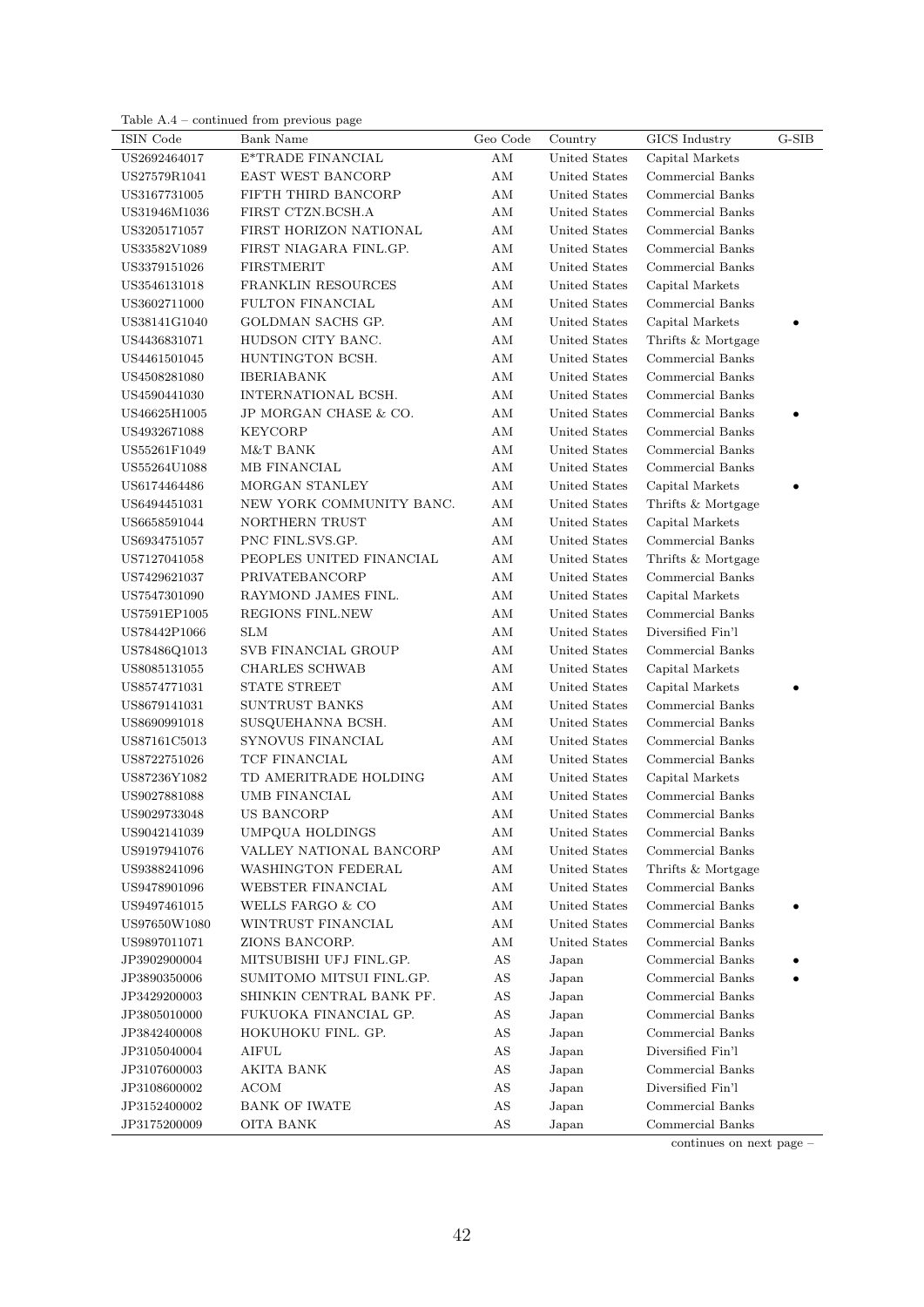| Table $A.4$ – continued from previous page |  |  |
|--------------------------------------------|--|--|
|--------------------------------------------|--|--|

| ISIN Code    | <b>Bank Name</b>        | Geo Code | Country | GICS Industry     | $G-SIB$ |
|--------------|-------------------------|----------|---------|-------------------|---------|
| JP3194600007 | <b>BANK OF OKINAWA</b>  | AS       | Japan   | Commercial Banks  |         |
| JP3200450009 | ORIX                    | AS       | Japan   | Diversified Fin'l |         |
| JP3207800008 | KAGOSHIMA BANK          | AS       | Japan   | Commercial Banks  |         |
| JP3271400008 | CREDIT SAISON           | AS       | Japan   | Diversified Fin'l |         |
| JP3276400003 | <b>GUNMA BANK</b>       | AS       | Japan   | Commercial Banks  |         |
| JP3351200005 | SHIZUOKA BANK           | AS       | Japan   | Commercial Banks  |         |
| JP3352000008 | 77 BANK                 | AS       | Japan   | Commercial Banks  |         |
| JP3388600003 | <b>JACCS</b>            | AS       | Japan   | Diversified Fin'l |         |
| JP3392200006 | EIGHTEENTH BANK         | AS       | Japan   | Commercial Banks  |         |
| JP3392600007 | <b>JUROKU BANK</b>      | AS       | Japan   | Commercial Banks  |         |
| JP3394200004 | <b>JOYO BANK</b>        | AS       | Japan   | Commercial Banks  |         |
| JP3441600008 | TAIKO BANK              | AS       | Japan   | Commercial Banks  |         |
| JP3502200003 | DAIWA SECURITIES GROUP  | AS       | Japan   | Capital Markets   |         |
| JP3511800009 | <b>CHIBA BANK</b>       | AS       | Japan   | Commercial Banks  |         |
| JP3520000005 | CHUKYO BANK             | AS       | Japan   | Commercial Banks  |         |
| JP3521000004 | CHUGOKU BANK            | AS       | Japan   | Commercial Banks  |         |
| JP3587000005 | TOKYO TOMIN BANK        | AS       | Japan   | Commercial Banks  |         |
| JP3601000007 | TOHO BANK               | AS       | Japan   | Commercial Banks  |         |
| JP3630500001 | TOMATO BANK             | AS       | Japan   | Commercial Banks  |         |
| JP3653400006 | NANTO BANK              | AS       | Japan   | Commercial Banks  |         |
| JP3762600009 | NOMURA HDG.             | AS       | Japan   | Capital Markets   |         |
| JP3769000005 | <b>HACHIJUNI BANK</b>   | AS       | Japan   | Commercial Banks  |         |
| JP3783800000 | <b>HIGO BANK</b>        | AS       | Japan   | Commercial Banks  |         |
| JP3786600001 | HITACHI CAPITAL         | AS       | Japan   | Diversified Fin'l |         |
| JP3841000007 | HOKUETSU BANK           | AS       | Japan   | Commercial Banks  |         |
| JP3881200004 | MIE BANK                | AS       | Japan   | Commercial Banks  |         |
| JP3888000001 | MICHINOKU BANK          | AS       | Japan   | Commercial Banks  |         |
| JP3905850008 | <b>MINATO BANK</b>      | AS       | Japan   | Commercial Banks  |         |
| JP3942000005 | YAMANASHI CHUO BK.      | AS       | Japan   | Commercial Banks  |         |
| JP3955400001 | <b>BANK OF YOKOHAMA</b> | AS       | Japan   | Commercial Banks  |         |

Notes: In the first column are the ISIN identification codes followed by the institution's name, geographical location and country of reference. The last column highlights the subset of institutions which have been classified as Global Systemically Important Banks (G-SIBs) previously known as G-SIFIs (Systemically Important Financial Institutions); the classification has been adopted by the Financial Stability Board starting from November 2011 and lastly updated in November 2013.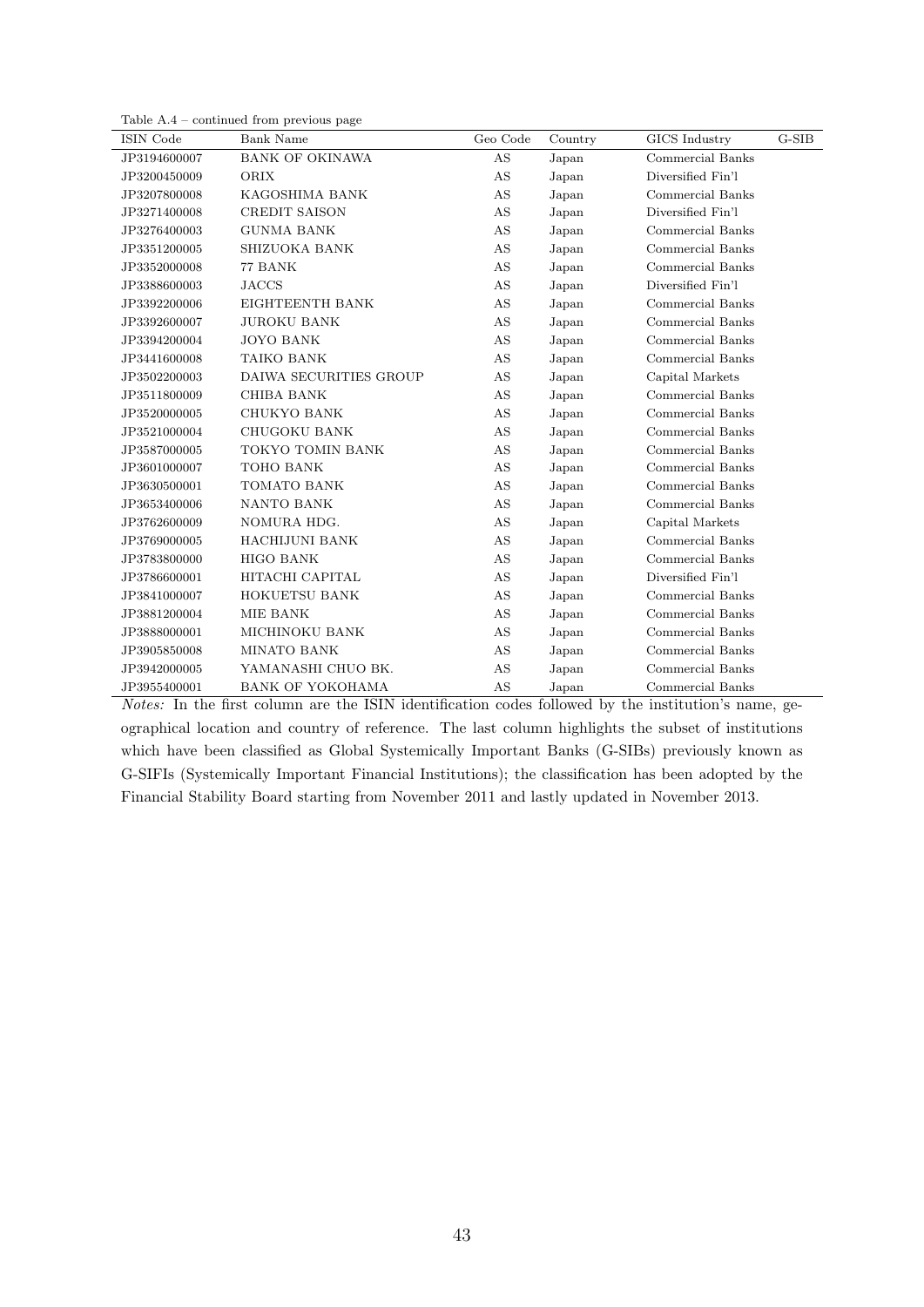

<span id="page-44-0"></span>Figure A.3: Quarterly asset growth over quarterly leverage growth across different global financial institutions

Note: he red line in each subplot is the 45 degree line. Clockwise, from top left panel, the relationship between balance sheet size and leverage for GISBs, commercial banks, institutions operating in capital markets and other financial institutions. The classification matches GICS industry codes for each entry in the sample. Source: Datastream, authors calculations.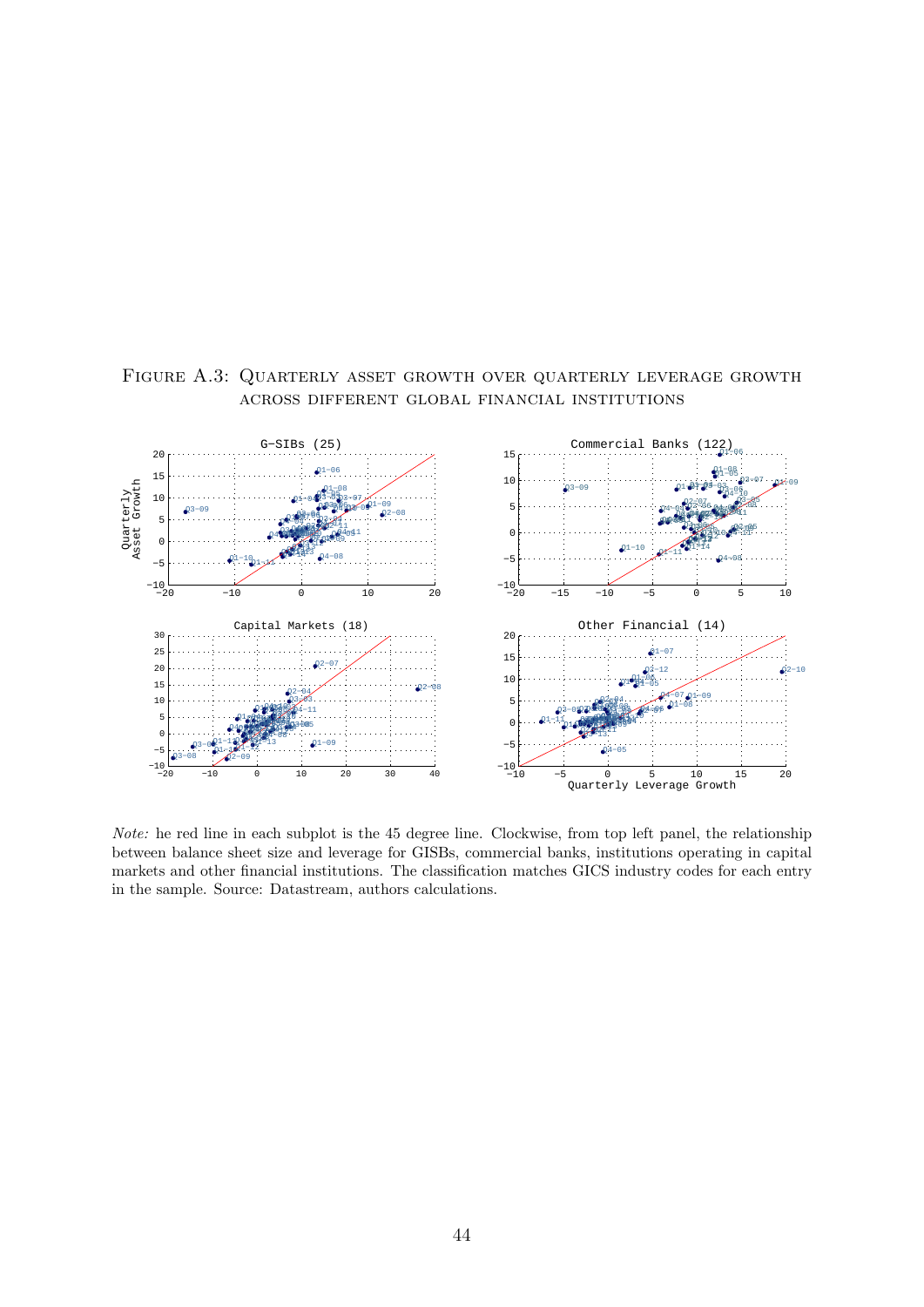# <span id="page-45-0"></span>B Dynamic Factor Model for World Risky Asset Prices – For Online Publication

Let  $p_t$  be an *n*-dimensional vector collecting monthly (log) asset price series  $p_{i,t}$ , where  $p_{i,t}$  denotes the price for asset i at date t. We assume

<span id="page-45-2"></span>
$$
p_t = \Lambda F_t + \xi_t \tag{B.1}
$$

 $F_t$  is an  $(r \times 1)$  vector of common factors  $(F_t = [f_{1,t}, \ldots, f_{r,t}])$  that capture systematic sources of variation among prices and are loaded via the coefficients in  $\Lambda$  that determine how each price series reacts to the common shocks.  $\xi_t$  is a  $(n \times 1)$  vector of idiosyncratic shocks  $\xi_{i,t}$  that capture series-specific variability or measurement errors. We allow elements in  $\xi_t$  to display some degree of autocorrelation while we rule out pairwise correlation between assets assuming that all the co-variation is accounted for by the common component. Both the common factors and the idiosyncratic terms are assumed to be zero mean processes.

The factors are assumed to follow a VAR process of order p

<span id="page-45-3"></span>
$$
F_t = \Phi_1 F_{t-1} + \ldots + \Phi_p F_{t-p} + \varepsilon_t, \tag{B.2}
$$

where the autoregressive coefficients are collected in the p matrices  $\Phi_1, \ldots, \Phi_p$ , each of which is  $(r \times r)$ ; the error term  $\varepsilon_t$  is a normally distributed zero mean process with covariance matrix Q. Any residual autocorrelation is captured by the idiosyncratic component which we assume being a collection of independent univariate autoregressive processes.

In order to distinguish between comovements at different levels of aggregation we model asset prices such that each series is a function of a global factor, a regional factor and an idiosyncratic term. We do so by allowing the vector of common shocks to include both aggregate shocks that affect all series in  $y_t$ , and shocks that affect many but not all of them:

<span id="page-45-1"></span>
$$
p_{i,t} = \lambda_{i,g} f_t^g + \lambda_{i,m} f_t^m + \xi_{i,t} . \tag{B.3}
$$

In Eq. [\(B.3\)](#page-45-1) the common component  $\Lambda F_t$  is separated into a global factor  $(f_t^g)$  $\binom{g}{t}$  and a regional or market-specific factor  $(f_t^m)$  which is meant to capture commonalities among many but not all price series. Each  $p_{i,t}$  is thus a function of a global factor loaded by all the variables in  $p_t$ , a regional or market-specific factor only loaded by those series in  $p_t$  that belong to the (geographical or sector-specific) market m, and of a series-specific factor.

Such hierarchical structure is imposed via zero restrictions on some of the elements in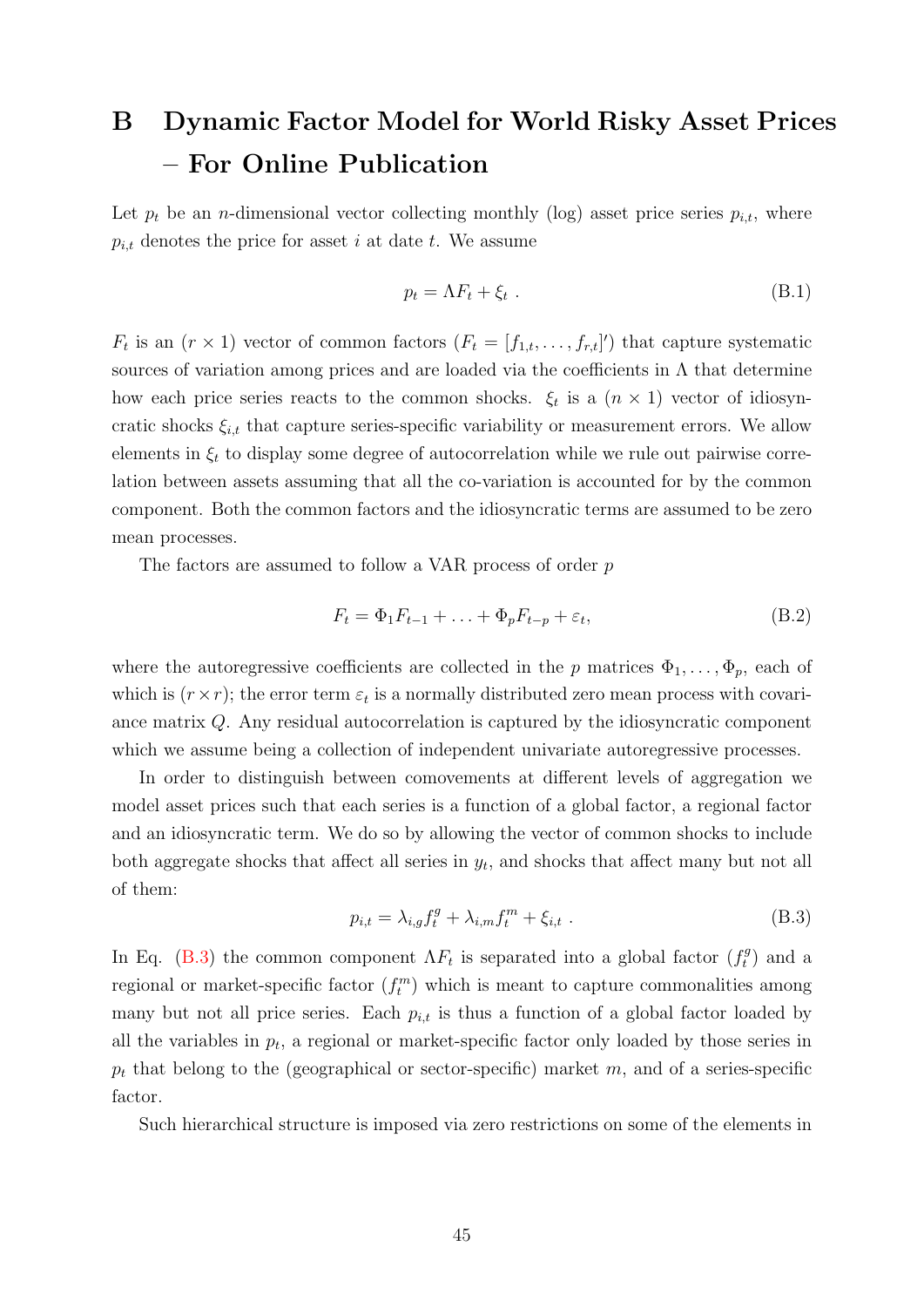Λ. In particular, we assume the common component to be partitioned into a global and several regional factors. To this aim, let the variables in  $y_t$  be such that it is possible to univocally allocate them in  $B$  different blocks or regions and, without loss of generality, assume that they are ordered according to the specific block they refer to such that  $y_t = [y_t^1, y_t^2, \dots, y_t^B]'$ . Eq. [\(B.1\)](#page-45-2) can be rewritten as

$$
p_{t} = \begin{pmatrix} \Lambda_{1,g} & \Lambda_{1,1} & 0 & \cdots & 0 \\ \Lambda_{2,g} & 0 & \Lambda_{2,2} & & \vdots \\ \vdots & \vdots & & \ddots & 0 \\ \Lambda_{B,g} & 0 & \cdots & 0 & \Lambda_{B,B} \end{pmatrix} \begin{pmatrix} f_{t}^{g} \\ f_{t}^{1} \\ f_{t}^{2} \\ \vdots \\ f_{t}^{B} \end{pmatrix} + \xi_{t}.
$$
 (B.4)

Moreover, further restrictions are imposed on the coefficient matrices in Eq.  $(B.2)$  such that  $\Phi_i$   $(i, \ldots, p)$  and Q are block diagonal.

The model in Eq. [\(B.1](#page-45-2)[-B.2\)](#page-45-3) can be cast in state space form and the unknowns consistently estimated via Maximum Likelihood [\(Doz et al.,](#page-32-13) [2011;](#page-32-13) [Engle and Watson,](#page-32-14) [1981;](#page-32-14) [Reis and Watson,](#page-34-12) [2010;](#page-34-12) Banbura et al., [2011\)](#page-31-15). The algorithm is initialized using principal component estimates of the factors that are proven to provide a good approximation of the common factors when the cross sectional dimension is large.<sup>[38](#page-46-0)</sup> We estimate the model on the price series in (log) difference and obtain the factors via cumulation.<sup>[39](#page-46-1)</sup> We set the number of lags in the factors VAR  $(p)$  to be equal to 1. We fit to the data a model with one global and one factor per block/market; the parametrization is motivated by the results in Table [B.2.](#page-48-0)

We fit the model to a vast collection of prices of different risky assets. The geographical areas covered are North America (US and Canada), Latin America (Brazil, Chile, Colombia, and Mexico), Europe (Euro Area, UK, Switzerland and the Scandinavian Countries), Asia Pacific (Japan, Hong Kong, Singapore, Korea, Taiwan), and Australia. The set of commodities considered does not include precious metals. The time span covered is from January 1990 to December 2012. In order to select the series that are included in the global set we proceed as follows: first, for each market, we pick a representative market index (i.e. S&P) and all of its components as of the end of 2012, we then select those that allow us to cover at least 80% of the cross sectional observations by the beginning of 1990, and such that by 1995 we reach a  $95\%$  coverage.<sup>[40](#page-46-2)</sup> The procedure allows us to build

<span id="page-46-1"></span><span id="page-46-0"></span> $38$ [Forni et al.](#page-32-6) [\(2000\)](#page-32-6); [Bai and Ng](#page-31-9) [\(2002\)](#page-31-9); [Stock and Watson](#page-35-3) [\(2002b,](#page-35-3)[a\)](#page-35-2) among others.

<sup>&</sup>lt;sup>39</sup>Let  $\tilde{x}_t \equiv \Delta x_t$  denote the first difference for any variable  $x_t$ , then consistent estimates of the common factors in  $F_t$  can be obtained by cumulating the factors estimated from the stationary, first-differenced model:  $\tilde{p}_t = \Lambda \tilde{F}_t + \tilde{\xi}_t$ . In particular,  $\hat{F}_t = \sum_{s=2}^t \hat{\tilde{F}}_s$  and  $\hat{\xi}_t = \sum_{s=2}^t \hat{\tilde{\xi}}_s$ . [Bai and Ng](#page-31-10) [\(2004\)](#page-31-10) show that  $\hat{F}_t$ is a consistent estimate of  $F_t$  up to a scale and an initial condition  $F_0$ .

<span id="page-46-2"></span><sup>40</sup>While estimating the Dynamic Factor Model using Maximum Likelihood does not constrain us to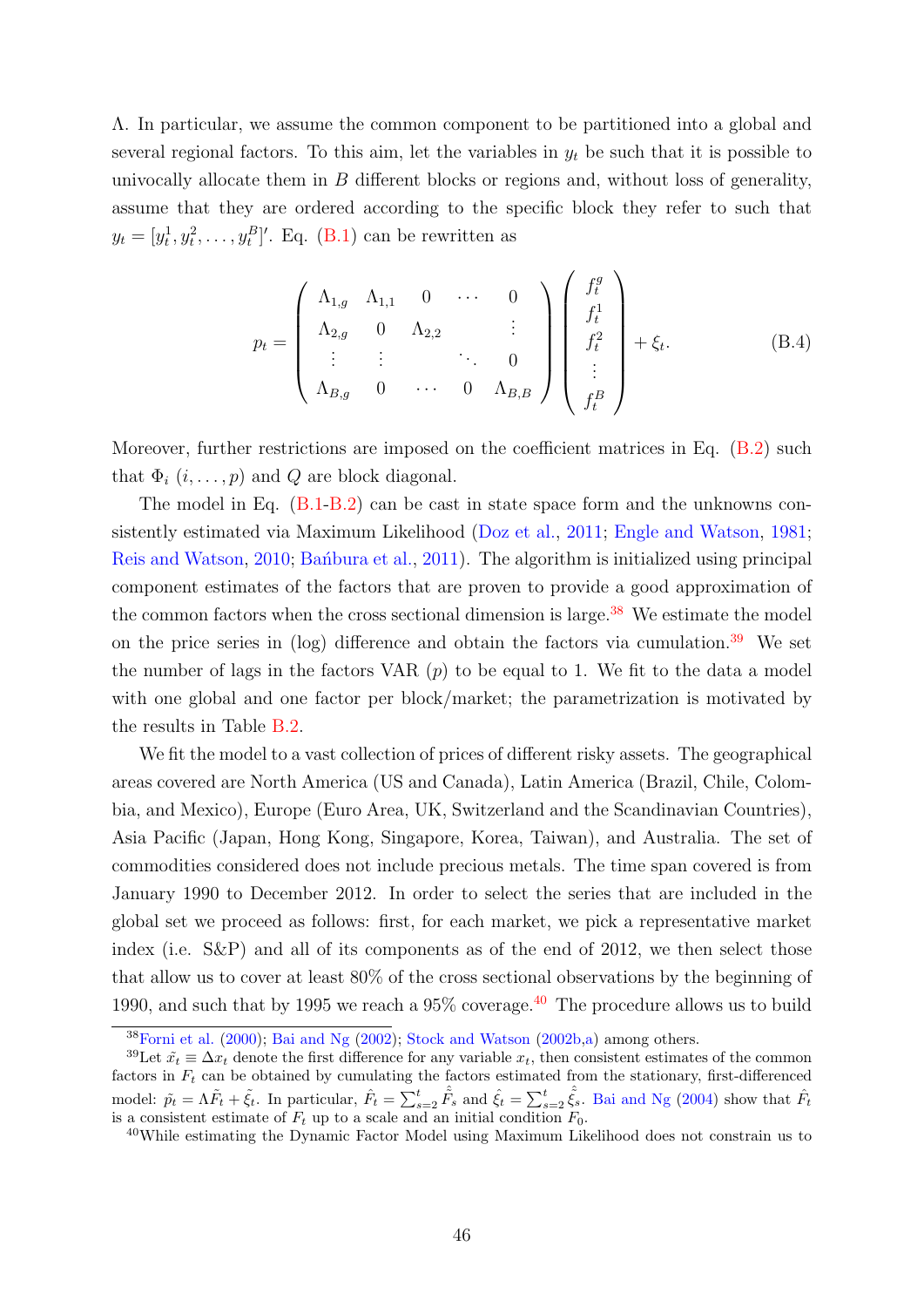<span id="page-47-0"></span>

|           |     | North America Latin America Europe Asia Pacific Australia Cmdy Corporate |     |     |    |    |                          | $\text{Total}$ |
|-----------|-----|--------------------------------------------------------------------------|-----|-----|----|----|--------------------------|----------------|
| 1975:2010 |     | $\equiv$                                                                 |     | 68  | -  | 39 | $\overline{\phantom{0}}$ | 303            |
| 1990:2012 | 364 | 16                                                                       | 200 | 143 | 21 | 57 | 57                       | 858            |

Table B.1: Composition of asset price panels

Note: Composition of the panels of asset prices used for the estimation of the global factor. Columns denote blocks/markets in each set, while the number in each cell corresponds to the number of elements in each block.

a final dataset with an overall cross-sectional dimension of  $n = 858$ . The composition is reported in Table [B.1,](#page-47-0) where each category (in columns) corresponds to one of the blocks  $(m)$  within the structure imposed.

Although all series included in the set are priced in US dollars, we verify that the shape of the global factor is not influenced by this choice by estimating the same model on price series in their local currencies (i.e. the currency in which the assets are originally traded). The resulting global factor (not shown) is very similar to the one constructed from the dollar-denominated set both in terms of overall shape and of peaks and troughs that perfectly coincide throughout the time span considered. Intuitively, the robustness of the estimate of the global factor with respect to currency transformations comes directly from the structure imposed in Eq. [\(B.3\)](#page-45-1). The blocks/markets structure imposed roughly coincides with currency areas, therefore this aspect is likely to be largely captured by the regional factors (see Table [B.1\)](#page-47-0).

#### B.1 The Number of Factors

To choose the number of global factors we use a number of criteria and tests, collected in Table [B.2.](#page-48-0) The table reports the percentage of variance that is explained by the  $i$ -th eigenvalue (in decreasing order) of both the covariance matrix and the spectral density matrix, the information criteria in [Bai and Ng](#page-31-9)  $(2002)$ , where the residual variance of the idiosyncratic component is minimized subject to a penalty function increasing in  $r$ , and the test developed in [Onatski](#page-34-13) [\(2009\)](#page-34-13), where the null of  $r-1$  factors is tested against the alternative of r common factors. The largest eigenvalue alone, in both the time and frequency domain, accounts for about 60% of the variability in the data in the longer set and about a fourth of the variation in the shorter, but more heterogeneous set; similarly, the IC criteria reach their minimum when one factor is used, and the overall picture is confirmed by the the p-values for the Onatski test.

work with a fully balanced panel, we want to ensure that none of the categories included in the set is overrepresented at any point in time.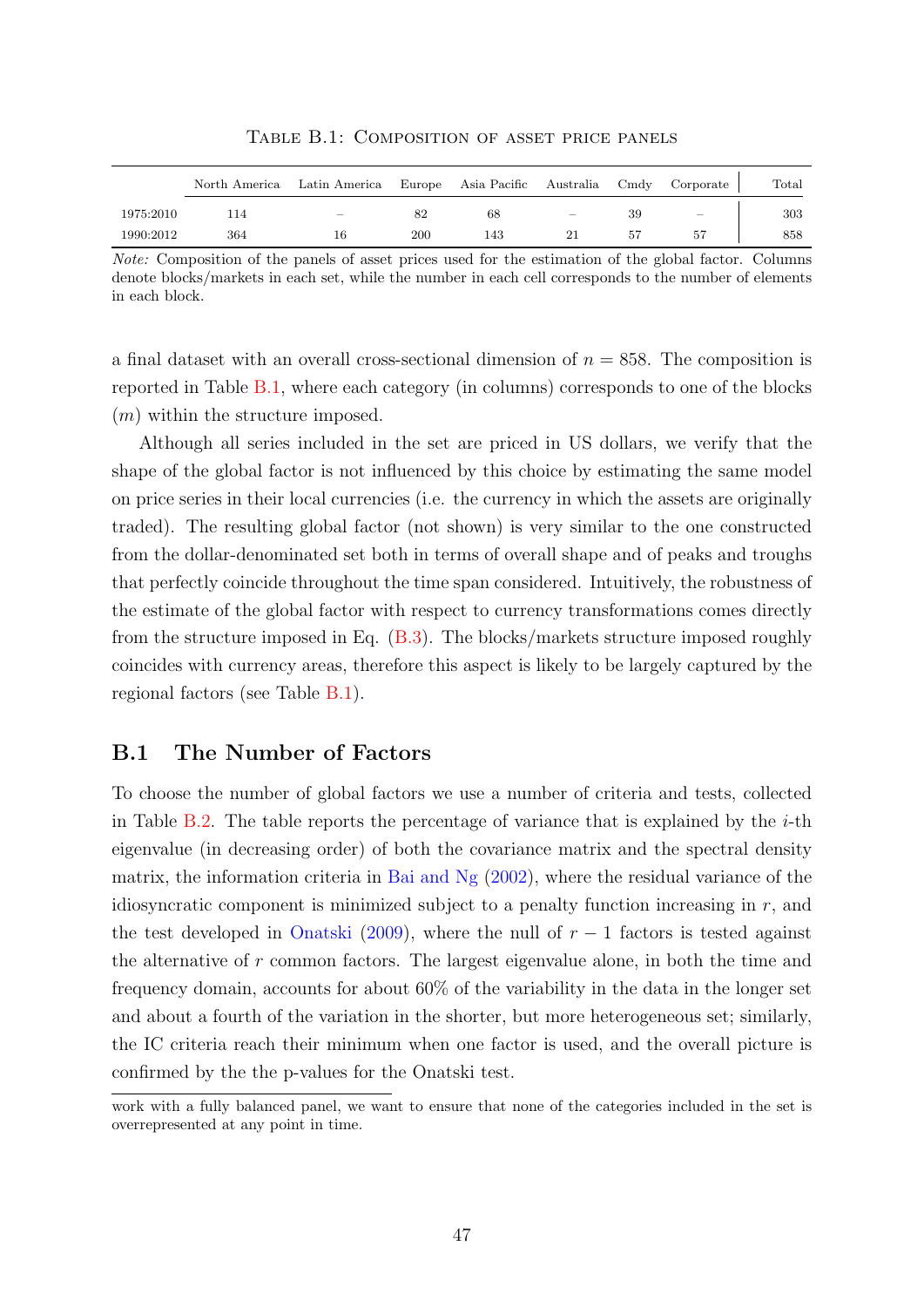<span id="page-48-0"></span>

| $\boldsymbol{r}$ | % Covariance<br>Matrix | % Spectral<br>Density | $IC_p1$  | $IC_p2$  | $IC_p3$  | Onatski<br>$(2009)$ Test |
|------------------|------------------------|-----------------------|----------|----------|----------|--------------------------|
|                  |                        |                       |          |          |          |                          |
| (a) $1975:2010$  |                        |                       |          |          |          |                          |
| $\mathbf{1}$     | 0.662                  | 0.579                 | $-0.207$ | $-0.204$ | $-0.217$ | 0.015                    |
| $\overline{2}$   | 0.117                  | 0.112                 | $-0.179$ | $-0.173$ | $-0.198$ | 0.349                    |
| 3                | 0.085                  | 0.075                 | $-0.150$ | $-0.142$ | $-0.179$ | 0.360                    |
| $\overline{4}$   | 0.028                  | 0.033                 | $-0.121$ | $-0.110$ | $-0.160$ | 0.658                    |
| 5                | 0.020                  | 0.024                 | $-0.093$ | $-0.079$ | $-0.142$ | 0.195                    |
|                  |                        |                       |          |          |          |                          |
|                  | (b) $1990:2012$        |                       |          |          |          |                          |
| $\mathbf{1}$     | 0.215                  | 0.241                 | $-0.184$ | $-0.183$ | $-0.189$ | 0.049                    |
| $\overline{2}$   | 0.044                  | 0.084                 | $-0.158$ | $-0.156$ | $-0.169$ | 0.064                    |
| 3                | 0.036                  | 0.071                 | $-0.133$ | $-0.129$ | $-0.148$ | 0.790                    |
| 4                | 0.033                  | 0.056                 | $-0.107$ | $-0.102$ | $-0.128$ | 0.394                    |
| $\overline{5}$   | 0.025                  | 0.049                 | $-0.082$ | $-0.075$ | $-0.108$ | 0.531                    |

TABLE B.2: NUMBER OF GLOBAL FACTORS.

*Note:* For both sets and each value of r the table shows the  $\%$  of variance explained by the r-th eigenvalue (in decreasing order) of the covariance matrix of the data, the % of variance explained by the r-th eigenvalue (in decreasing order) of the spectral density matrix of the data, the value of the  $IC_p$ criteria in [Bai and Ng](#page-31-9) [\(2002\)](#page-31-9) and the p-value for the [Onatski](#page-34-13) [\(2009\)](#page-34-13) test where the null of  $r - 1$  common factors is tested against the alternative of r common factors.

### C Bayesian VAR – For Online Publication

Let  $Y_t$  denote a set of *n* endogenous variables,  $Y_t = [y_{1t}, \ldots, y_{Nt}]'$ , with *n* potentially large, and consider for it the following  $VAR(p)$ :

<span id="page-48-1"></span>
$$
Y_t = c + A_1 Y_{t-1} + \ldots + A_p Y_{t-p} + u_t.
$$
 (C.1)

In Eq. [\(C.1\)](#page-48-1) c is an  $(n \times 1)$  vector of intercepts, the *n*-dimensional  $A_i$   $(i = 1, \ldots, p)$ matrices collect the autoregressive coefficients, and  $u_t$  is a normally distributed error term with zero mean and variance  $\mathbb{E}(u_t u_t') = \Sigma$ . We estimate the VAR using standard macroeconomic priors [\(Litterman,](#page-34-14) [1986;](#page-34-14) [Kadiyala and Karlsson,](#page-33-15) [1997;](#page-33-15) [Sims and Zha,](#page-35-12) [1998;](#page-35-12) [Doan et al.,](#page-32-15) [1983;](#page-32-15) [Sims,](#page-35-13) [1993\)](#page-35-13); in particular, we use a Normal-Inverse Wishart prior for the VAR coefficients. The Normal-Inverse Wishart prior takes the following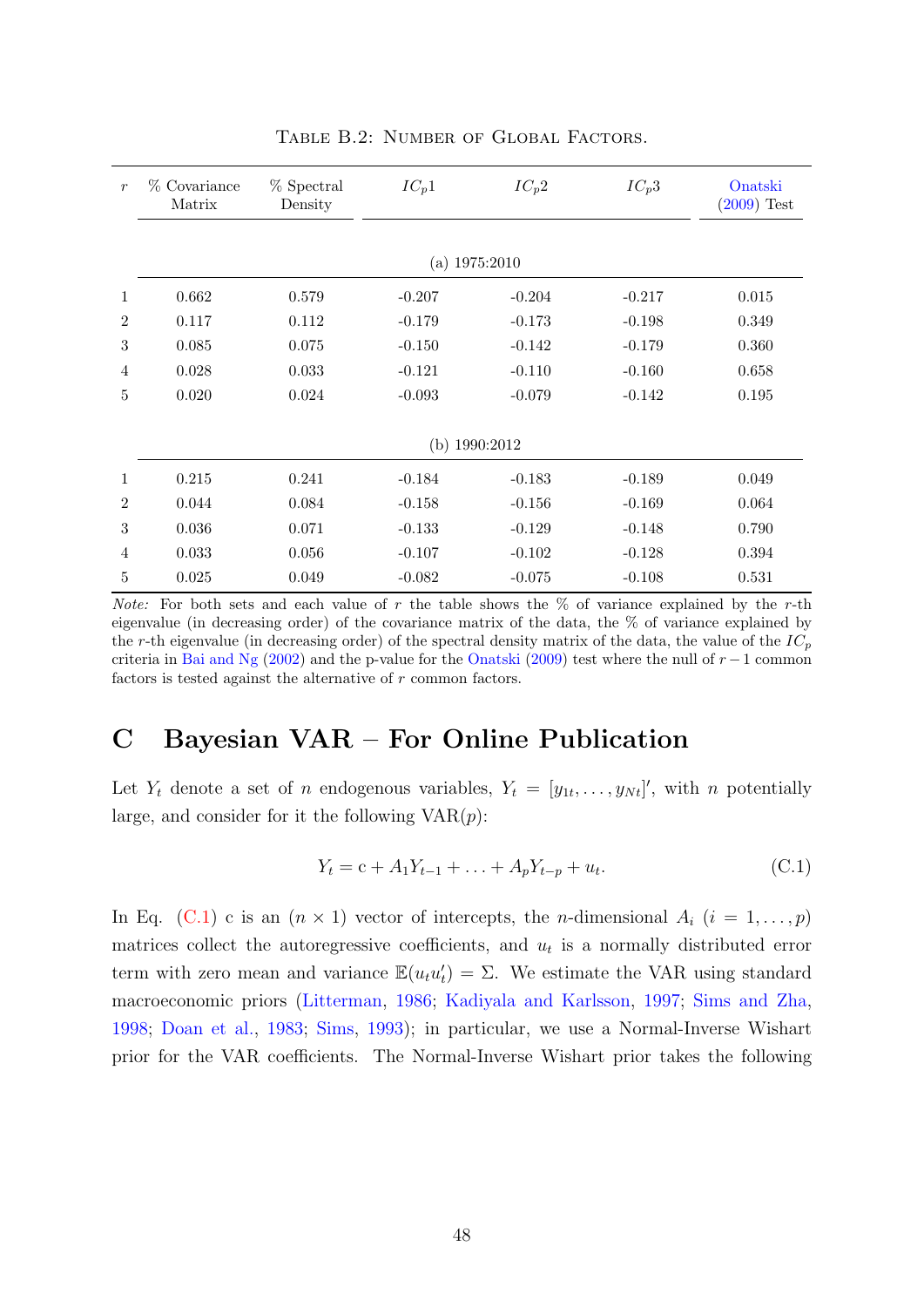form:

<span id="page-49-1"></span><span id="page-49-0"></span>
$$
\Sigma \sim \mathcal{W}^{-1}(\Psi, \nu) \tag{C.2}
$$

<span id="page-49-2"></span>
$$
\beta|\Sigma \sim \mathcal{N}(b, \Sigma \otimes \Omega) \tag{C.3}
$$

where  $\beta$  is a vector collecting all the VAR parameters, i.e.  $\beta \equiv vec([c, A_1, \ldots, A_p])$ . The degrees of freedom of the Inverse-Wishart are set such that the mean of the distribution exists and are equal to  $\nu = n + 2$ ,  $\Psi$  is diagonal with elements  $\psi_i$  which are chosen to be a function of the residual variance of the regression of each variable onto its own first  $p$ lags. More specifically, the parameters in Eq.  $(C.2)$  and Eq.  $(C.3)$  are chosen to match the moments for the distribution of the coefficients in Eq.  $(C.1)$  defined by the Minnesota priors:

$$
\mathbb{E}[(A_i)_{jk}] = \begin{cases} \delta_j & i = 1, j = k \\ 0 & otherwise \end{cases} \qquad \mathbb{V}ar[(A_i)_{jk}] = \begin{cases} \frac{\lambda^2}{i^2} & j = k \\ \frac{\lambda^2}{i^2} \frac{\sigma_k^2}{\sigma_j^2} & otherwise, \end{cases} \tag{C.4}
$$

where  $(A_i)_{jk}$  denotes the element in row (equation) j and column (variable) k of the coefficients matrix A at lag i  $(i = 1, \ldots, p)$ . When  $\delta_j = 1$  the random walk prior is strictly imposed on all variables; however, for those variables for which this prior is not suitable we set  $\delta_i = 0$  as in Ban´bura et al. [\(2010\)](#page-31-11). On the right hand side of Eq. [\(C.4\)](#page-49-2), the variance of the elements in  $A_i$  is assumed to be proportional to the (inverse of the) square of the lag  $(i^2)$ , and to the relative variance of the variables.

 $\lambda$  is the hyperparameter that governs the overall tightness of the priors. We follow [Giannone et al.](#page-33-16) [\(2015\)](#page-33-16) and treat the  $\lambda$  as an additional model parameter which we estimate in the spirit of hierarchical modelling.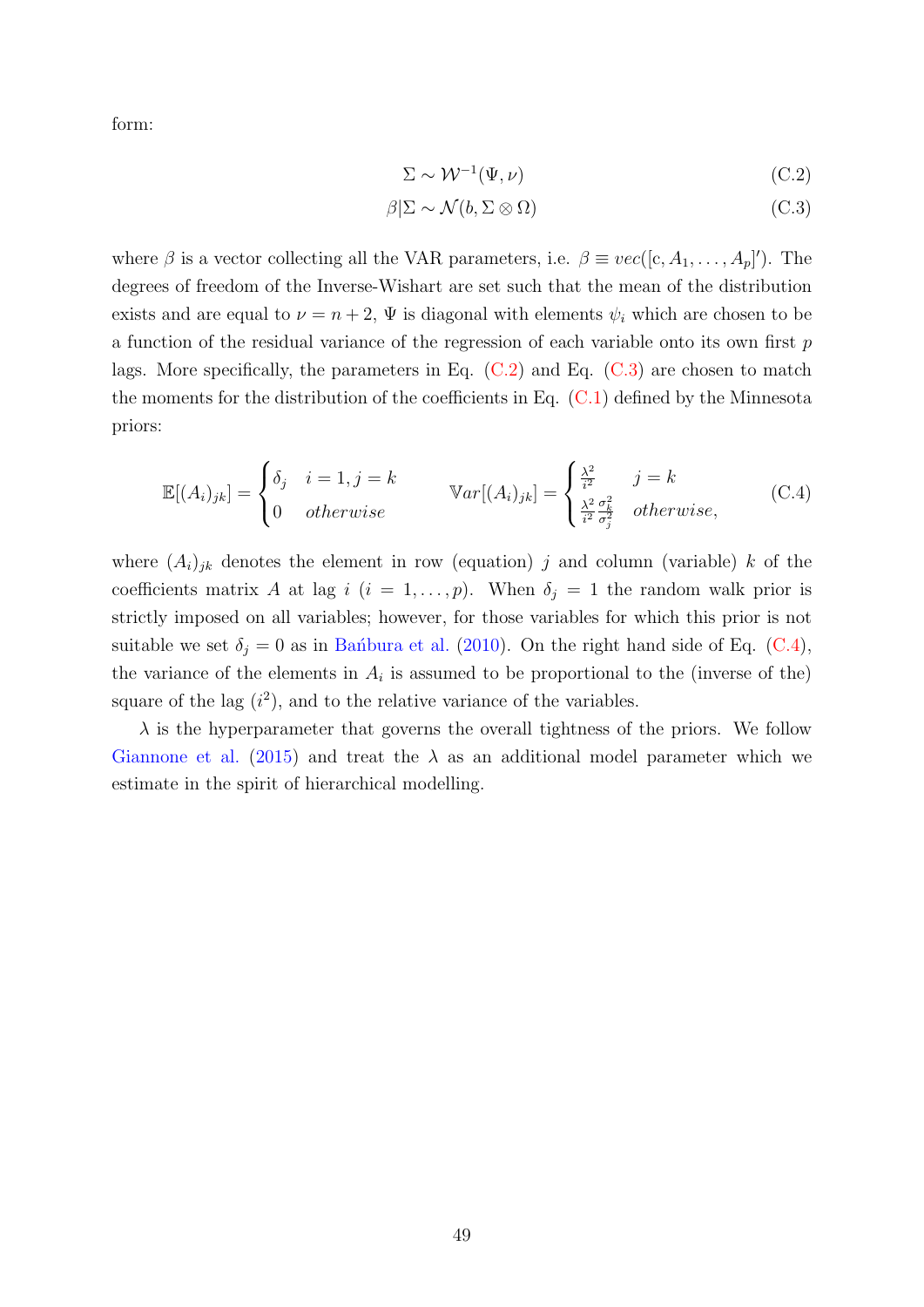# <span id="page-50-0"></span>D Other Charts – For Online Publication



FIGURE D.1: GLOBAL VAR (1) - WORLD AGGREGATES

Note: Responses to a US contractionary monetary policy shock that induces a 1% increase in the policy interest rate. Median IRFs with posterior coverage bands at 68% and 90% levels. The shock is identified using a high-frequency external instrument.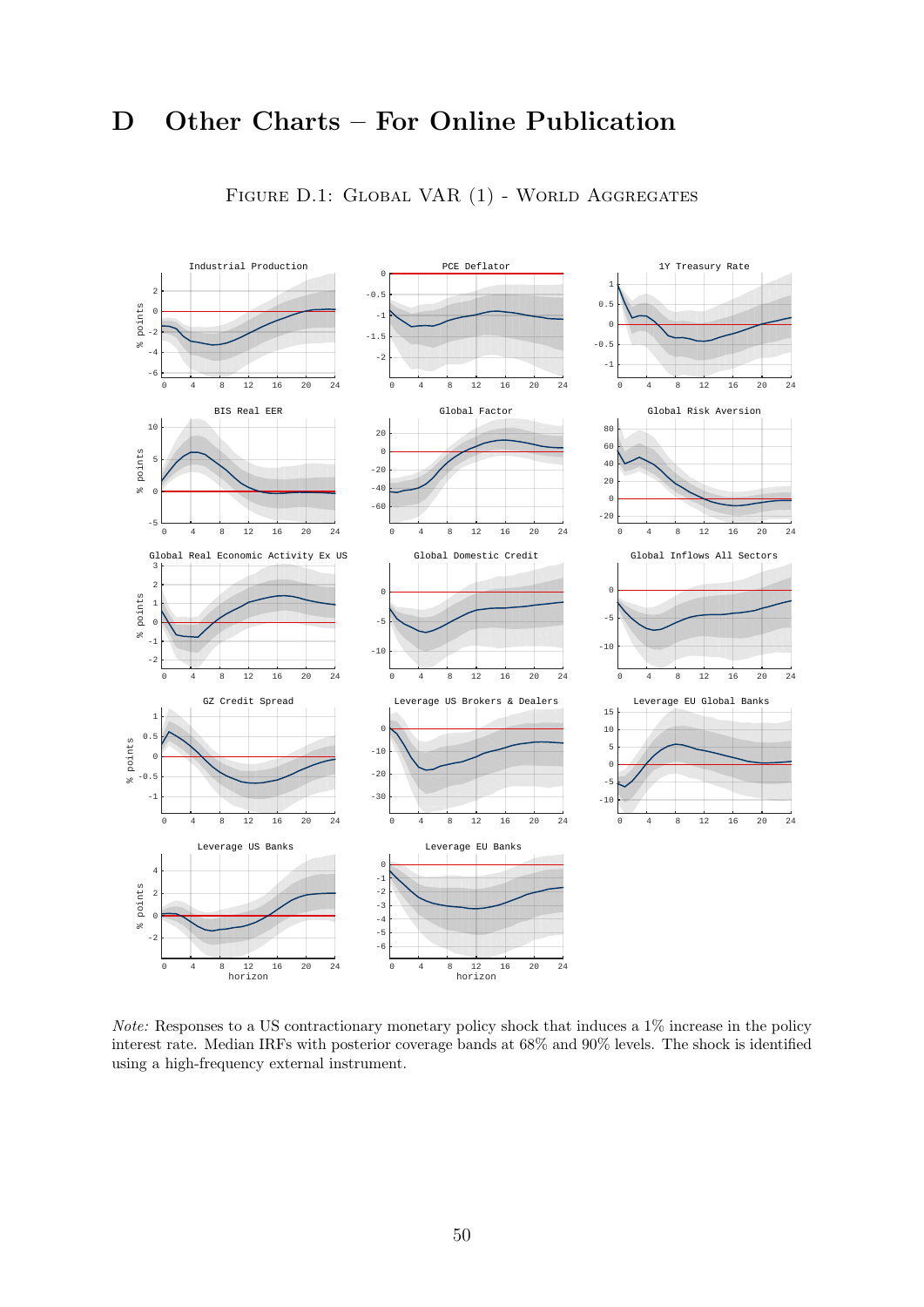<span id="page-51-0"></span>

Note: Responses to a US contractionary monetary policy shock that induces a 1% increase in the policy interest rate. Median IRFs with posterior coverage bands at 68% and 90% levels. The shock is identified using a high-frequency external instrument.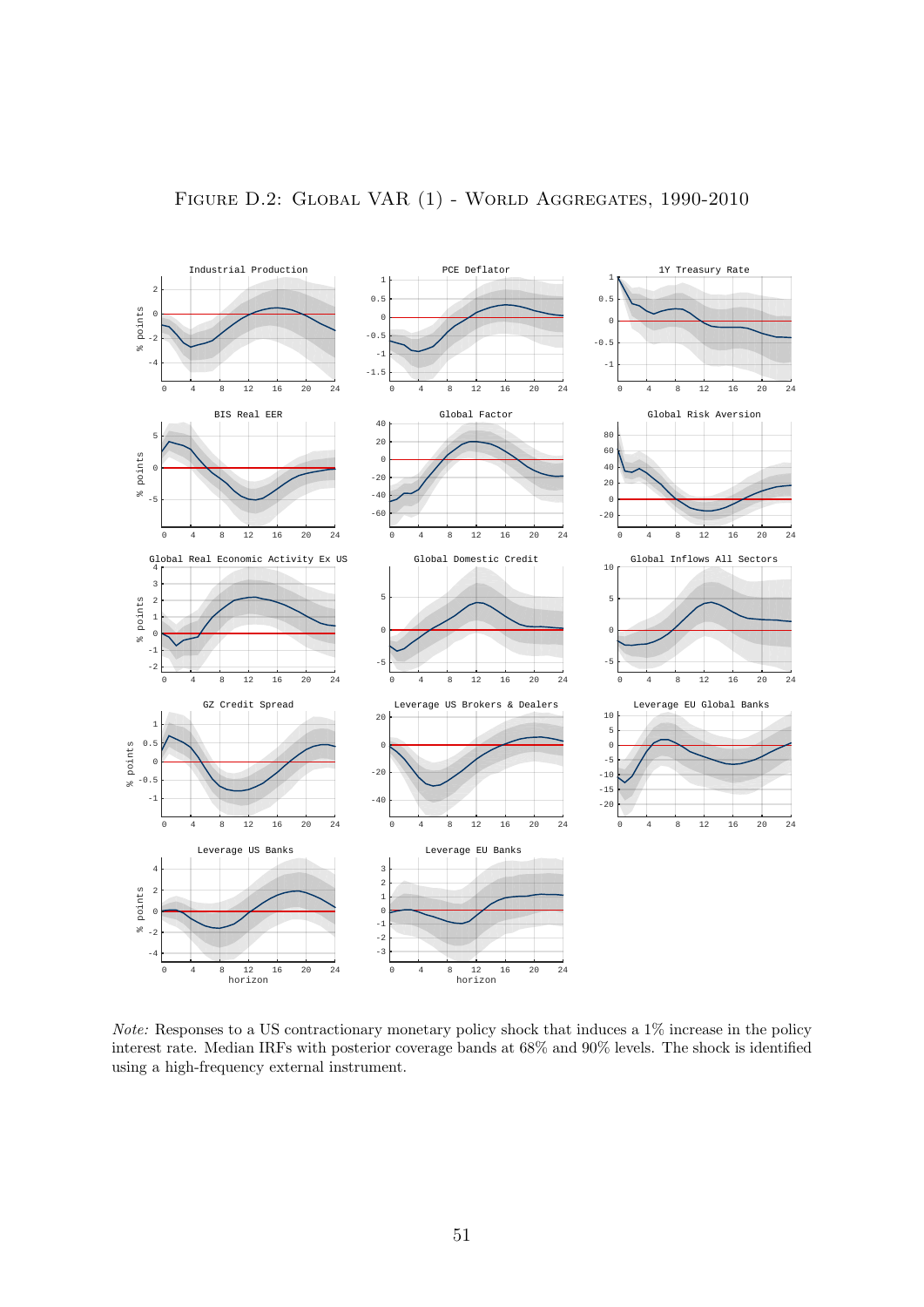<span id="page-52-0"></span>![](_page_52_Figure_0.jpeg)

Note: Responses to a US contractionary monetary policy shock that induces a 1% increase in the policy interest rate. Median IRFs with posterior coverage bands at 68% and 90% levels. The shock is identified using a high-frequency external instrument.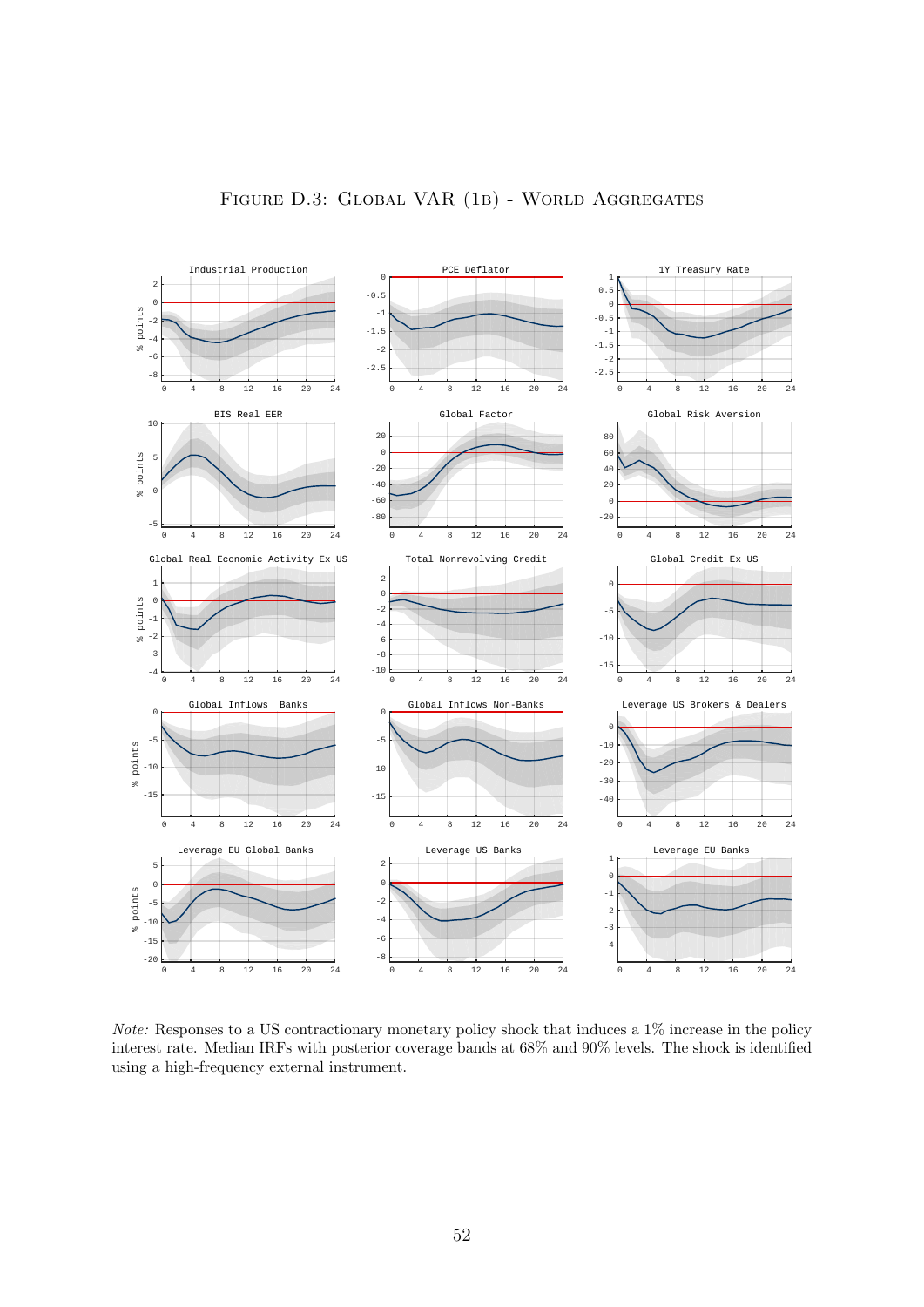<span id="page-53-0"></span>![](_page_53_Figure_0.jpeg)

![](_page_53_Figure_1.jpeg)

Note: Responses to a US contractionary monetary policy shock that induces a 1% increase in the policy interest rate. Median IRFs with posterior coverage bands at 68% and 90% levels. The shock is identified using a high-frequency external instrument.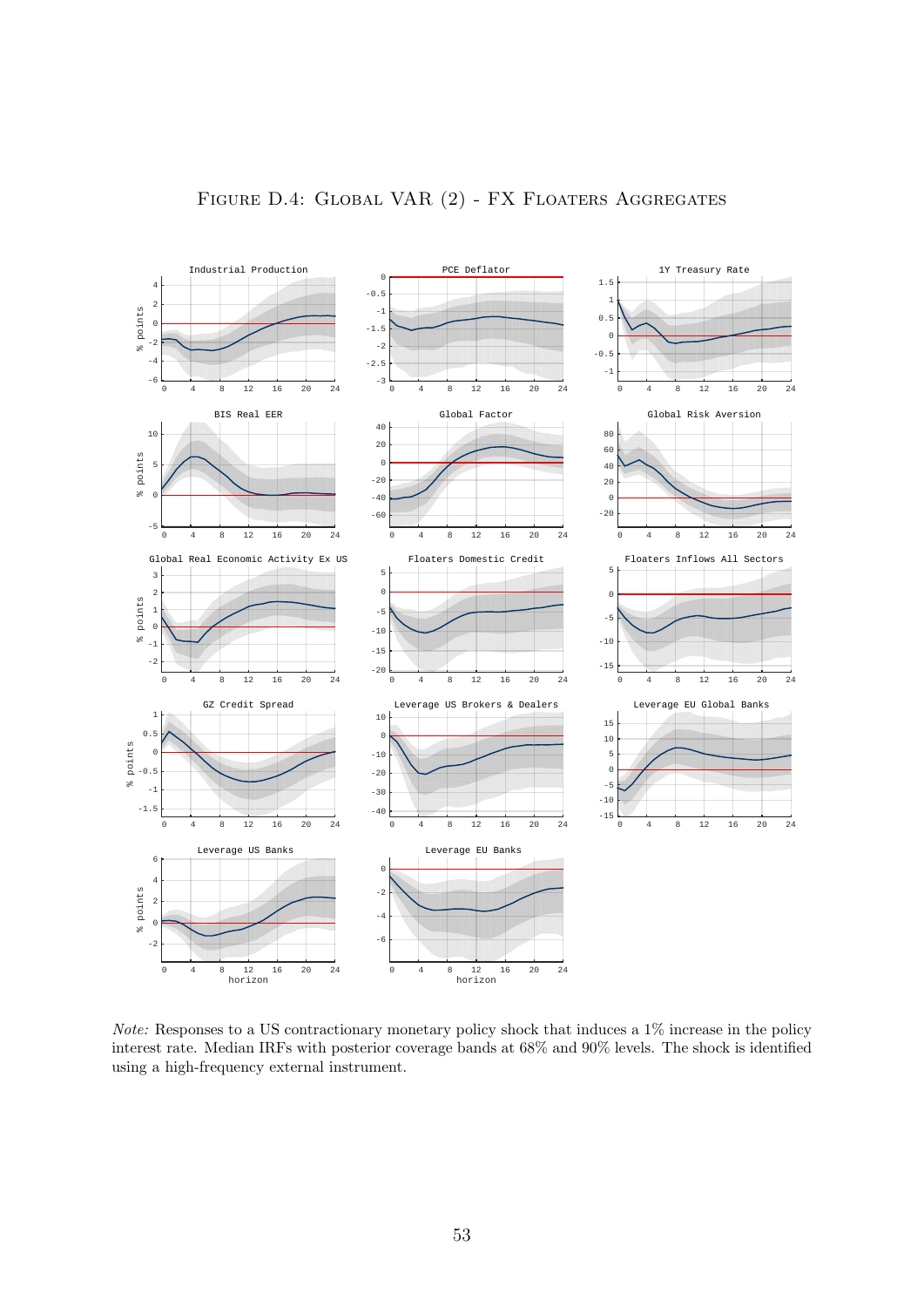<span id="page-54-0"></span>![](_page_54_Figure_0.jpeg)

![](_page_54_Figure_1.jpeg)

Note: Responses to a US contractionary monetary policy shock that induces a 1% increase in the policy interest rate. Median IRFs with posterior coverage bands at 68% and 90% levels. The shock is identified using a high-frequency external instrument.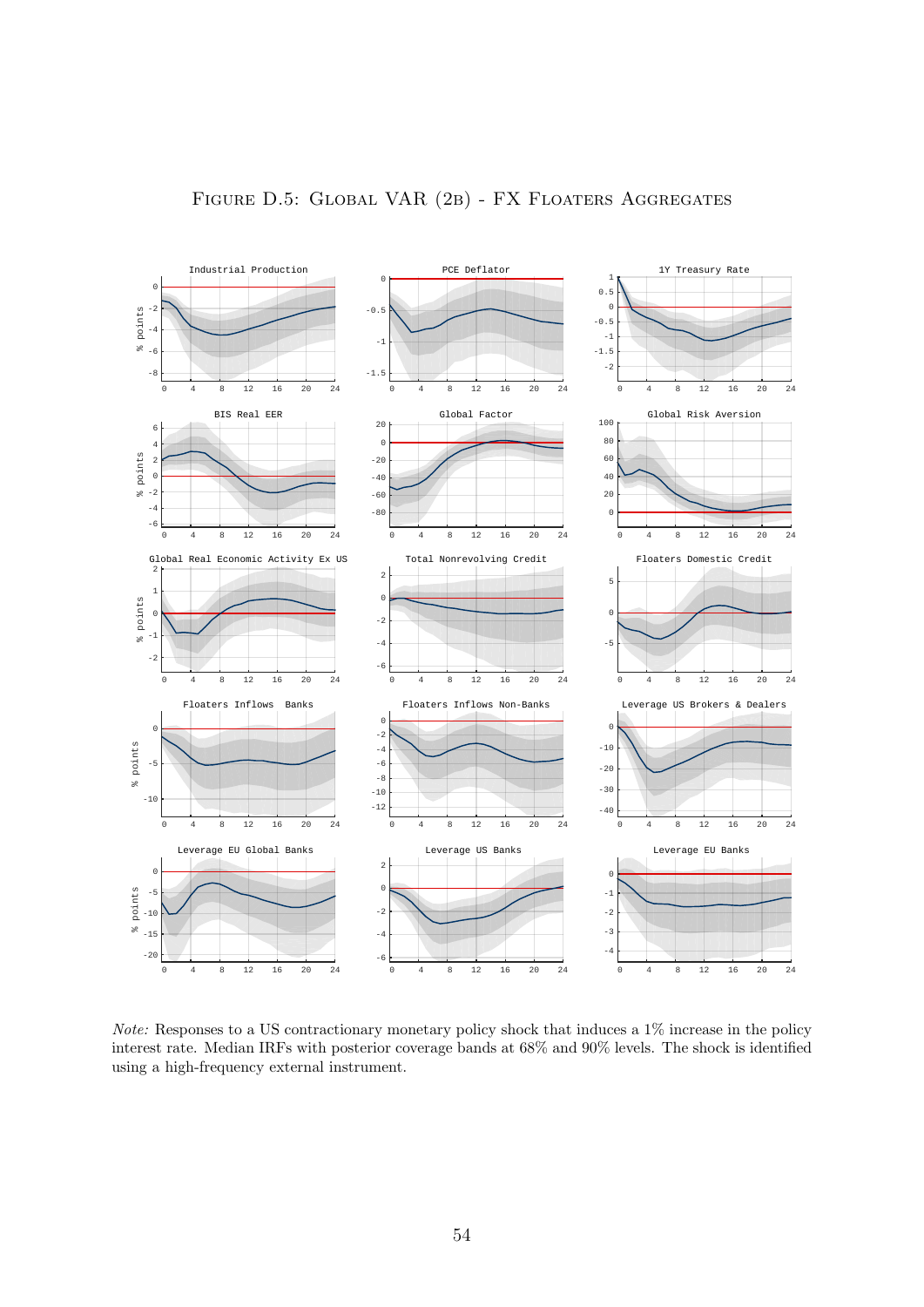<span id="page-55-0"></span>![](_page_55_Figure_0.jpeg)

Note: Responses to a US contractionary monetary policy shock that induces a 1% increase in the policy interest rate. Median IRFs with posterior coverage bands at 68% and 90% levels. The shock is identified using a high-frequency external instrument.